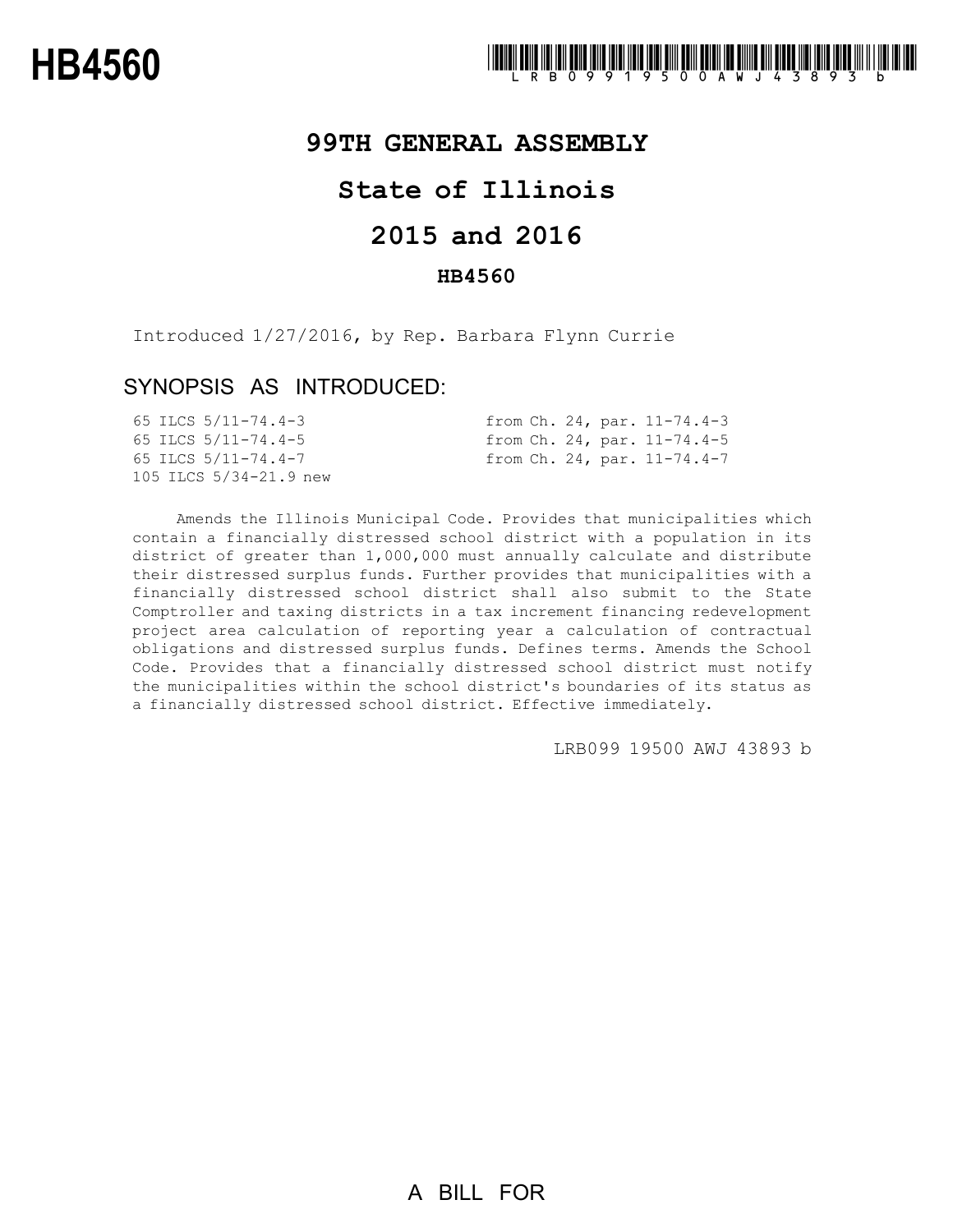1

AN ACT concerning local government.

#### **Be it enacted by the People of the State of Illinois, represented in the General Assembly:** 2 3

Section 5. The Illinois Municipal Code is amended by changing Sections 11-74.4-3, 11-74.4-5, and 11-74.4-7 as follows: 4 5 6

(65 ILCS 5/11-74.4-3) (from Ch. 24, par. 11-74.4-3) 7

Sec. 11-74.4-3. Definitions. The following terms, wherever used or referred to in this Division 74.4 shall have the following respective meanings, unless in any case a different meaning clearly appears from the context. 8 9 10 11

(a) For any redevelopment project area that has been designated pursuant to this Section by an ordinance adopted prior to November 1, 1999 (the effective date of Public Act 91-478), "blighted area" shall have the meaning set forth in this Section prior to that date. 12 13 14 15 16

On and after November 1, 1999, "blighted area" means any improved or vacant area within the boundaries of a redevelopment project area located within the territorial limits of the municipality where: 17 18 19 20

(1) If improved, industrial, commercial, and residential buildings or improvements are detrimental to the public safety, health, or welfare because of a 21 22 23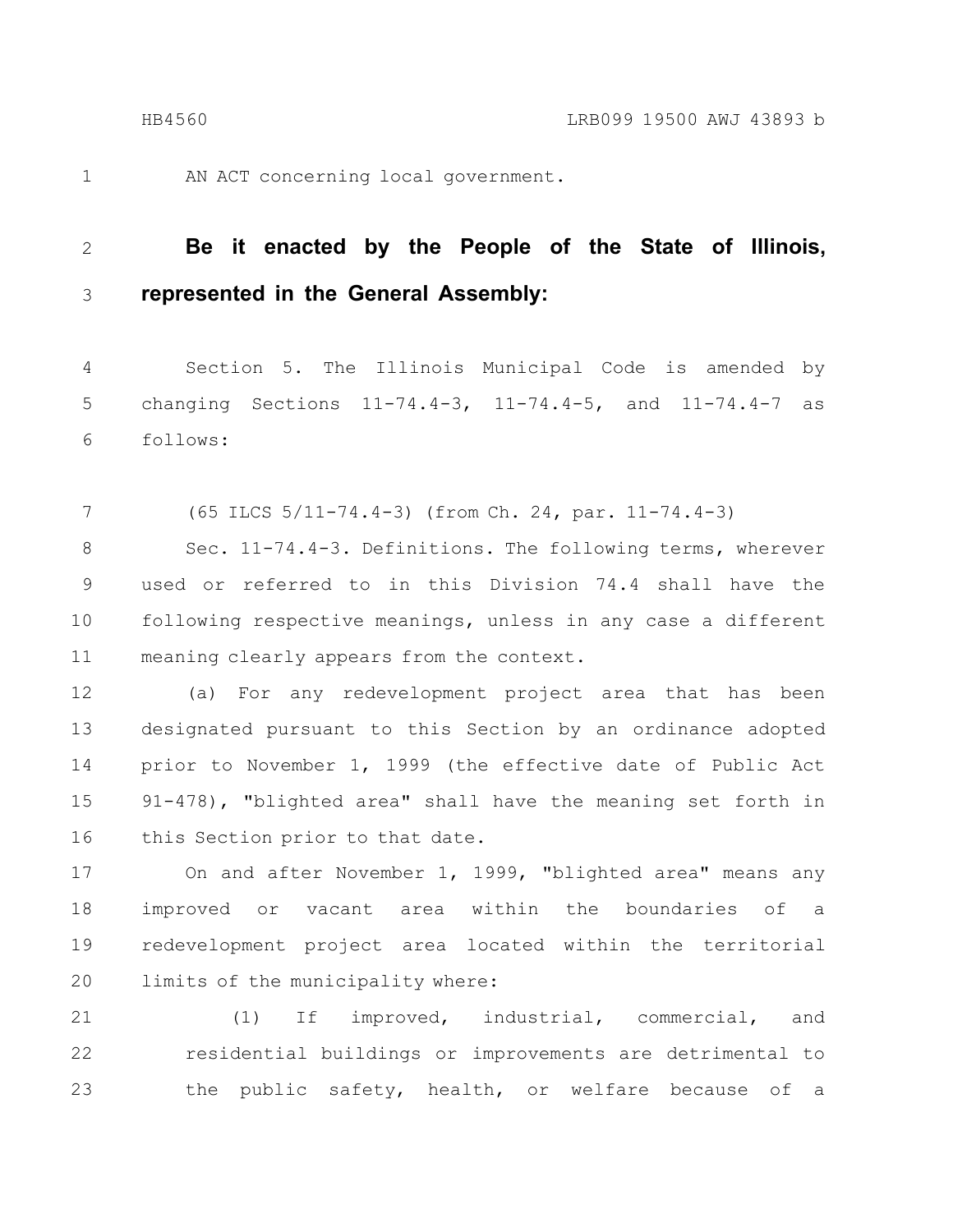combination of 5 or more of the following factors, each of which is (i) present, with that presence documented, to a meaningful extent so that a municipality may reasonably find that the factor is clearly present within the intent of the Act and (ii) reasonably distributed throughout the improved part of the redevelopment project area: 1 2 3 4 5 6

(A) Dilapidation. An advanced state of disrepair or neglect of necessary repairs to the primary structural components of buildings or improvements in such a combination that a documented building condition analysis determines that major repair is required or the defects are so serious and so extensive that the buildings must be removed. 7 8 9 10 11 12 13

(B) Obsolescence. The condition or process of falling into disuse. Structures have become ill-suited for the original use. 14 15 16

(C) Deterioration. With respect to buildings, defects including, but not limited to, major defects in the secondary building components such as doors, windows, porches, gutters and downspouts, and fascia. With respect to surface improvements, that the condition of roadways, alleys, curbs, gutters, sidewalks, off-street parking, and surface storage areas evidence deterioration, including, but not limited to, surface cracking, crumbling, potholes, depressions, loose paving material, and weeds 17 18 19 20 21 22 23 24 25 26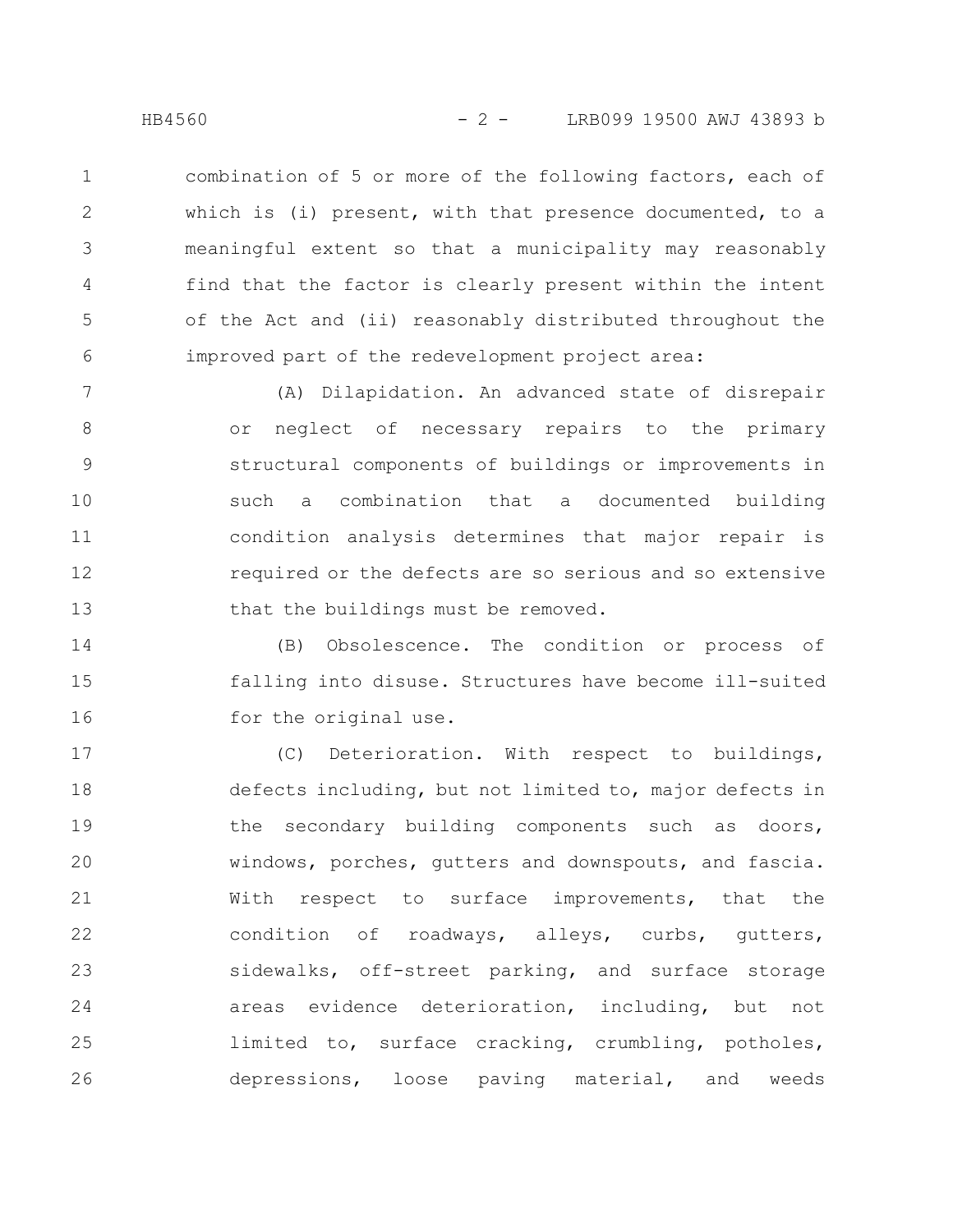HB4560 - 3 - LRB099 19500 AWJ 43893 b

1

2

3

4

5

6

protruding through paved surfaces.

(D) Presence of structures below minimum code standards. All structures that do not meet the standards of zoning, subdivision, building, fire, and other governmental codes applicable to property, but not including housing and property maintenance codes.

(E) Illegal use of individual structures. The use of structures in violation of applicable federal, State, or local laws, exclusive of those applicable to the presence of structures below minimum code standards. 7 8 9 10 11

(F) Excessive vacancies. The presence of buildings that are unoccupied or under-utilized and that represent an adverse influence on the area because of the frequency, extent, or duration of the vacancies. 12 13 14 15

(G) Lack of ventilation, light, or sanitary facilities. The absence of adequate ventilation for light or air circulation in spaces or rooms without windows, or that require the removal of dust, odor, gas, smoke, or other noxious airborne materials. Inadequate natural light and ventilation means the absence of skylights or windows for interior spaces or rooms and improper window sizes and amounts by room area to window area ratios. Inadequate sanitary facilities refers to the absence or inadequacy of garbage storage and enclosure, bathroom facilities, 16 17 18 19 20 21 22 23 24 25 26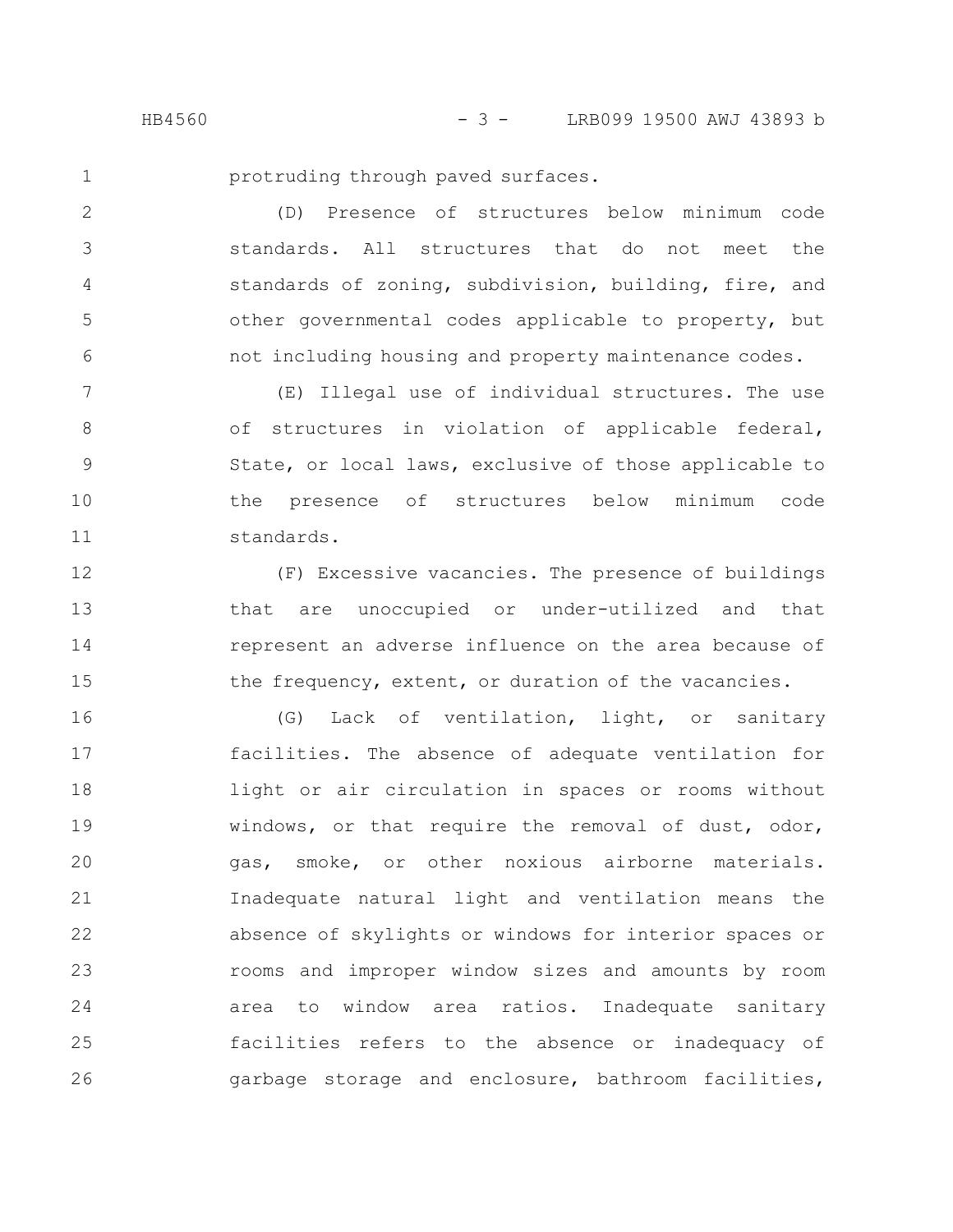hot water and kitchens, and structural inadequacies preventing ingress and egress to and from all rooms and units within a building. 1 2 3

(H) Inadequate utilities. Underground and overhead utilities such as storm sewers and storm drainage, sanitary sewers, water lines, and gas, telephone, and electrical services that are shown to be inadequate. Inadequate utilities are those that are: (i) of insufficient capacity to serve the uses in the redevelopment project area, (ii) deteriorated, antiquated, obsolete, or in disrepair, or (iii) lacking within the redevelopment project area. 4 5 6 7 8 9 10 11 12

(I) Excessive land coverage and overcrowding of structures and community facilities. The over-intensive use of property and the crowding of buildings and accessory facilities onto a site. Examples of problem conditions warranting the designation of an area as one exhibiting excessive land coverage are: (i) the presence of buildings either improperly situated on parcels or located on parcels of inadequate size and shape in relation to present-day standards of development for health and safety and (ii) the presence of multiple buildings on a single parcel. For there to be a finding of excessive land coverage, these parcels must exhibit one or more of the following conditions: insufficient provision for light and air 13 14 15 16 17 18 19 20 21 22 23 24 25 26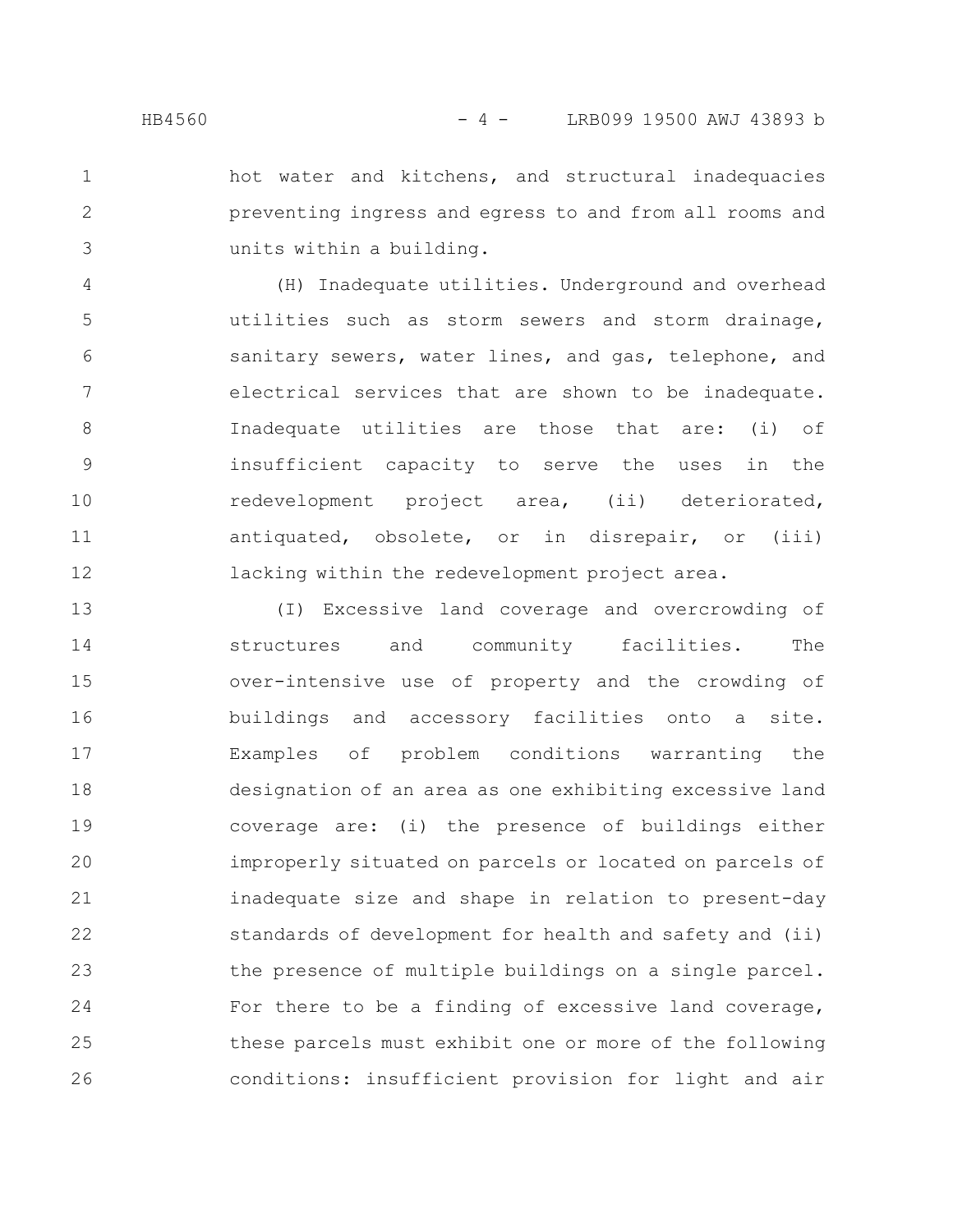within or around buildings, increased threat of spread of fire due to the close proximity of buildings, lack of adequate or proper access to a public right-of-way, lack of reasonably required off-street parking, or inadequate provision for loading and service. 1 2 3 4 5

(J) Deleterious land use or layout. The existence of incompatible land-use relationships, buildings occupied by inappropriate mixed-uses, or uses considered to be noxious, offensive, or unsuitable for the surrounding area. 6 7 8 9 10

(K) Environmental clean-up. The proposed redevelopment project area has incurred Illinois Environmental Protection Agency or United States Environmental Protection Agency remediation costs for, or a study conducted by an independent consultant recognized as having expertise in environmental remediation has determined a need for, the clean-up of hazardous waste, hazardous substances, or underground storage tanks required by State or federal law, provided that the remediation costs constitute a material impediment to the development or redevelopment of the redevelopment project area. 11 12 13 14 15 16 17 18 19 20 21 22

(L) Lack of community planning. The proposed redevelopment project area was developed prior to or without the benefit or guidance of a community plan. This means that the development occurred prior to the 23 24 25 26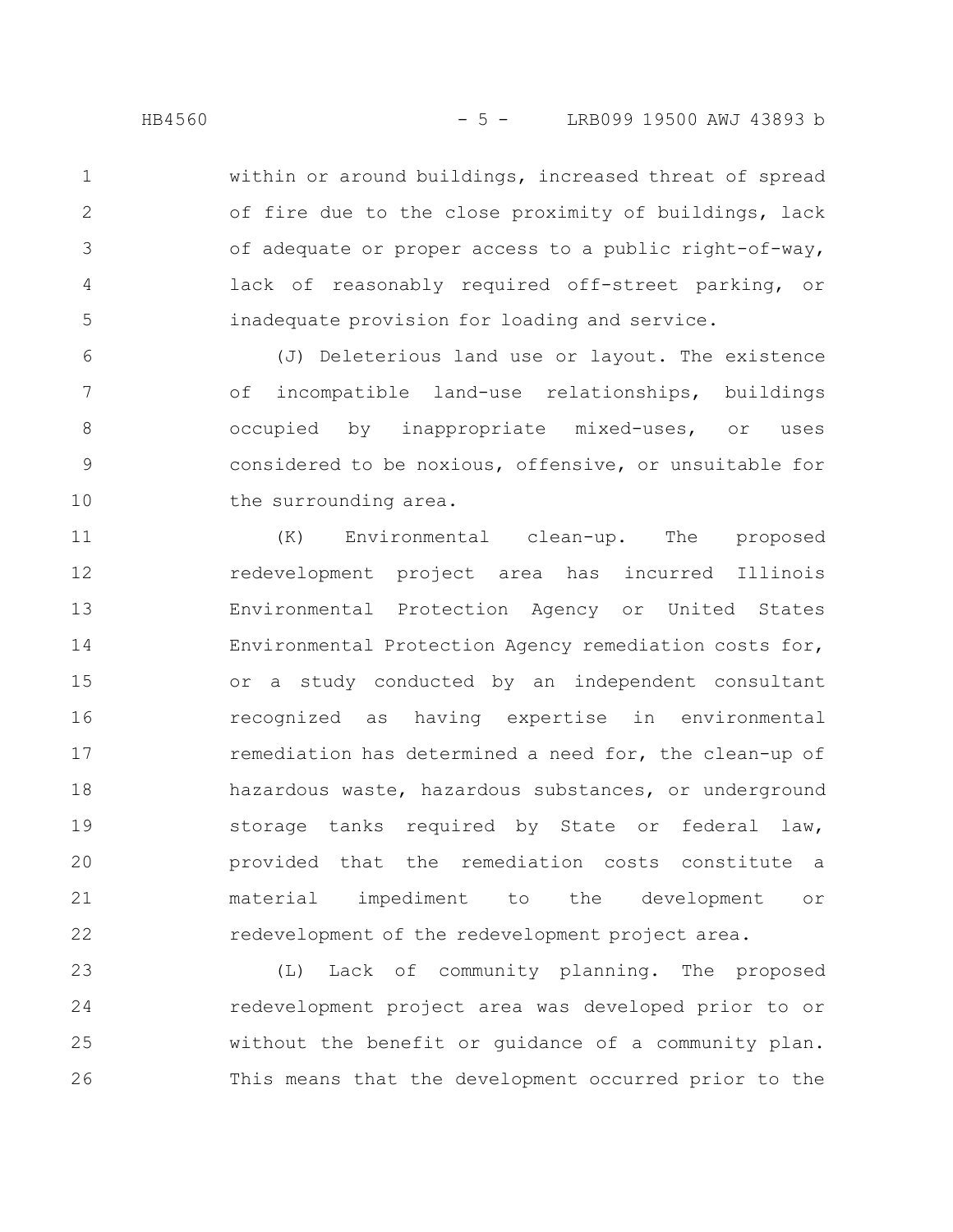adoption by the municipality of a comprehensive or other community plan or that the plan was not followed at the time of the area's development. This factor must be documented by evidence of adverse or incompatible land-use relationships, inadequate street layout, improper subdivision, parcels of inadequate shape and size to meet contemporary development standards, or other evidence demonstrating an absence of effective community planning. 1 2 3 4 5 6 7 8 9

(M) The total equalized assessed value of the proposed redevelopment project area has declined for 3 of the last 5 calendar years prior to the year in which the redevelopment project area is designated or is increasing at an annual rate that is less than the balance of the municipality for 3 of the last 5 calendar years for which information is available or is increasing at an annual rate that is less than the Consumer Price Index for All Urban Consumers published by the United States Department of Labor or successor agency for 3 of the last 5 calendar years prior to the year in which the redevelopment project area is designated. 10 11 12 13 14 15 16 17 18 19 20 21 22

(2) If vacant, the sound growth of the redevelopment project area is impaired by a combination of 2 or more of the following factors, each of which is (i) present, with that presence documented, to a meaningful extent so that a 23 24 25 26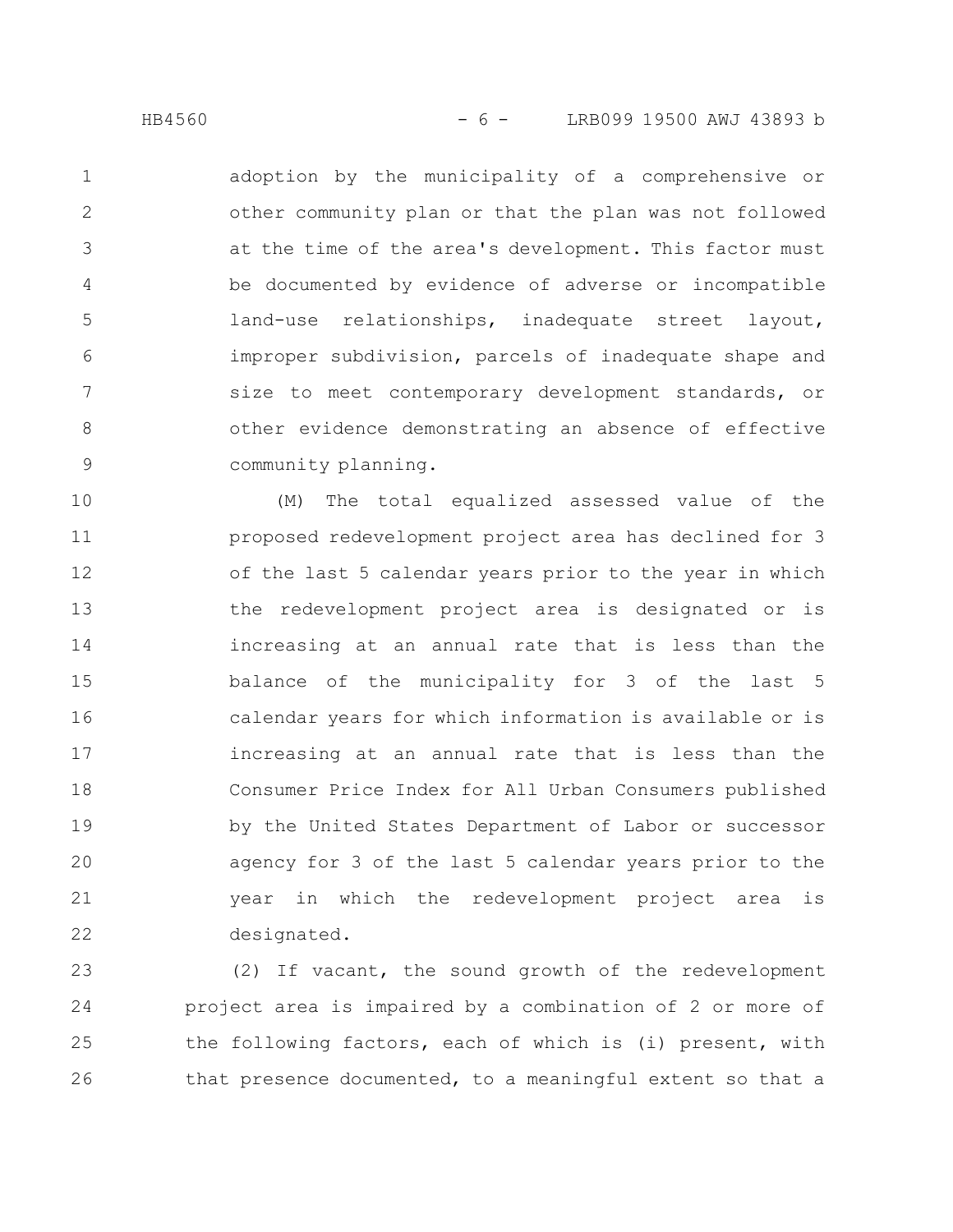municipality may reasonably find that the factor is clearly present within the intent of the Act and (ii) reasonably distributed throughout the vacant part of the redevelopment project area to which it pertains: 1 2 3 4

(A) Obsolete platting of vacant land that results in parcels of limited or narrow size or configurations of parcels of irregular size or shape that would be difficult to develop on a planned basis and in a manner compatible with contemporary standards and requirements, or platting that failed to create rights-of-ways for streets or alleys or that created inadequate right-of-way widths for streets, alleys, or other public rights-of-way or that omitted easements for public utilities. 5 6 7 8 9 10 11 12 13 14

(B) Diversity of ownership of parcels of vacant land sufficient in number to retard or impede the ability to assemble the land for development. 15 16 17

(C) Tax and special assessment delinquencies exist or the property has been the subject of tax sales under the Property Tax Code within the last 5 years. 18 19 20

(D) Deterioration of structures or site improvements in neighboring areas adjacent to the vacant land. 21 22 23

(E) The area has incurred Illinois Environmental Protection Agency or United States Environmental Protection Agency remediation costs for, or a study 24 25 26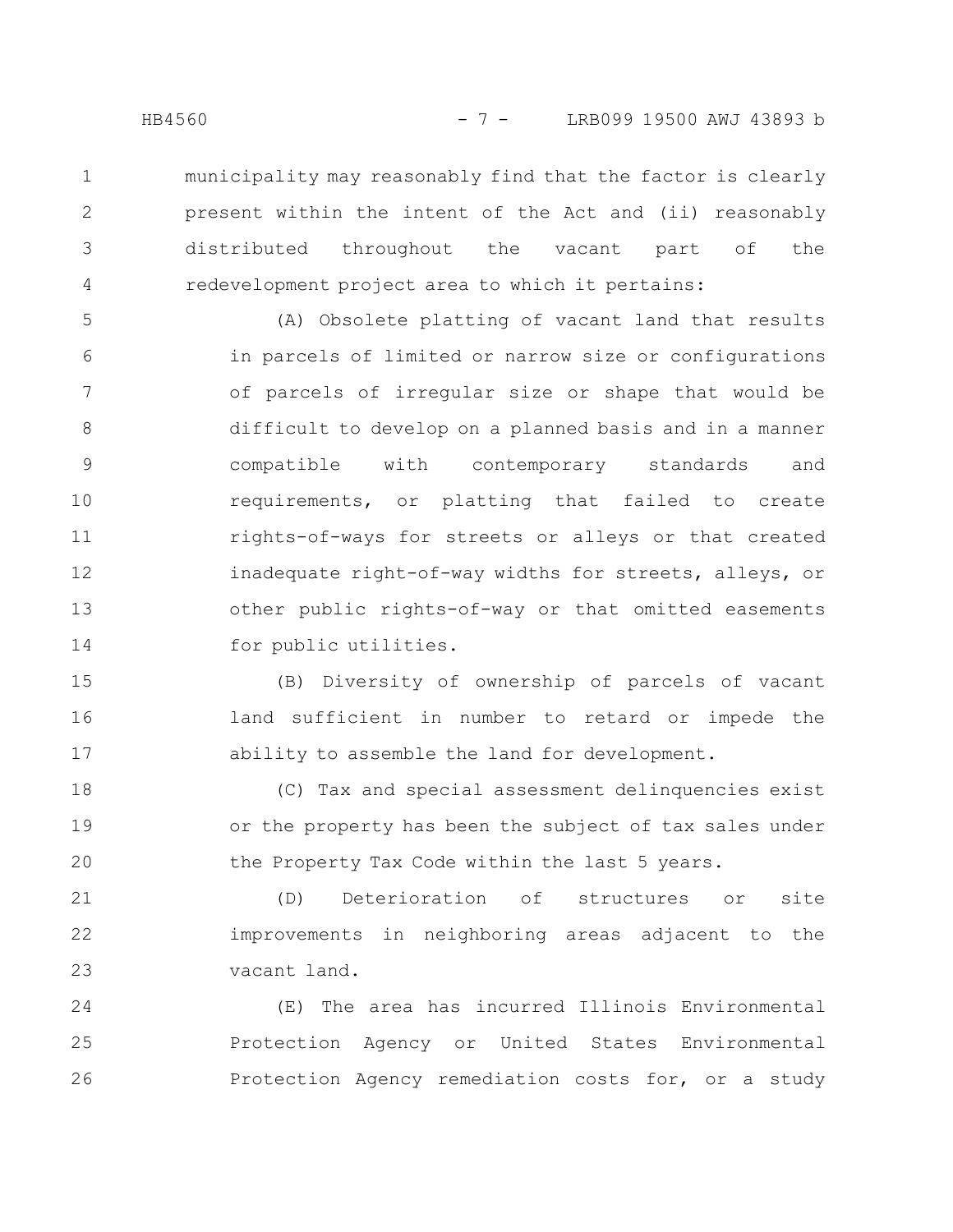conducted by an independent consultant recognized as having expertise in environmental remediation has determined a need for, the clean-up of hazardous waste, hazardous substances, or underground storage tanks required by State or federal law, provided that the remediation costs constitute a material impediment to the development or redevelopment of the redevelopment project area. 1 2 3 4 5 6 7 8

(F) The total equalized assessed value of the proposed redevelopment project area has declined for 3 of the last 5 calendar years prior to the year in which the redevelopment project area is designated or is increasing at an annual rate that is less than the balance of the municipality for 3 of the last 5 calendar years for which information is available or is increasing at an annual rate that is less than the Consumer Price Index for All Urban Consumers published by the United States Department of Labor or successor agency for 3 of the last 5 calendar years prior to the year in which the redevelopment project area is designated. 9 10 11 12 13 14 15 16 17 18 19 20 21

(3) If vacant, the sound growth of the redevelopment project area is impaired by one of the following factors that (i) is present, with that presence documented, to a meaningful extent so that a municipality may reasonably find that the factor is clearly present within the intent 22 23 24 25 26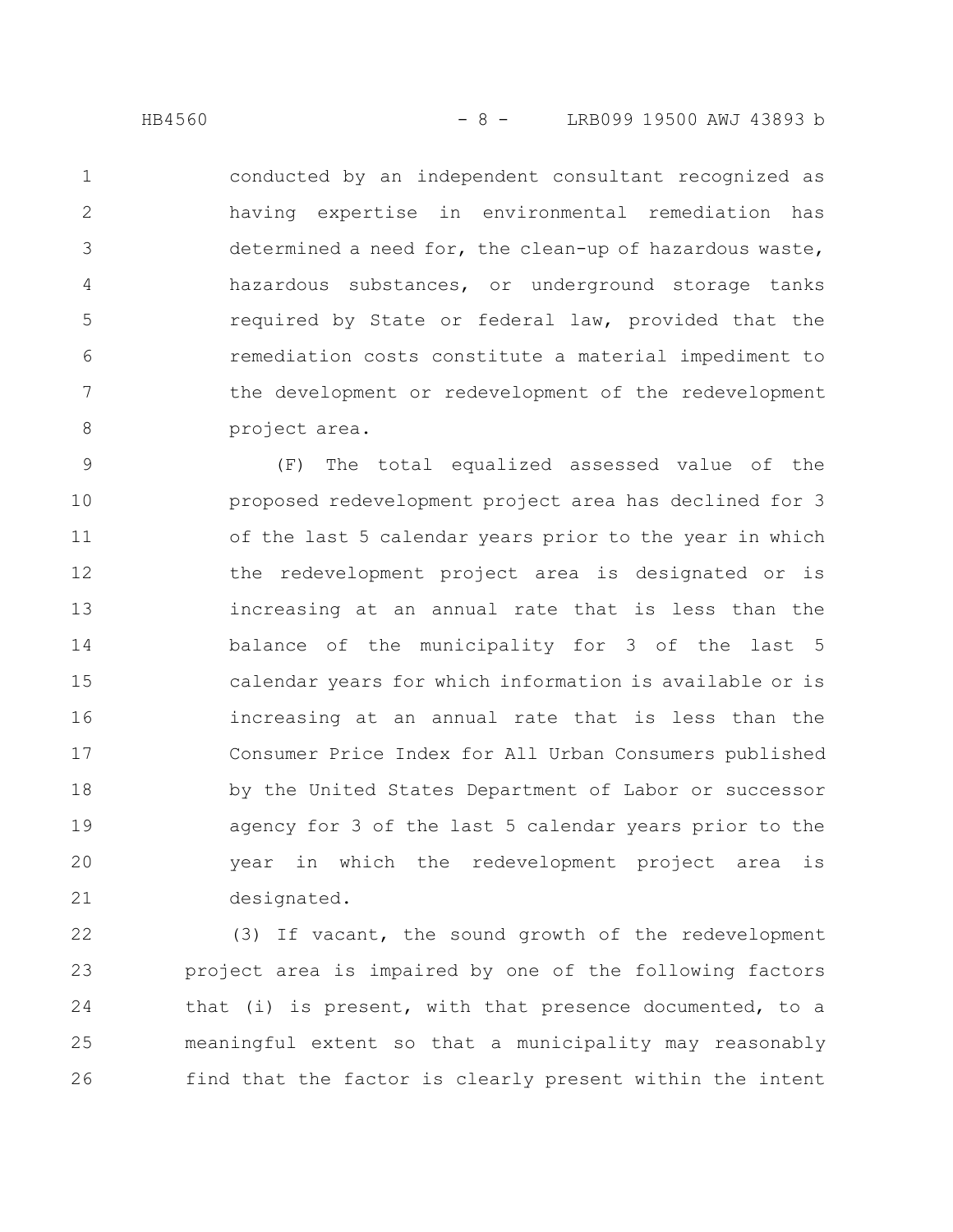4

5

6

7

### HB4560 - 9 - LRB099 19500 AWJ 43893 b

of the Act and (ii) is reasonably distributed throughout the vacant part of the redevelopment project area to which it pertains: 1 2 3

(A) The area consists of one or more unused quarries, mines, or strip mine ponds.

(B) The area consists of unused rail yards, rail tracks, or railroad rights-of-way.

(C) The area, prior to its designation, is subject to (i) chronic flooding that adversely impacts on real property in the area as certified by a registered professional engineer or appropriate regulatory agency or (ii) surface water that discharges from all or a part of the area and contributes to flooding within the same watershed, but only if the redevelopment project provides for facilities or improvements to contribute to the alleviation of all or part of the flooding. 8 9 10 11 12 13 14 15 16

(D) The area consists of an unused or illegal disposal site containing earth, stone, building debris, or similar materials that were removed from construction, demolition, excavation, or dredge sites. 17 18 19 20

(E) Prior to November 1, 1999, the area is not less than 50 nor more than 100 acres and 75% of which is vacant (notwithstanding that the area has been used for commercial agricultural purposes within 5 years prior to the designation of the redevelopment project area), and the area meets at least one of the factors itemized 21 22 23 24 25 26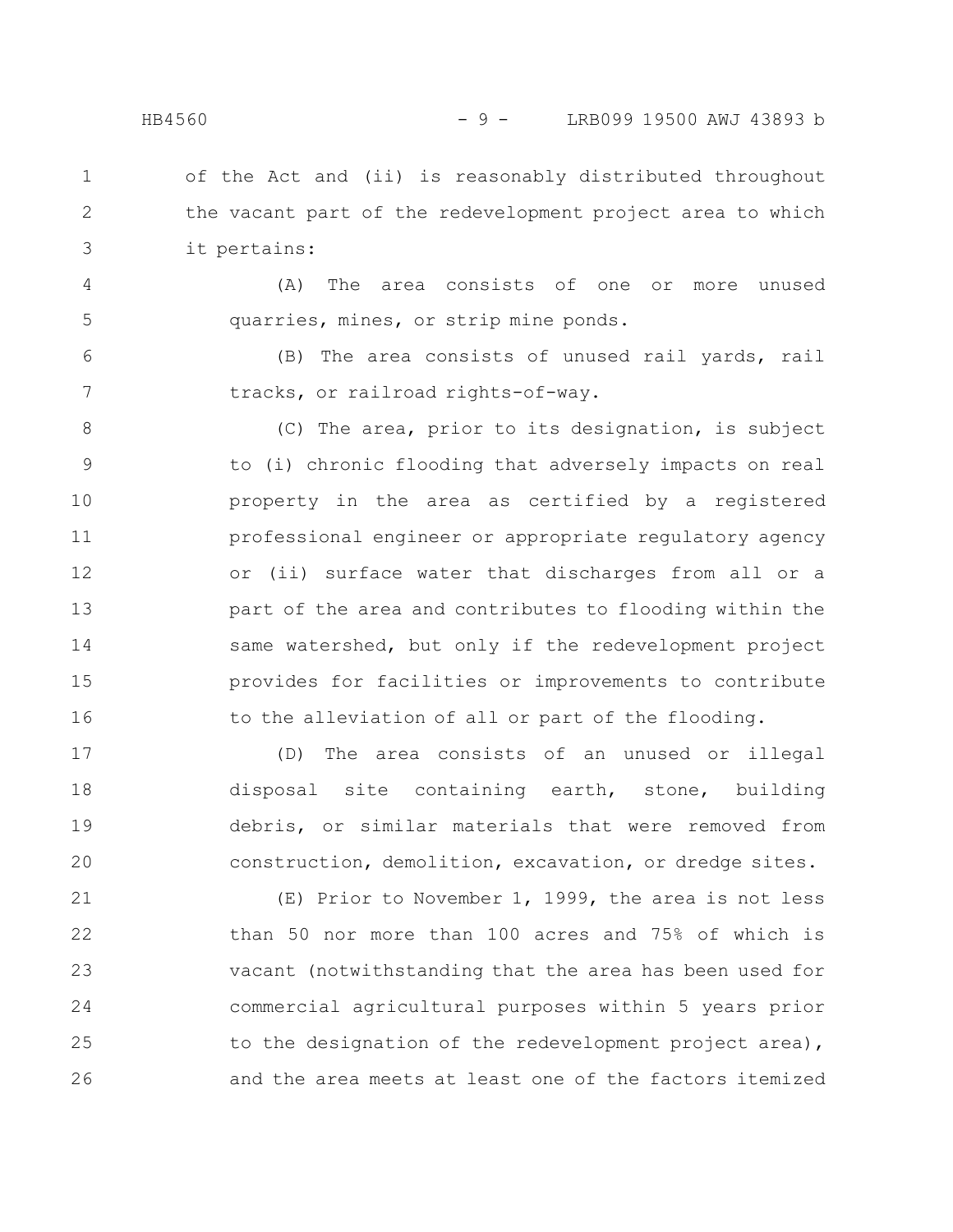in paragraph (1) of this subsection, the area has been designated as a town or village center by ordinance or comprehensive plan adopted prior to January 1, 1982, and the area has not been developed for that designated purpose. 1 2 3 4 5

(F) The area qualified as a blighted improved area immediately prior to becoming vacant, unless there has been substantial private investment in the immediately surrounding area. 6 7 8 9

(b) For any redevelopment project area that has been designated pursuant to this Section by an ordinance adopted prior to November 1, 1999 (the effective date of Public Act 91-478), "conservation area" shall have the meaning set forth in this Section prior to that date. 10 11 12 13 14

On and after November 1, 1999, "conservation area" means any improved area within the boundaries of a redevelopment project area located within the territorial limits of the municipality in which 50% or more of the structures in the area have an age of 35 years or more. Such an area is not yet a blighted area but because of a combination of 3 or more of the following factors is detrimental to the public safety, health, morals or welfare and such an area may become a blighted area: 15 16 17 18 19 20 21 22

(1) Dilapidation. An advanced state of disrepair or neglect of necessary repairs to the primary structural components of buildings or improvements in such a combination that a documented building condition analysis 23 24 25 26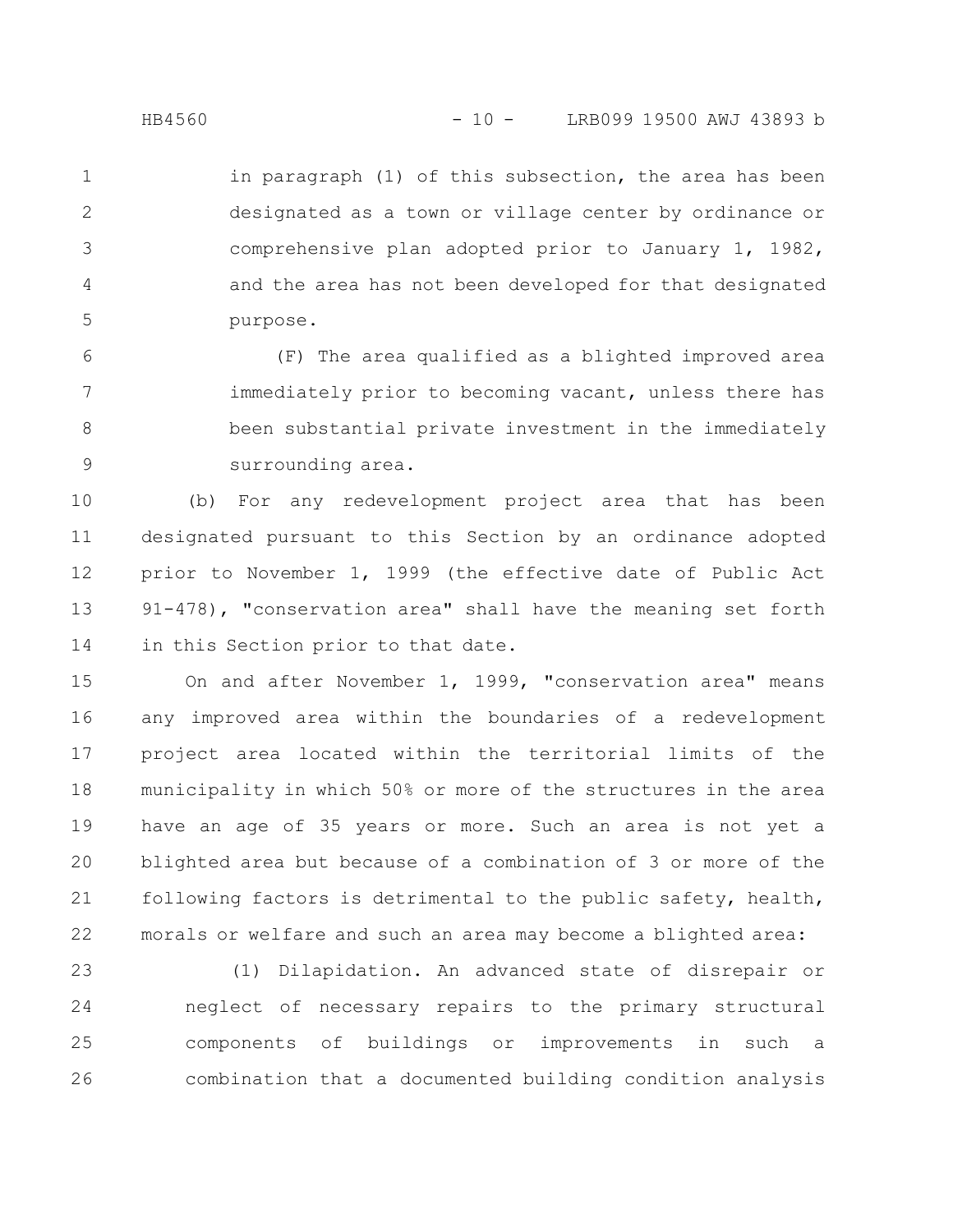determines that major repair is required or the defects are so serious and so extensive that the buildings must be removed. 1 2 3

(2) Obsolescence. The condition or process of falling into disuse. Structures have become ill-suited for the original use. 4 5 6

(3) Deterioration. With respect to buildings, defects including, but not limited to, major defects in the secondary building components such as doors, windows, porches, gutters and downspouts, and fascia. With respect to surface improvements, that the condition of roadways, alleys, curbs, gutters, sidewalks, off-street parking, and surface storage areas evidence deterioration, including, but not limited to, surface cracking, crumbling, potholes, depressions, loose paving material, and weeds protruding through paved surfaces. 7 8 9 10 11 12 13 14 15 16

(4) Presence of structures below minimum code standards. All structures that do not meet the standards of zoning, subdivision, building, fire, and other governmental codes applicable to property, but not including housing and property maintenance codes. 17 18 19 20 21

(5) Illegal use of individual structures. The use of structures in violation of applicable federal, State, or local laws, exclusive of those applicable to the presence of structures below minimum code standards. 22 23 24 25

26

(6) Excessive vacancies. The presence of buildings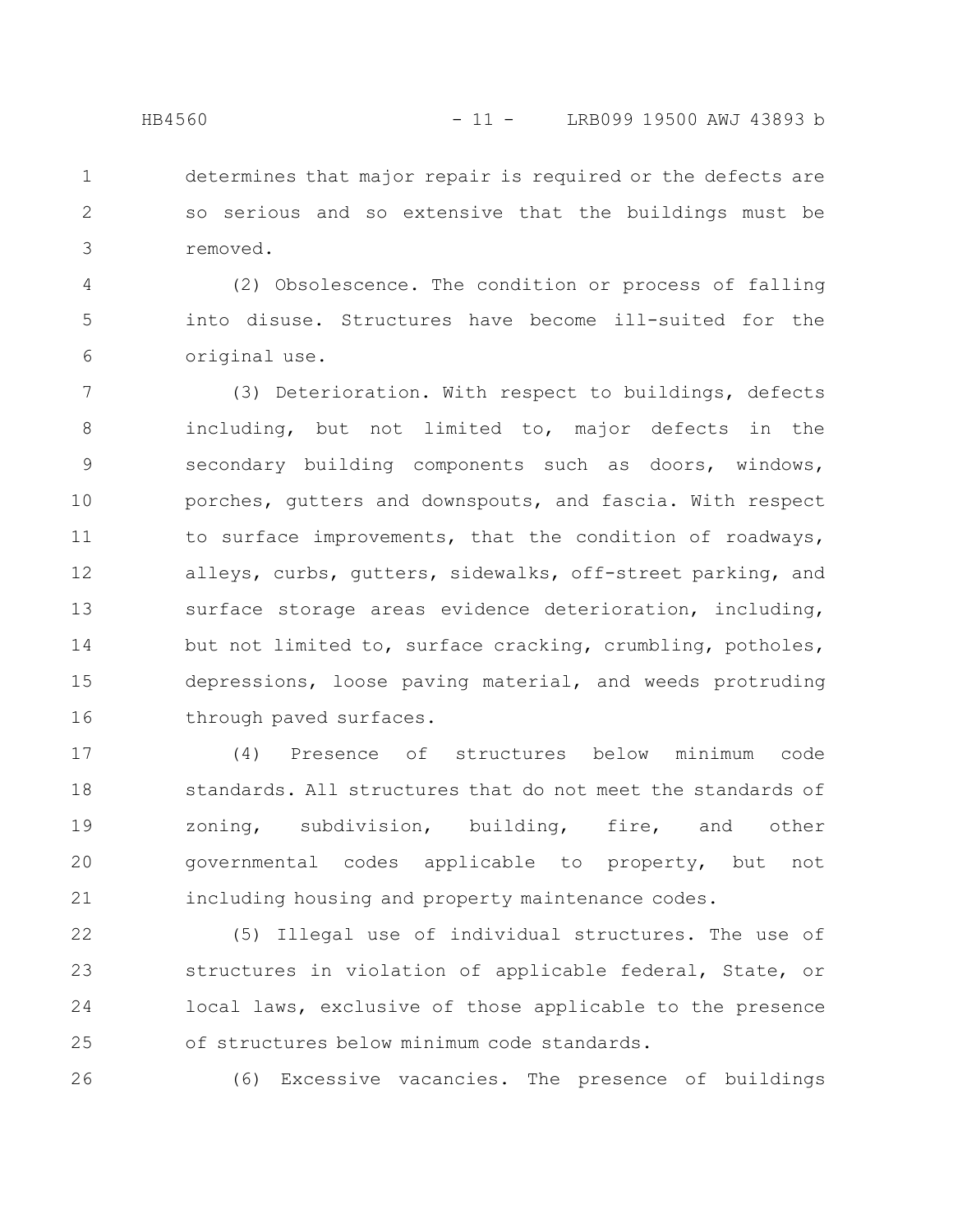1 2

3

that are unoccupied or under-utilized and that represent an adverse influence on the area because of the frequency, extent, or duration of the vacancies.

(7) Lack of ventilation, light, or sanitary facilities. The absence of adequate ventilation for light or air circulation in spaces or rooms without windows, or that require the removal of dust, odor, gas, smoke, or other noxious airborne materials. Inadequate natural light and ventilation means the absence or inadequacy of skylights or windows for interior spaces or rooms and improper window sizes and amounts by room area to window area ratios. Inadequate sanitary facilities refers to the absence or inadequacy of garbage storage and enclosure, bathroom facilities, hot water and kitchens, and structural inadequacies preventing ingress and egress to and from all rooms and units within a building. 4 5 6 7 8 9 10 11 12 13 14 15 16

(8) Inadequate utilities. Underground and overhead utilities such as storm sewers and storm drainage, sanitary sewers, water lines, and gas, telephone, and electrical services that are shown to be inadequate. Inadequate utilities are those that are: (i) of insufficient capacity to serve the uses in the redevelopment project area, (ii) deteriorated, antiquated, obsolete, or in disrepair, or (iii) lacking within the redevelopment project area. 17 18 19 20 21 22 23 24

(9) Excessive land coverage and overcrowding of structures and community facilities. The over-intensive 25 26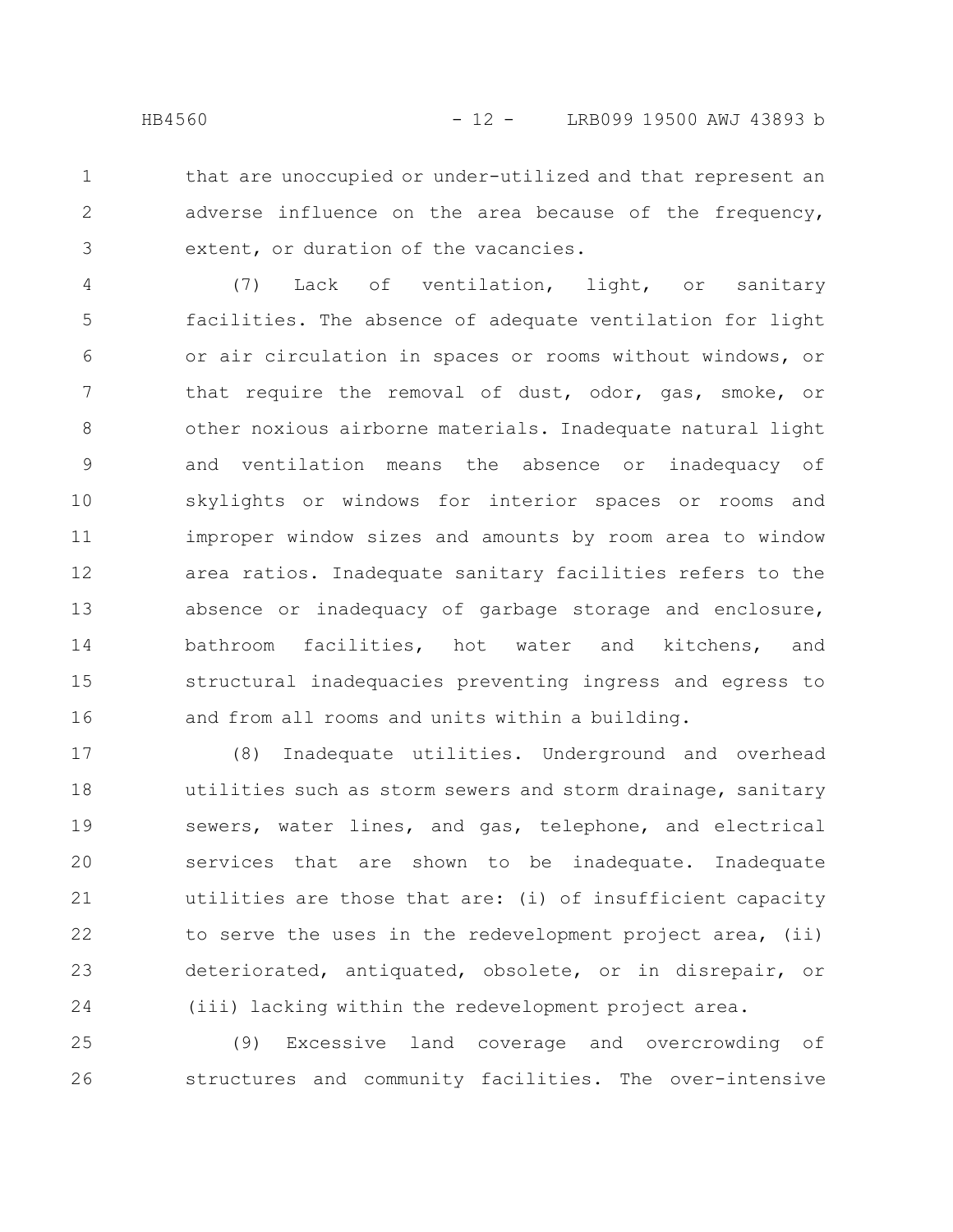use of property and the crowding of buildings and accessory facilities onto a site. Examples of problem conditions warranting the designation of an area as one exhibiting excessive land coverage are: the presence of buildings either improperly situated on parcels or located on parcels of inadequate size and shape in relation to present-day standards of development for health and safety and the presence of multiple buildings on a single parcel. For there to be a finding of excessive land coverage, these parcels must exhibit one or more of the following conditions: insufficient provision for light and air within or around buildings, increased threat of spread of fire due to the close proximity of buildings, lack of adequate or proper access to a public right-of-way, lack of reasonably required off-street parking, or inadequate provision for loading and service. 1 2 3 4 5 6 7 8 9 10 11 12 13 14 15 16

(10) Deleterious land use or layout. The existence of incompatible land-use relationships, buildings occupied by inappropriate mixed-uses, or uses considered to be noxious, offensive, or unsuitable for the surrounding area. 17 18 19 20 21

(11) Lack of community planning. The proposed redevelopment project area was developed prior to or without the benefit or guidance of a community plan. This means that the development occurred prior to the adoption by the municipality of a comprehensive or other community 22 23 24 25 26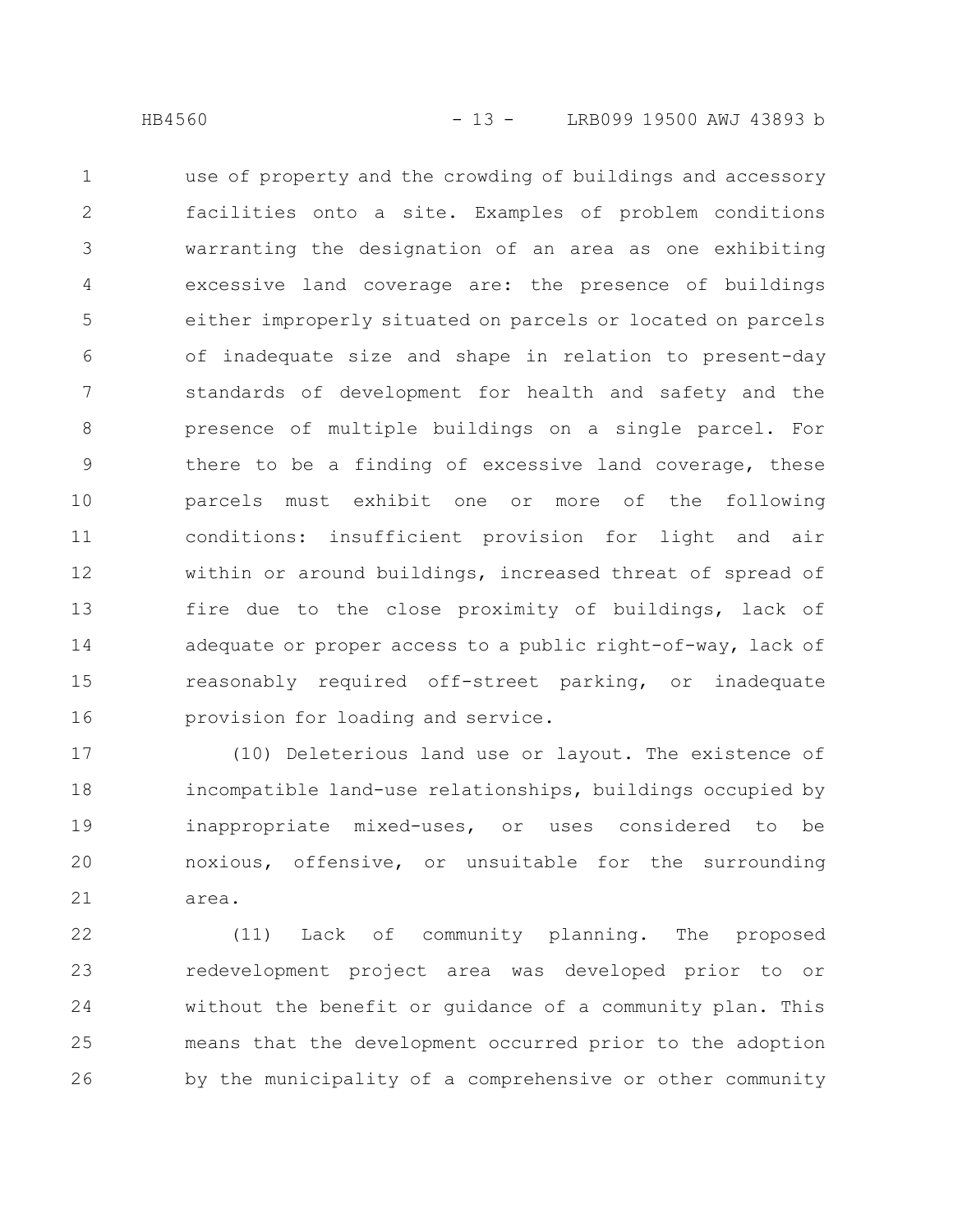plan or that the plan was not followed at the time of the area's development. This factor must be documented by evidence of adverse or incompatible land-use relationships, inadequate street layout, improper subdivision, parcels of inadequate shape and size to meet contemporary development standards, or other evidence demonstrating an absence of effective community planning. 1 2 3 4 5 6 7

(12) The area has incurred Illinois Environmental Protection Agency or United States Environmental Protection Agency remediation costs for, or a study conducted by an independent consultant recognized as having expertise in environmental remediation has determined a need for, the clean-up of hazardous waste, hazardous substances, or underground storage tanks required by State or federal law, provided that the remediation costs constitute a material impediment to the development or redevelopment of the redevelopment project area. 8 9 10 11 12 13 14 15 16 17 18

(13) The total equalized assessed value of the proposed redevelopment project area has declined for 3 of the last 5 calendar years for which information is available or is increasing at an annual rate that is less than the balance of the municipality for 3 of the last 5 calendar years for which information is available or is increasing at an annual rate that is less than the Consumer Price Index for All Urban Consumers published by the United States 19 20 21 22 23 24 25 26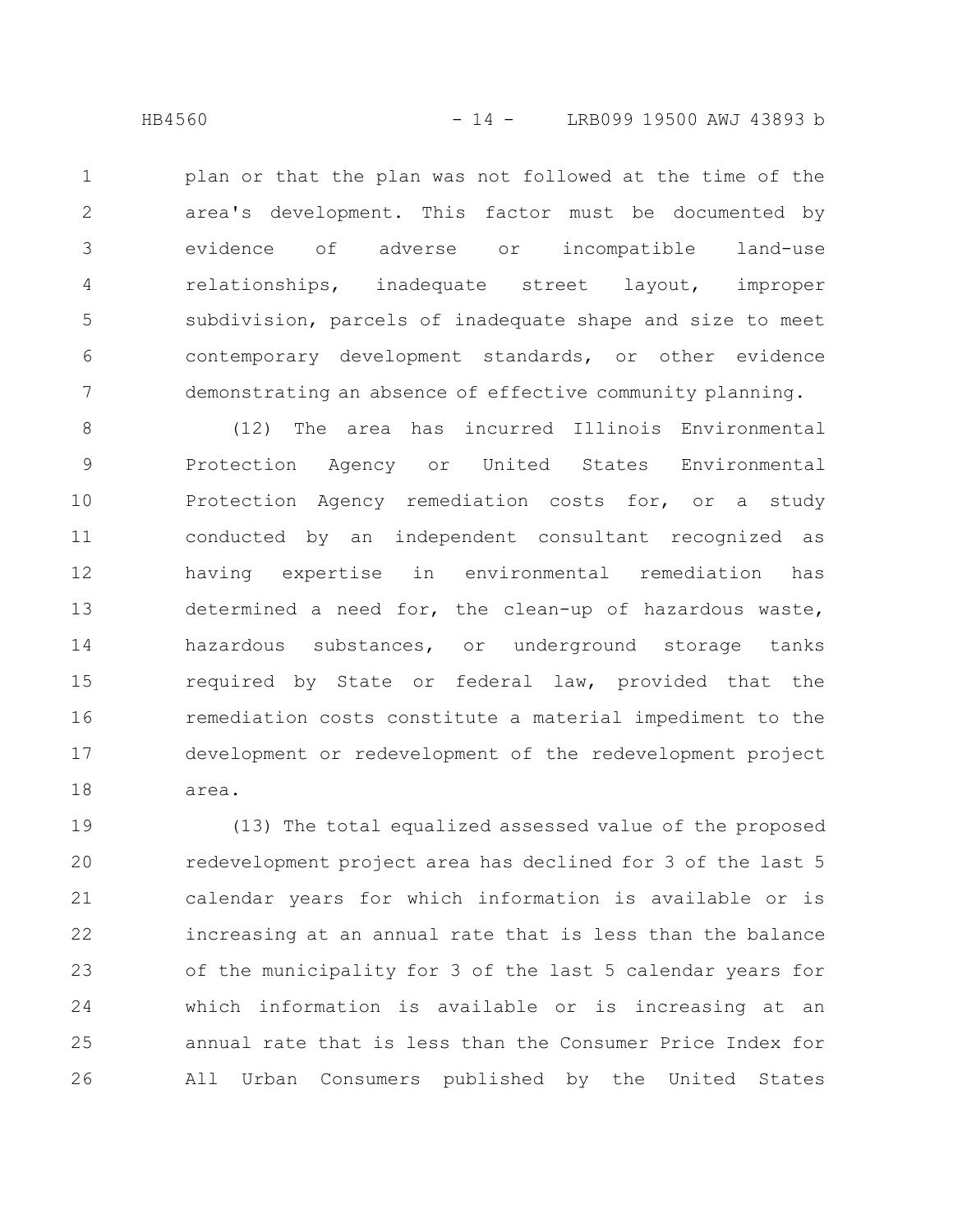| LRB099 19500 AWJ 43893 b |
|--------------------------|
|                          |

Department of Labor or successor agency for 3 of the last 5 calendar years for which information is available. (b-1) "Distressed Surplus Funds" means moneys in the Special Tax Allocation Fund not required, pledged, earmarked, or otherwise designated for payment and securing of TIF Contractual Obligations. (b-2) "Financially distressed school district" means a public school district, which has a population greater than 1,000,000 in its district, experiencing one or more of the following: (1) A bond rating below investment grade assigned to one of the most recent 5 bond issues. (2) A credit review by a major rating agency which indicates that a future bond issues would be rated below investment grade. (3) Total operating expenses exceeding total operating revenues by 5% or more in the school district's General Operating Fund in its most recently completed fiscal year, as reported in the most recent Comprehensive Annual Financial Report under Section 19.5 of the State Comptroller Act. (4) A funded ratio for its teacher's pension fund of 75% or less as reported in the school district's most recent actuarial valuation report. (c) "Industrial park" means an area in a blighted or conservation area suitable for use by any manufacturing, 1 2 3 4 5 6 7 8 9 10 11 12 13 14 15 16 17 18 19 20 21 22 23 24 25 26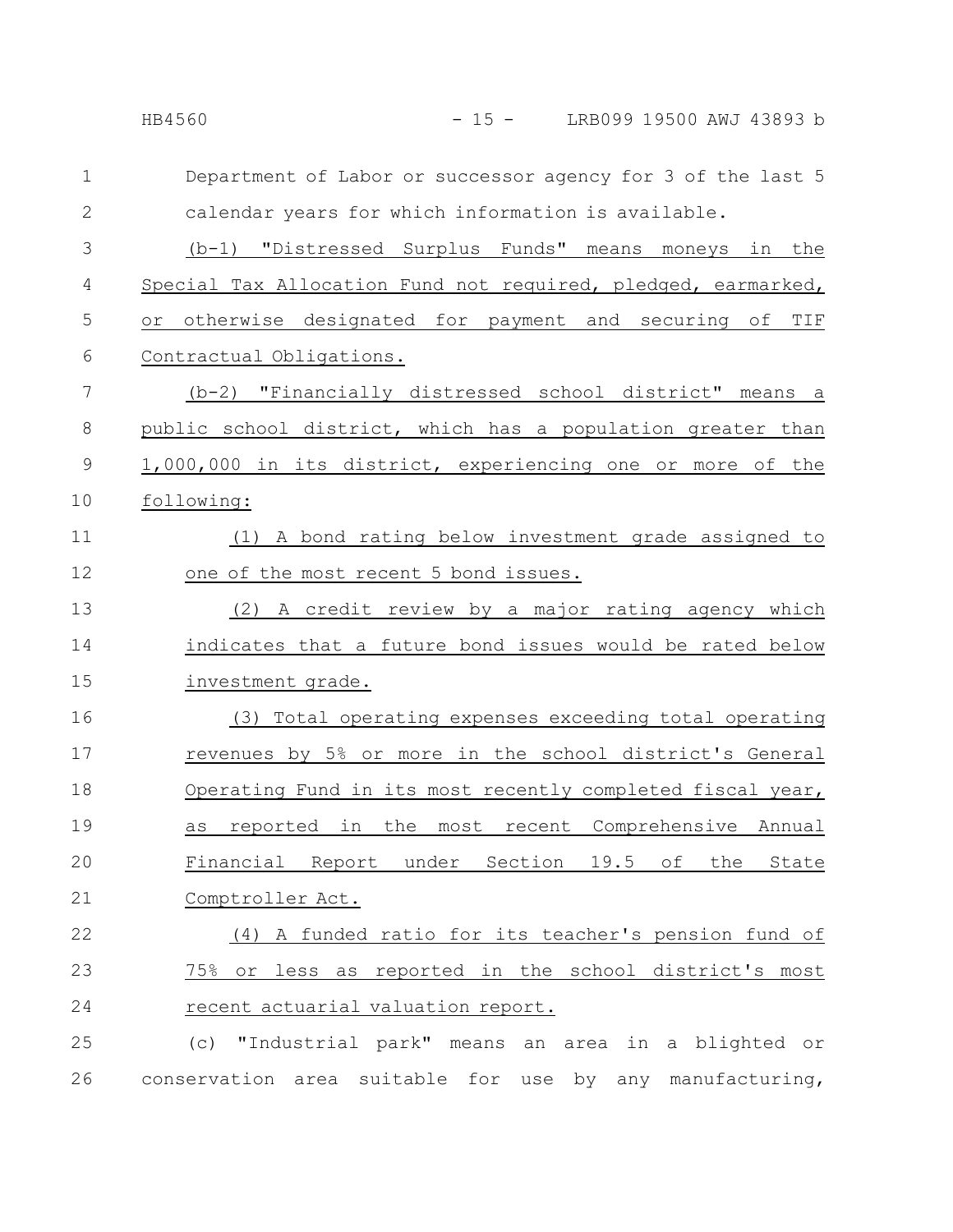industrial, research or transportation enterprise, of facilities to include but not be limited to factories, mills, processing plants, assembly plants, packing plants, fabricating plants, industrial distribution centers, warehouses, repair overhaul or service facilities, freight terminals, research facilities, test facilities or railroad facilities. 1 2 3 4 5 6 7

(d) "Industrial park conservation area" means an area within the boundaries of a redevelopment project area located within the territorial limits of a municipality that is a labor surplus municipality or within 1 1/2 miles of the territorial limits of a municipality that is a labor surplus municipality if the area is annexed to the municipality; which area is zoned as industrial no later than at the time the municipality by ordinance designates the redevelopment project area, and which area includes both vacant land suitable for use as an industrial park and a blighted area or conservation area contiguous to such vacant land. 8 9 10 11 12 13 14 15 16 17 18

(e) "Labor surplus municipality" means a municipality in which, at any time during the 6 months before the municipality by ordinance designates an industrial park conservation area, the unemployment rate was over 6% and was also 100% or more of the national average unemployment rate for that same time as published in the United States Department of Labor Bureau of Labor Statistics publication entitled "The Employment Situation" or its successor publication. For the purpose of 19 20 21 22 23 24 25 26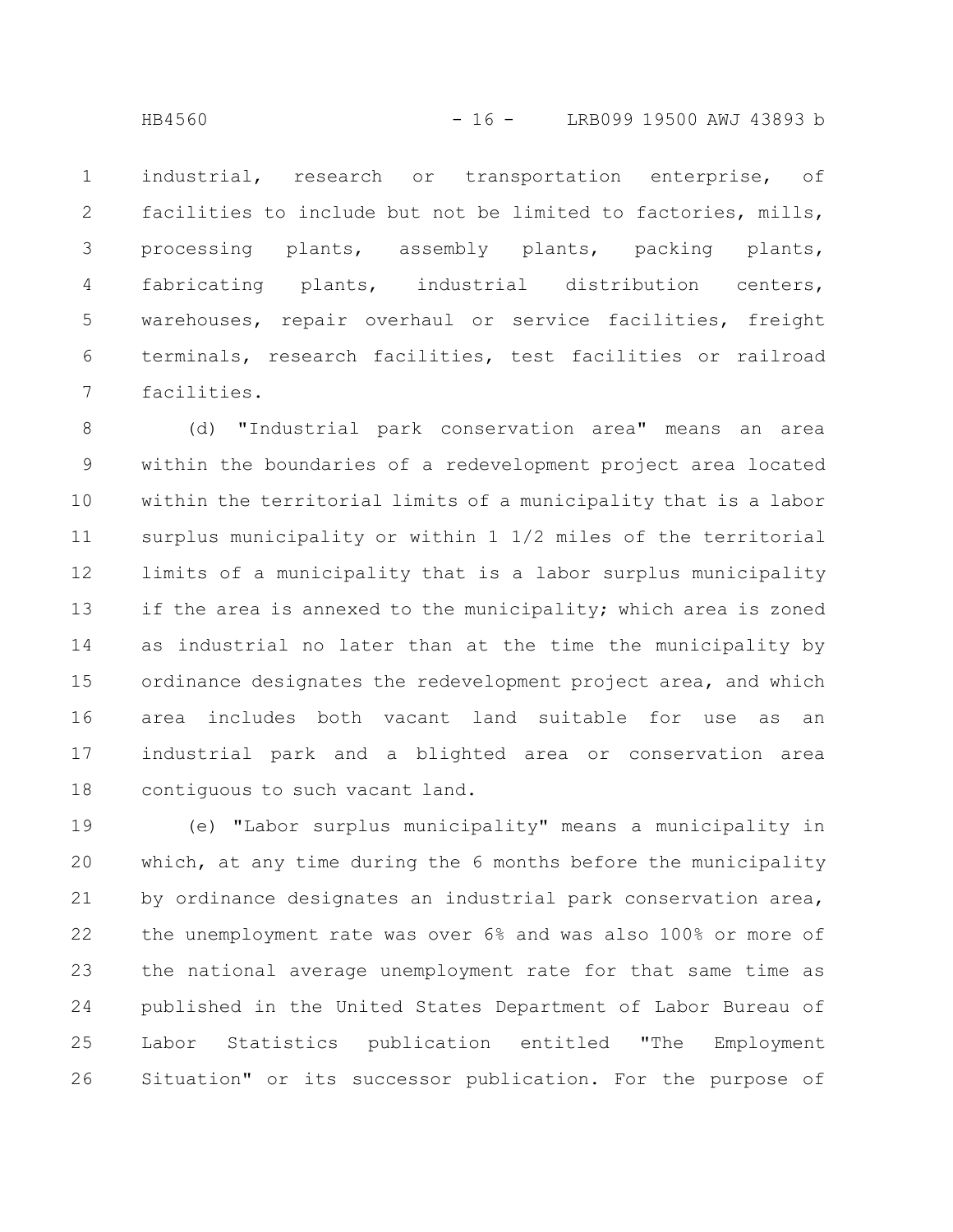this subsection, if unemployment rate statistics for the municipality are not available, the unemployment rate in the municipality shall be deemed to be the same as the unemployment rate in the principal county in which the municipality is located. 1 2 3 4 5

(f) "Municipality" means shall mean a city, village, incorporated town, or a township that is located in the unincorporated portion of a county with 3 million or more inhabitants, if the county adopted an ordinance that approved the township's redevelopment plan. 6 7 8 9 10

(g) "Initial Sales Tax Amounts" means the amount of taxes paid under the Retailers' Occupation Tax Act, Use Tax Act, Service Use Tax Act, the Service Occupation Tax Act, the Municipal Retailers' Occupation Tax Act, and the Municipal Service Occupation Tax Act by retailers and servicemen on transactions at places located in a State Sales Tax Boundary during the calendar year 1985. 11 12 13 14 15 16 17

(g-1) "Revised Initial Sales Tax Amounts" means the amount of taxes paid under the Retailers' Occupation Tax Act, Use Tax Act, Service Use Tax Act, the Service Occupation Tax Act, the Municipal Retailers' Occupation Tax Act, and the Municipal Service Occupation Tax Act by retailers and servicemen on transactions at places located within the State Sales Tax Boundary revised pursuant to Section 11-74.4-8a(9) of this Act. 18 19 20 21 22 23 24

(h) "Municipal Sales Tax Increment" means an amount equal to the increase in the aggregate amount of taxes paid to a 25 26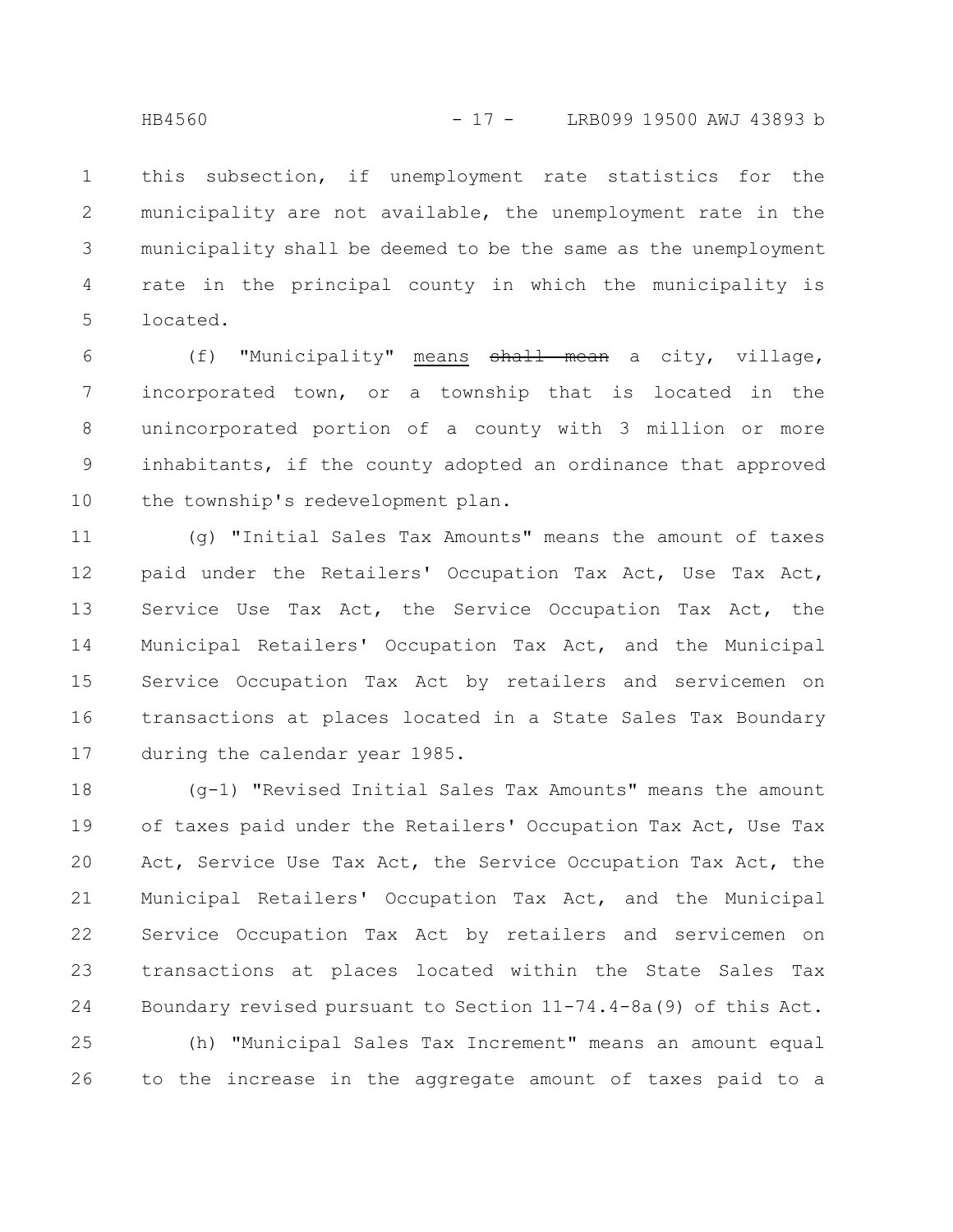municipality from the Local Government Tax Fund arising from sales by retailers and servicemen within the redevelopment project area or State Sales Tax Boundary, as the case may be, for as long as the redevelopment project area or State Sales Tax Boundary, as the case may be, exist over and above the aggregate amount of taxes as certified by the Illinois Department of Revenue and paid under the Municipal Retailers' Occupation Tax Act and the Municipal Service Occupation Tax Act by retailers and servicemen, on transactions at places of business located in the redevelopment project area or State Sales Tax Boundary, as the case may be, during the base year which shall be the calendar year immediately prior to the year in which the municipality adopted tax increment allocation financing. For purposes of computing the aggregate amount of such taxes for base years occurring prior to 1985, the Department of Revenue shall determine the Initial Sales Tax Amounts for such taxes and deduct therefrom an amount equal to 4% of the aggregate amount of taxes per year for each year the base year is prior to 1985, but not to exceed a total deduction of 12%. The amount so determined shall be known as the "Adjusted Initial Sales Tax Amounts". For purposes of determining the Municipal Sales Tax Increment, the Department of Revenue shall for each period subtract from the amount paid to the municipality from the Local Government Tax Fund arising from sales by retailers and servicemen on transactions located in the redevelopment project area or the State Sales Tax 1 2 3 4 5 6 7 8 9 10 11 12 13 14 15 16 17 18 19 20 21 22 23 24 25 26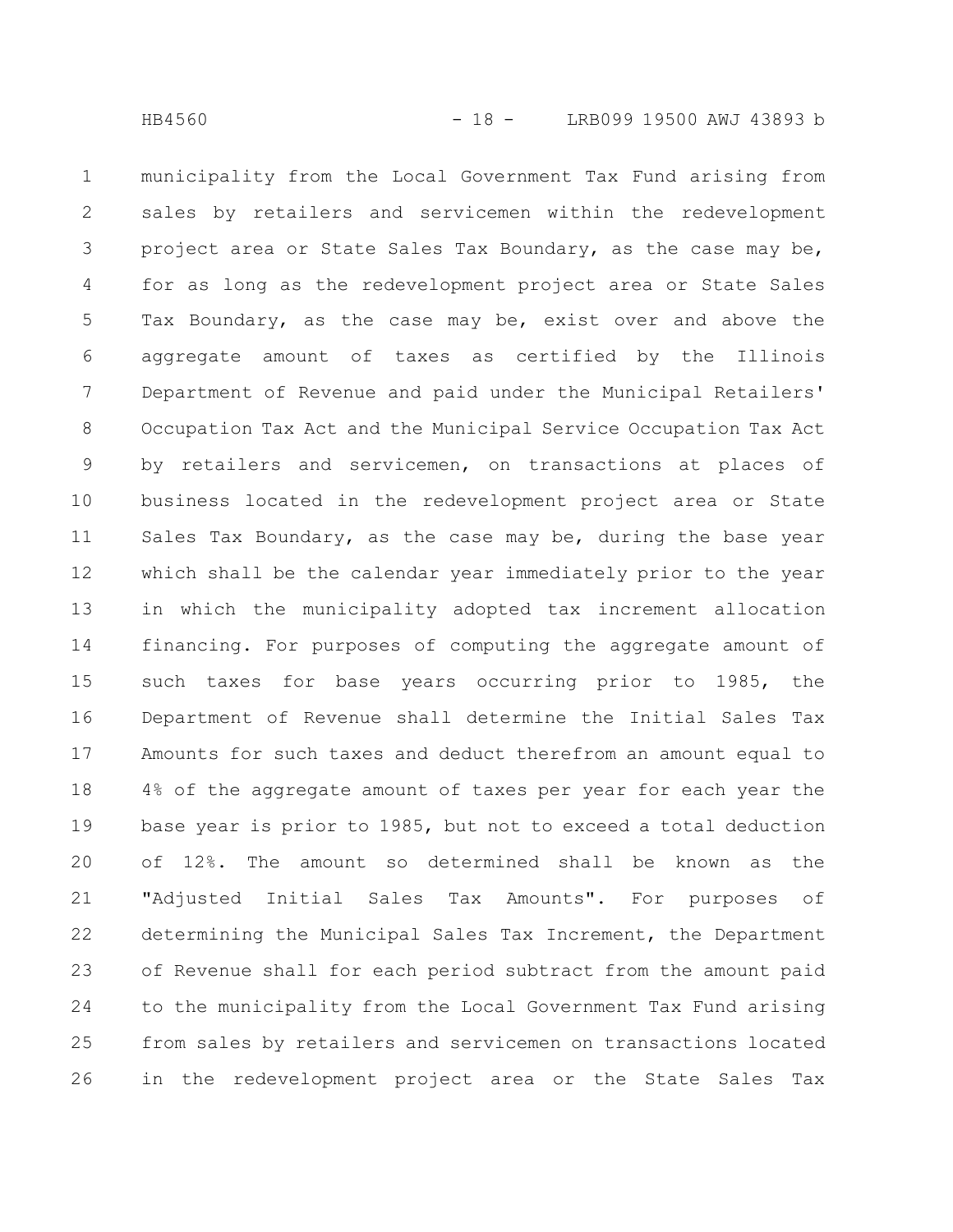Boundary, as the case may be, the certified Initial Sales Tax Amounts, the Adjusted Initial Sales Tax Amounts or the Revised Initial Sales Tax Amounts for the Municipal Retailers' Occupation Tax Act and the Municipal Service Occupation Tax Act. For the State Fiscal Year 1989, this calculation shall be made by utilizing the calendar year 1987 to determine the tax amounts received. For the State Fiscal Year 1990, this calculation shall be made by utilizing the period from January 1, 1988, until September 30, 1988, to determine the tax amounts received from retailers and servicemen pursuant to the Municipal Retailers' Occupation Tax and the Municipal Service Occupation Tax Act, which shall have deducted therefrom nine-twelfths of the certified Initial Sales Tax Amounts, the Adjusted Initial Sales Tax Amounts or the Revised Initial Sales Tax Amounts as appropriate. For the State Fiscal Year 1991, this calculation shall be made by utilizing the period from October 1, 1988, to June 30, 1989, to determine the tax amounts received from retailers and servicemen pursuant to the Municipal Retailers' Occupation Tax and the Municipal Service Occupation Tax Act which shall have deducted therefrom nine-twelfths of the certified Initial Sales Tax Amounts, Adjusted Initial Sales Tax Amounts or the Revised Initial Sales Tax Amounts as appropriate. For every State Fiscal Year thereafter, the applicable period shall be the 12 months beginning July 1 and ending June 30 to determine the tax amounts received which shall have deducted therefrom the 1 2 3 4 5 6 7 8 9 10 11 12 13 14 15 16 17 18 19 20 21 22 23 24 25 26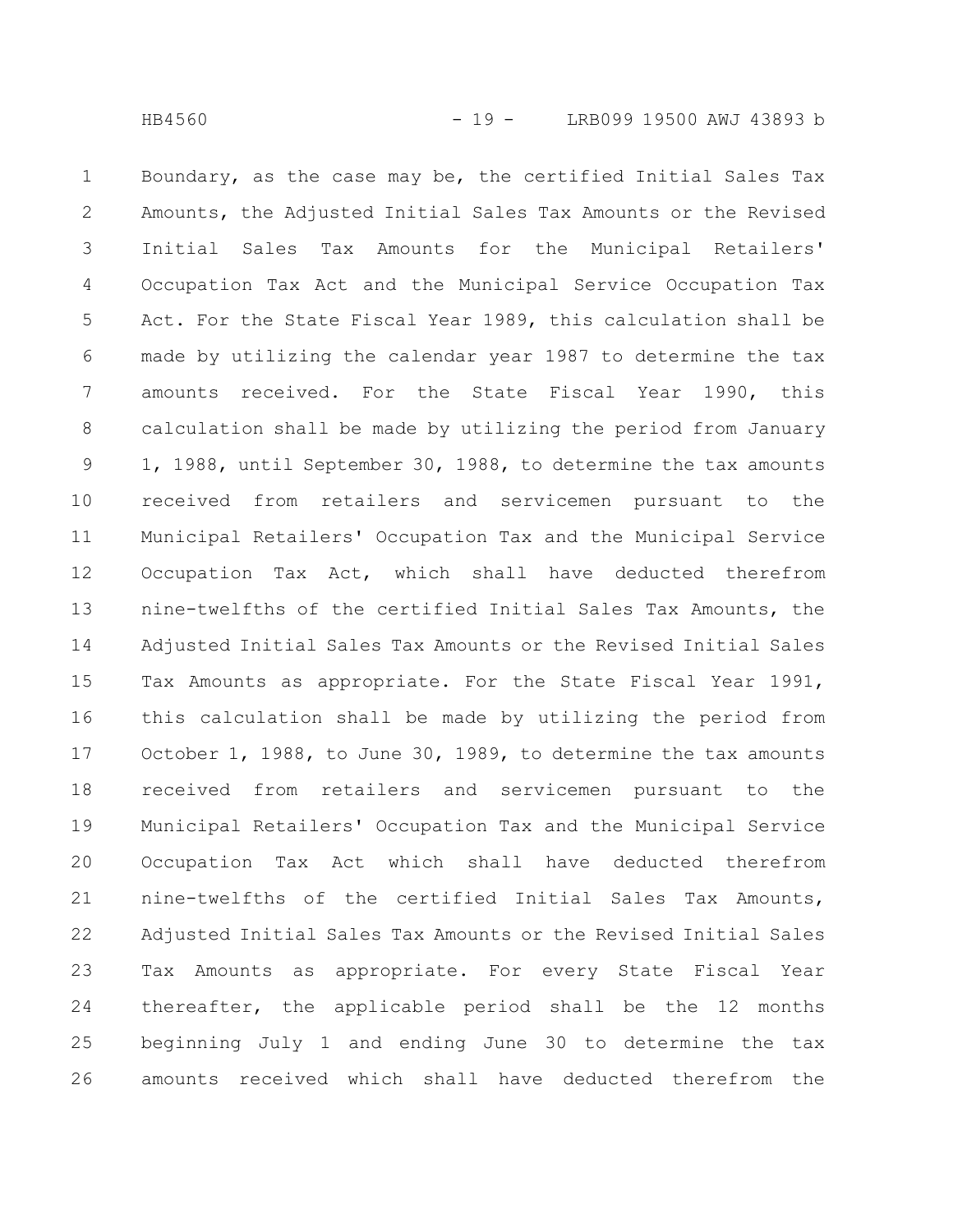certified Initial Sales Tax Amounts, the Adjusted Initial Sales Tax Amounts or the Revised Initial Sales Tax Amounts, as the case may be. 1 2 3

(i) "Net State Sales Tax Increment" means the sum of the following: (a) 80% of the first \$100,000 of State Sales Tax Increment annually generated within a State Sales Tax Boundary; (b) 60% of the amount in excess of \$100,000 but not exceeding \$500,000 of State Sales Tax Increment annually generated within a State Sales Tax Boundary; and (c) 40% of all amounts in excess of \$500,000 of State Sales Tax Increment annually generated within a State Sales Tax Boundary. If, however, a municipality established a tax increment financing district in a county with a population in excess of 3,000,000 before January 1, 1986, and the municipality entered into a contract or issued bonds after January 1, 1986, but before December 31, 1986, to finance redevelopment project costs within a State Sales Tax Boundary, then the Net State Sales Tax Increment means, for the fiscal years beginning July 1, 1990, and July 1, 1991, 100% of the State Sales Tax Increment annually generated within a State Sales Tax Boundary; and notwithstanding any other provision of this Act, for those fiscal years the Department of Revenue shall distribute to those municipalities 100% of their Net State Sales Tax Increment before any distribution to any other municipality and regardless of whether or not those other municipalities will receive 100% of their Net State Sales Tax Increment. For Fiscal Year 1999, and 4 5 6 7 8 9 10 11 12 13 14 15 16 17 18 19 20 21 22 23 24 25 26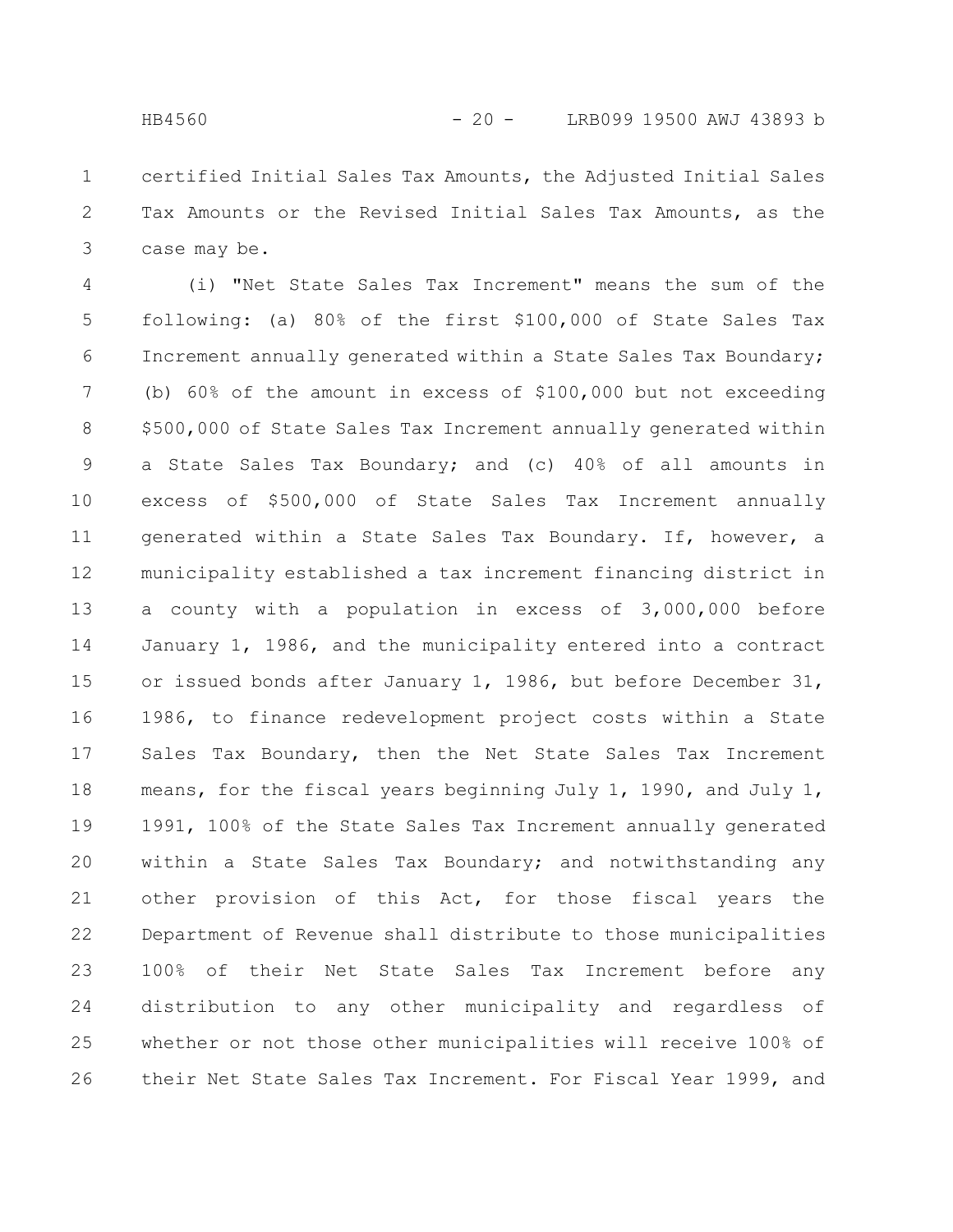every year thereafter until the year 2007, for any municipality that has not entered into a contract or has not issued bonds prior to June 1, 1988 to finance redevelopment project costs within a State Sales Tax Boundary, the Net State Sales Tax Increment shall be calculated as follows: By multiplying the Net State Sales Tax Increment by 90% in the State Fiscal Year 1999; 80% in the State Fiscal Year 2000; 70% in the State Fiscal Year 2001; 60% in the State Fiscal Year 2002; 50% in the State Fiscal Year 2003; 40% in the State Fiscal Year 2004; 30% in the State Fiscal Year 2005; 20% in the State Fiscal Year 2006; and 10% in the State Fiscal Year 2007. No payment shall be made for State Fiscal Year 2008 and thereafter. 1 2 3 4 5 6 7 8 9 10 11 12

Municipalities that issued bonds in connection with a redevelopment project in a redevelopment project area within the State Sales Tax Boundary prior to July 29, 1991, or that entered into contracts in connection with a redevelopment project in a redevelopment project area before June 1, 1988, shall continue to receive their proportional share of the Illinois Tax Increment Fund distribution until the date on which the redevelopment project is completed or terminated. If, however, a municipality that issued bonds in connection with a redevelopment project in a redevelopment project area within the State Sales Tax Boundary prior to July 29, 1991 retires the bonds prior to June 30, 2007 or a municipality that entered into contracts in connection with a redevelopment project in a redevelopment project area before June 1, 1988 completes the 13 14 15 16 17 18 19 20 21 22 23 24 25 26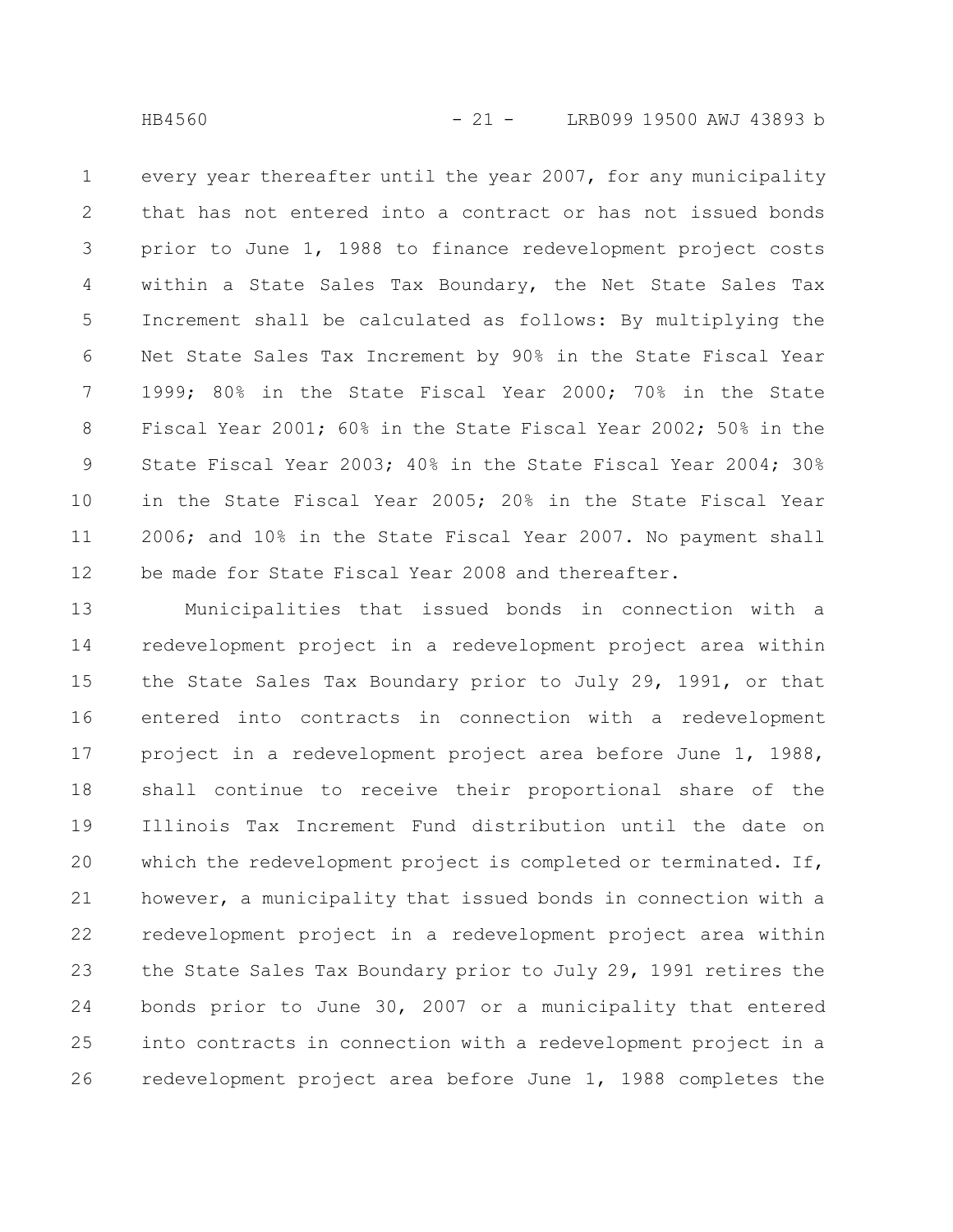HB4560 - 22 - LRB099 19500 AWJ 43893 b

contracts prior to June 30, 2007, then so long as the redevelopment project is not completed or is not terminated, the Net State Sales Tax Increment shall be calculated, beginning on the date on which the bonds are retired or the contracts are completed, as follows: By multiplying the Net State Sales Tax Increment by 60% in the State Fiscal Year 2002; 50% in the State Fiscal Year 2003; 40% in the State Fiscal Year 2004; 30% in the State Fiscal Year 2005; 20% in the State Fiscal Year 2006; and 10% in the State Fiscal Year 2007. No payment shall be made for State Fiscal Year 2008 and thereafter. Refunding of any bonds issued prior to July 29, 1991, shall not alter the Net State Sales Tax Increment. 1 2 3 4 5 6 7 8 9 10 11 12

(j) "State Utility Tax Increment Amount" means an amount equal to the aggregate increase in State electric and gas tax charges imposed on owners and tenants, other than residential customers, of properties located within the redevelopment project area under Section 9-222 of the Public Utilities Act, over and above the aggregate of such charges as certified by the Department of Revenue and paid by owners and tenants, other than residential customers, of properties within the redevelopment project area during the base year, which shall be the calendar year immediately prior to the year of the adoption of the ordinance authorizing tax increment allocation financing. 13 14 15 16 17 18 19 20 21 22 23 24

(k) "Net State Utility Tax Increment" means the sum of the following: (a) 80% of the first \$100,000 of State Utility Tax 25 26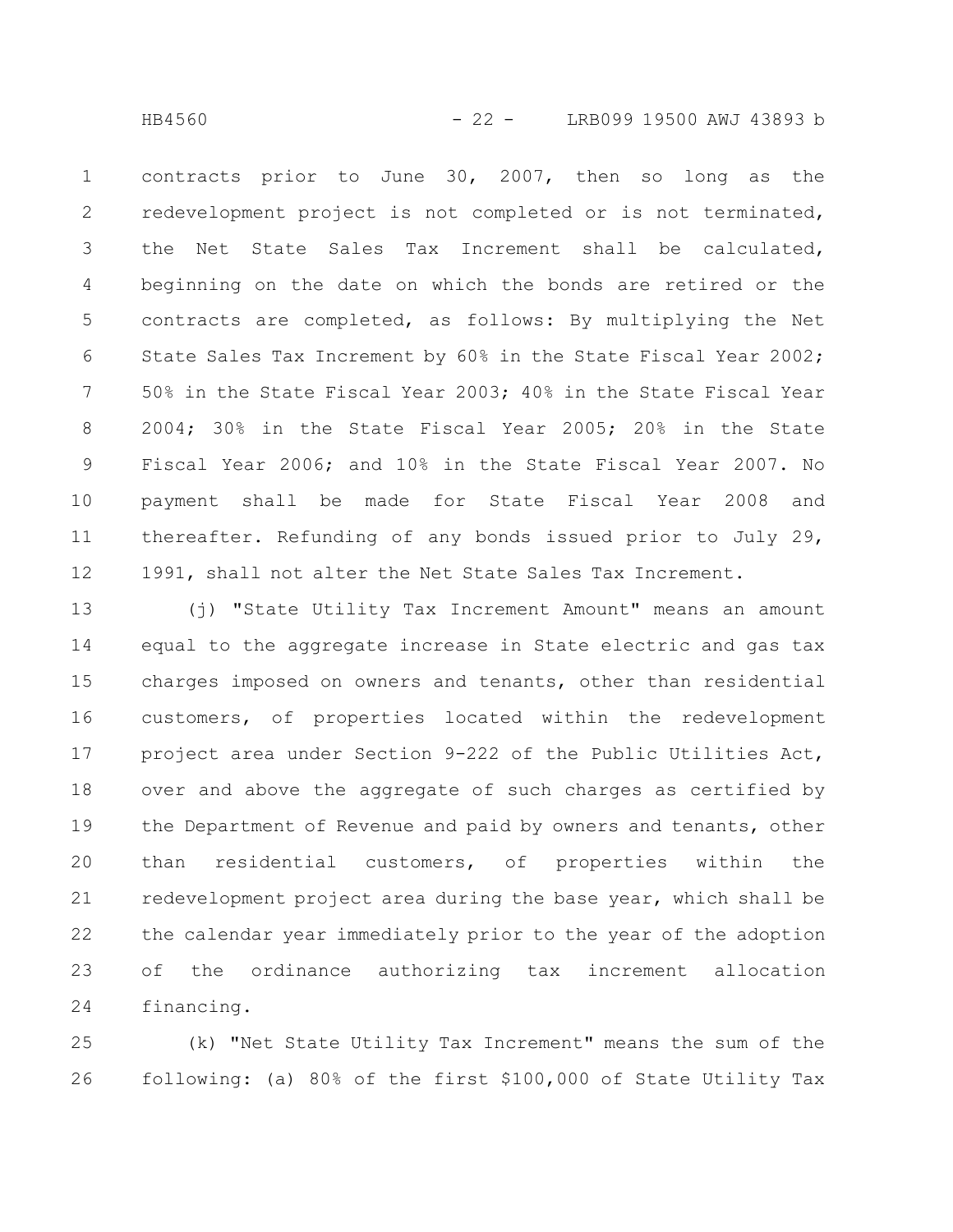Increment annually generated by a redevelopment project area; (b) 60% of the amount in excess of \$100,000 but not exceeding \$500,000 of the State Utility Tax Increment annually generated by a redevelopment project area; and (c) 40% of all amounts in excess of \$500,000 of State Utility Tax Increment annually generated by a redevelopment project area. For the State Fiscal Year 1999, and every year thereafter until the year 2007, for any municipality that has not entered into a contract or has not issued bonds prior to June 1, 1988 to finance redevelopment project costs within a redevelopment project area, the Net State Utility Tax Increment shall be calculated as follows: By multiplying the Net State Utility Tax Increment by 90% in the State Fiscal Year 1999; 80% in the State Fiscal Year 2000; 70% in the State Fiscal Year 2001; 60% in the State Fiscal Year 2002; 50% in the State Fiscal Year 2003; 40% in the State Fiscal Year 2004; 30% in the State Fiscal Year 2005; 20% in the State Fiscal Year 2006; and 10% in the State Fiscal Year 2007. No payment shall be made for the State Fiscal Year 2008 and thereafter. 1 2 3 4 5 6 7 8 9 10 11 12 13 14 15 16 17 18 19

Municipalities that issue bonds in connection with the redevelopment project during the period from June 1, 1988 until 3 years after the effective date of this Amendatory Act of 1988 shall receive the Net State Utility Tax Increment, subject to appropriation, for 15 State Fiscal Years after the issuance of such bonds. For the 16th through the 20th State Fiscal Years after issuance of the bonds, the Net State Utility Tax 20 21 22 23 24 25 26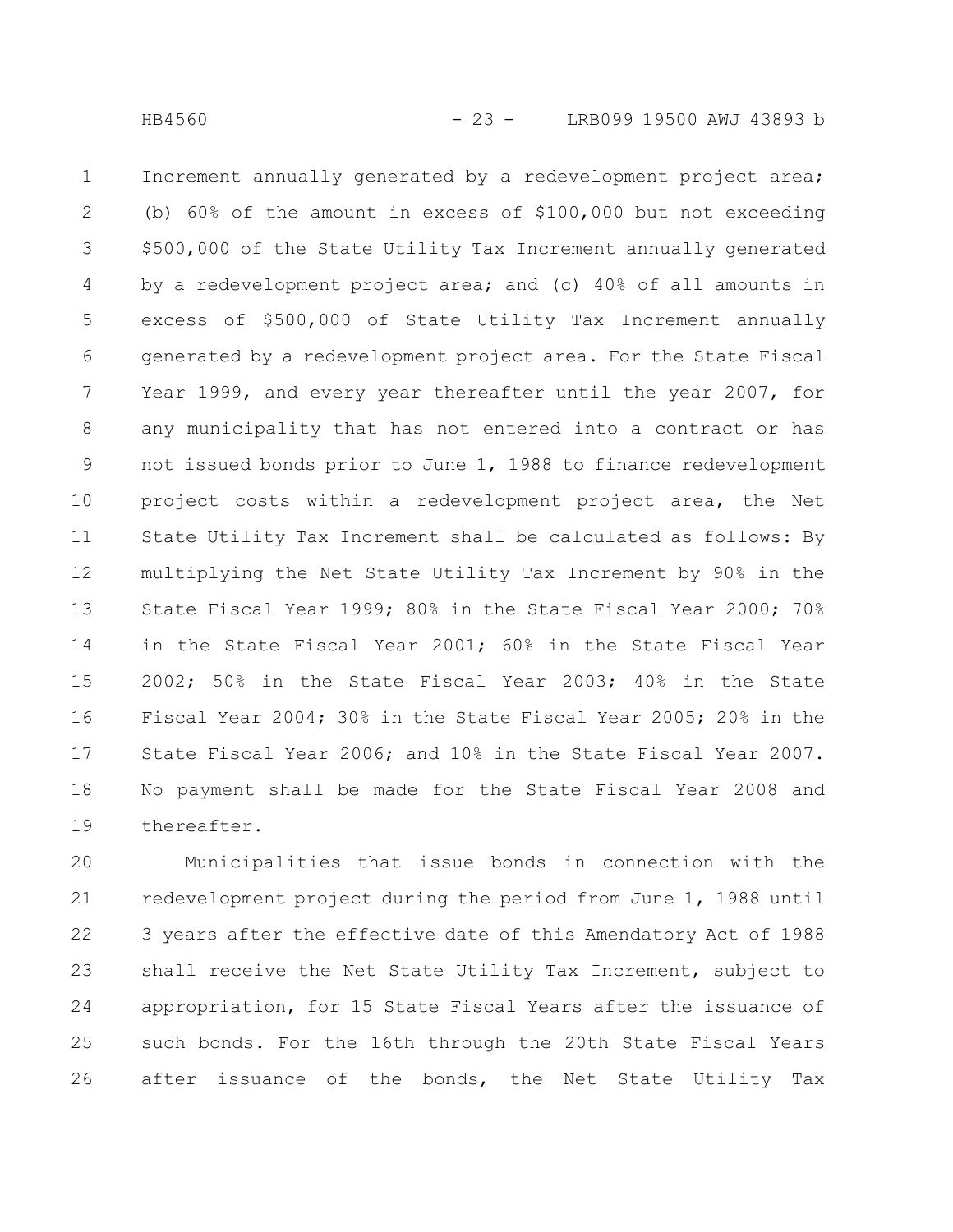Increment shall be calculated as follows: By multiplying the Net State Utility Tax Increment by 90% in year 16; 80% in year 17; 70% in year 18; 60% in year 19; and 50% in year 20. Refunding of any bonds issued prior to June 1, 1988, shall not alter the revised Net State Utility Tax Increment payments set forth above. 1 2 3 4 5 6

(l) "Obligations" mean bonds, loans, debentures, notes, special certificates or other evidence of indebtedness issued by the municipality to carry out a redevelopment project or to refund outstanding obligations. 7 8 9 10

(m) "Payment in lieu of taxes" means those estimated tax revenues from real property in a redevelopment project area derived from real property that has been acquired by a municipality which according to the redevelopment project or plan is to be used for a private use which taxing districts would have received had a municipality not acquired the real property and adopted tax increment allocation financing and which would result from levies made after the time of the adoption of tax increment allocation financing to the time the current equalized value of real property in the redevelopment project area exceeds the total initial equalized value of real property in said area. 11 12 13 14 15 16 17 18 19 20 21 22

(n) "Redevelopment plan" means the comprehensive program of the municipality for development or redevelopment intended by the payment of redevelopment project costs to reduce or eliminate those conditions the existence of which qualified the 23 24 25 26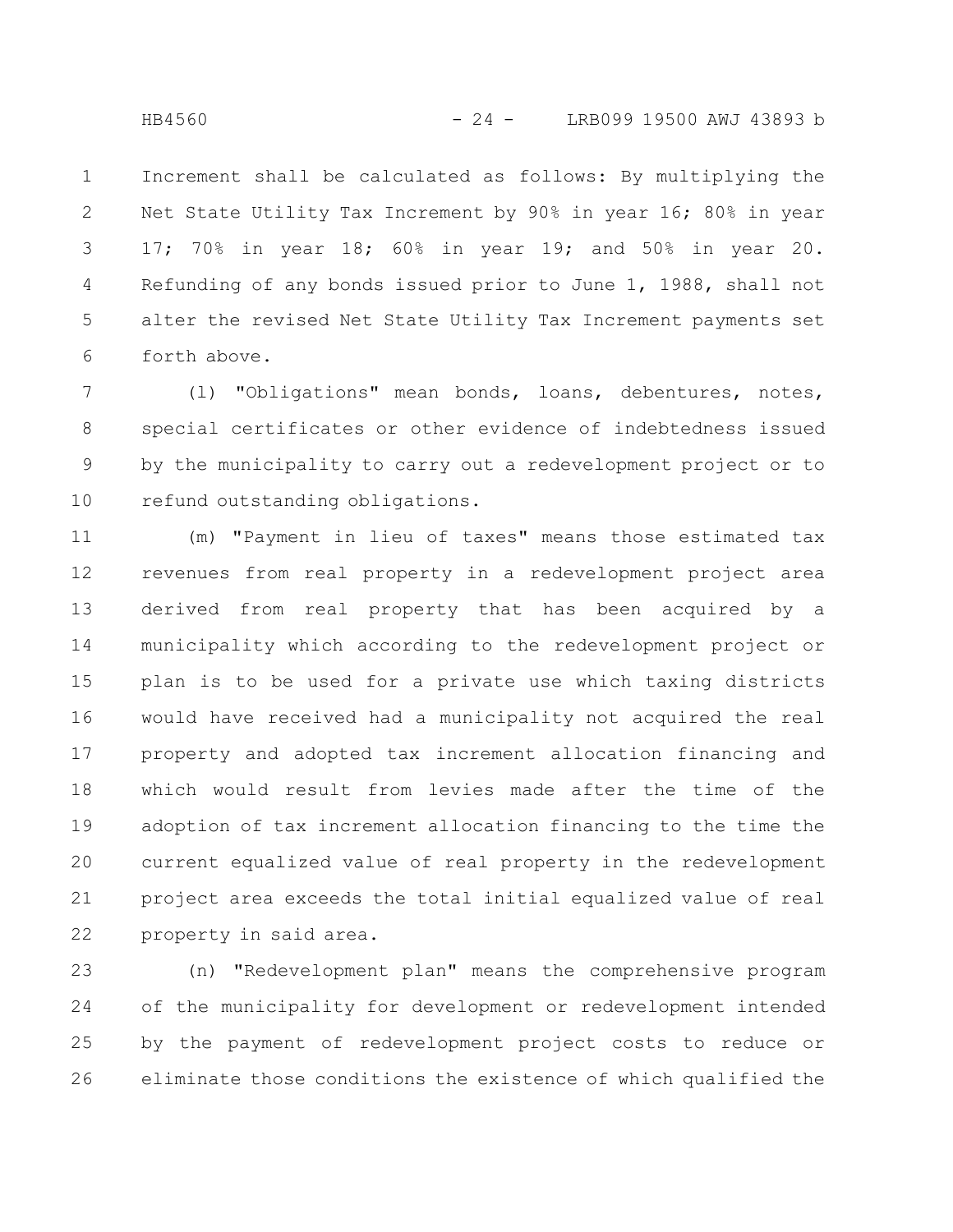redevelopment project area as a "blighted area" or "conservation area" or combination thereof or "industrial park conservation area," and thereby to enhance the tax bases of the taxing districts which extend into the redevelopment project area. On and after November 1, 1999 (the effective date of Public Act 91-478), no redevelopment plan may be approved or amended that includes the development of vacant land (i) with a golf course and related clubhouse and other facilities or (ii) designated by federal, State, county, or municipal government as public land for outdoor recreational activities or for nature preserves and used for that purpose within 5 years prior to the adoption of the redevelopment plan. For the purpose of this subsection, "recreational activities" is limited to mean camping and hunting. Each redevelopment plan shall set forth in writing the program to be undertaken to accomplish the objectives and shall include but not be limited to: 1 2 3 4 5 6 7 8 9 10 11 12 13 14 15 16

17

(A) an itemized list of estimated redevelopment project costs; 18

(B) evidence indicating that the redevelopment project area on the whole has not been subject to growth and development through investment by private enterprise; 19 20 21

(C) an assessment of any financial impact of the redevelopment project area on or any increased demand for services from any taxing district affected by the plan and any program to address such financial impact or increased demand; 22 23 24 25 26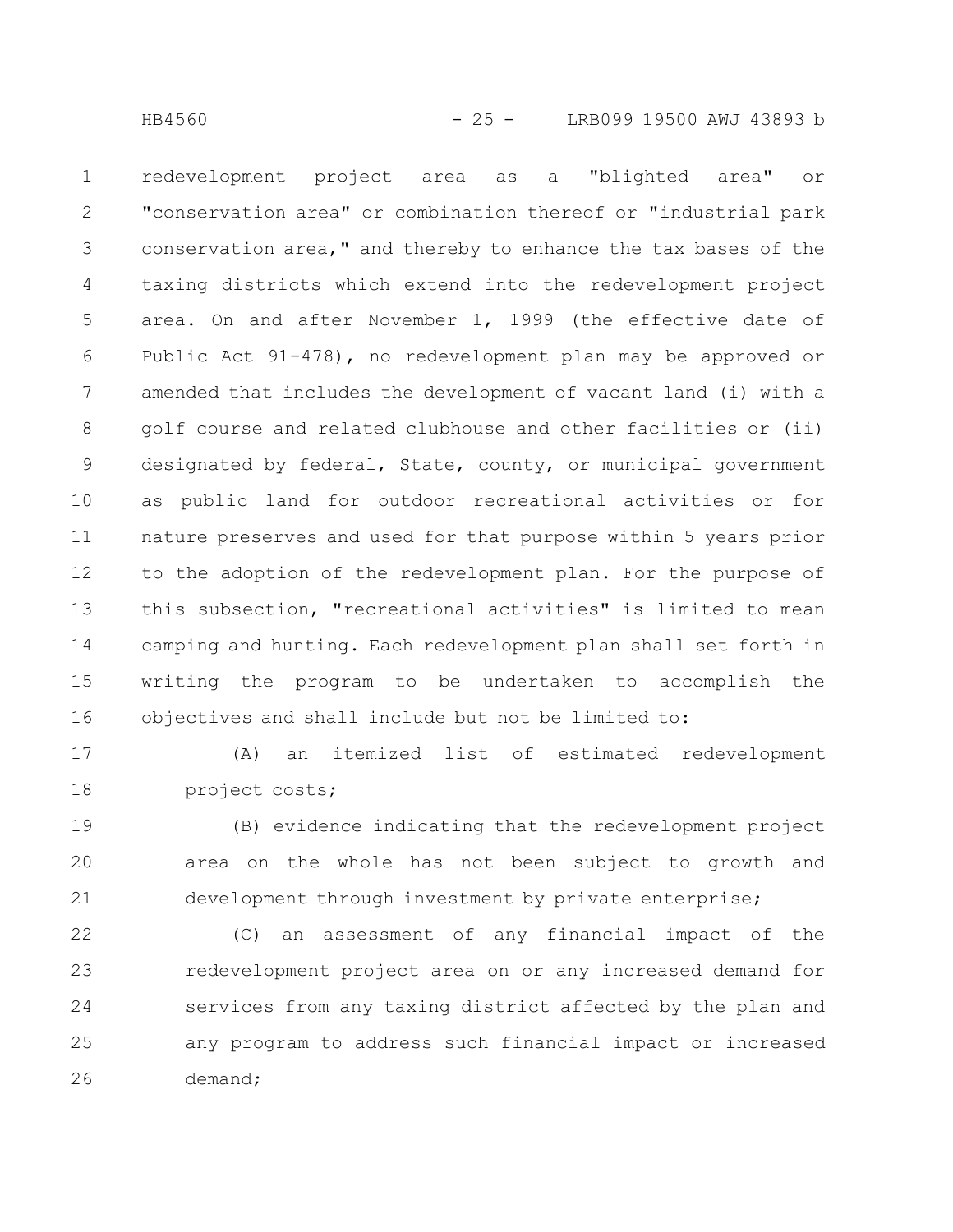1

(D) the sources of funds to pay costs;

(E) the nature and term of the obligations to be issued; 2 3

(F) the most recent equalized assessed valuation of the redevelopment project area; 4 5

(G) an estimate as to the equalized assessed valuation after redevelopment and the general land uses to apply in the redevelopment project area; 6 7 8

(H) a commitment to fair employment practices and an affirmative action plan; 9 10

(I) if it concerns an industrial park conservation area, the plan shall also include a general description of any proposed developer, user and tenant of any property, a description of the type, structure and general character of the facilities to be developed, a description of the type, class and number of new employees to be employed in the operation of the facilities to be developed; and 11 12 13 14 15 16 17

(J) if property is to be annexed to the municipality, the plan shall include the terms of the annexation agreement. 18 19 20

The provisions of items (B) and (C) of this subsection (n) shall not apply to a municipality that before March 14, 1994 (the effective date of Public Act 88-537) had fixed, either by its corporate authorities or by a commission designated under subsection (k) of Section 11-74.4-4, a time and place for a public hearing as required by subsection (a) of Section 21 22 23 24 25 26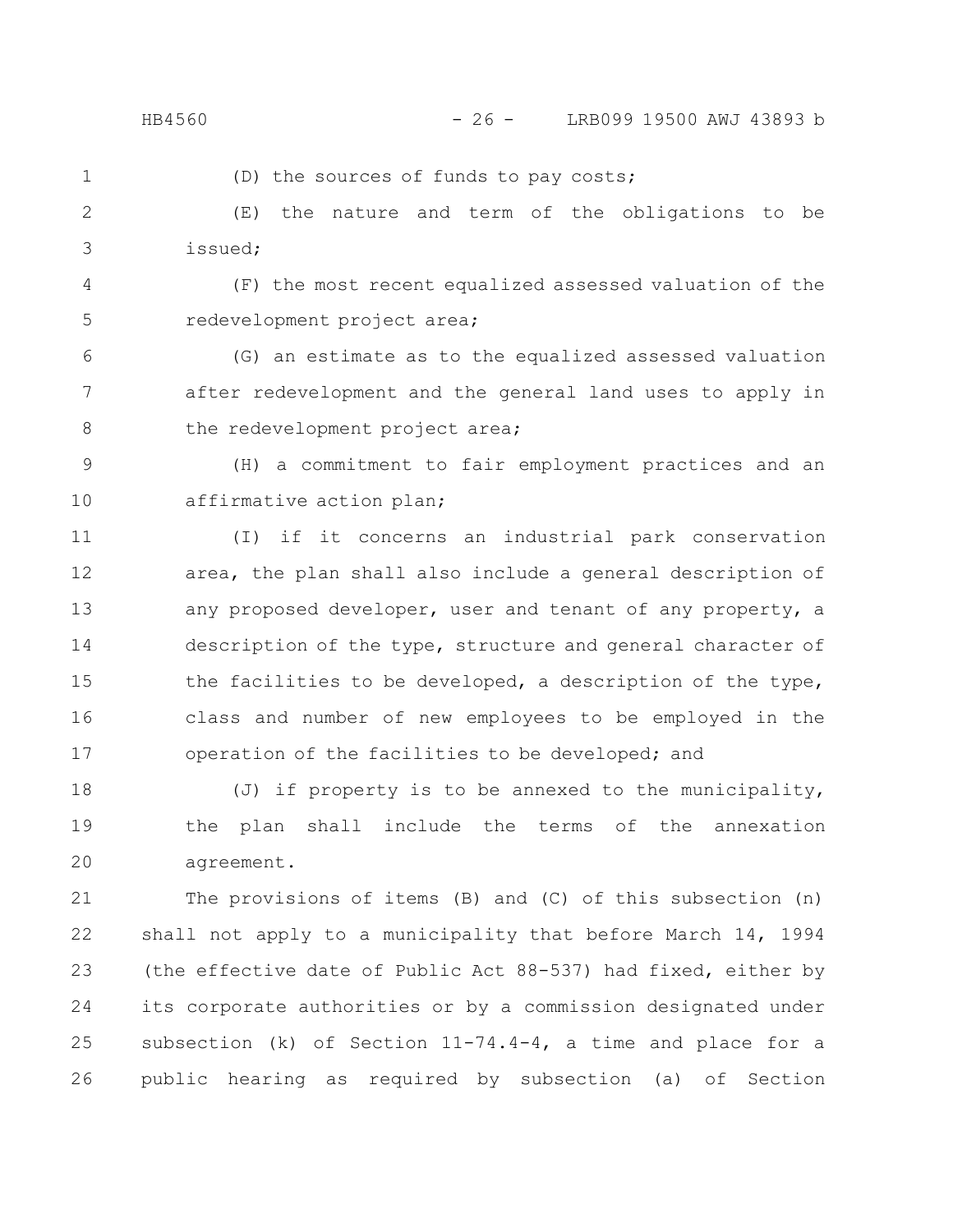1

2

11-74.4-5. No redevelopment plan shall be adopted unless a municipality complies with all of the following requirements:

(1) The municipality finds that the redevelopment project area on the whole has not been subject to growth and development through investment by private enterprise and would not reasonably be anticipated to be developed without the adoption of the redevelopment plan. 3 4 5 6 7

(2) The municipality finds that the redevelopment plan and project conform to the comprehensive plan for the development of the municipality as a whole, or, for municipalities with a population of 100,000 or more, regardless of when the redevelopment plan and project was adopted, the redevelopment plan and project either: (i) conforms to the strategic economic development or redevelopment plan issued by the designated planning authority of the municipality, or (ii) includes land uses that have been approved by the planning commission of the municipality. 8 9 10 11 12 13 14 15 16 17 18

(3) The redevelopment plan establishes the estimated dates of completion of the redevelopment project and retirement of obligations issued to finance redevelopment project costs. Those dates may not be later than the dates set forth under Section 11-74.4-3.5. 19 20 21 22 23

A municipality may by municipal ordinance amend an existing redevelopment plan to conform to this paragraph (3) as amended by Public Act 91-478, which municipal 24 25 26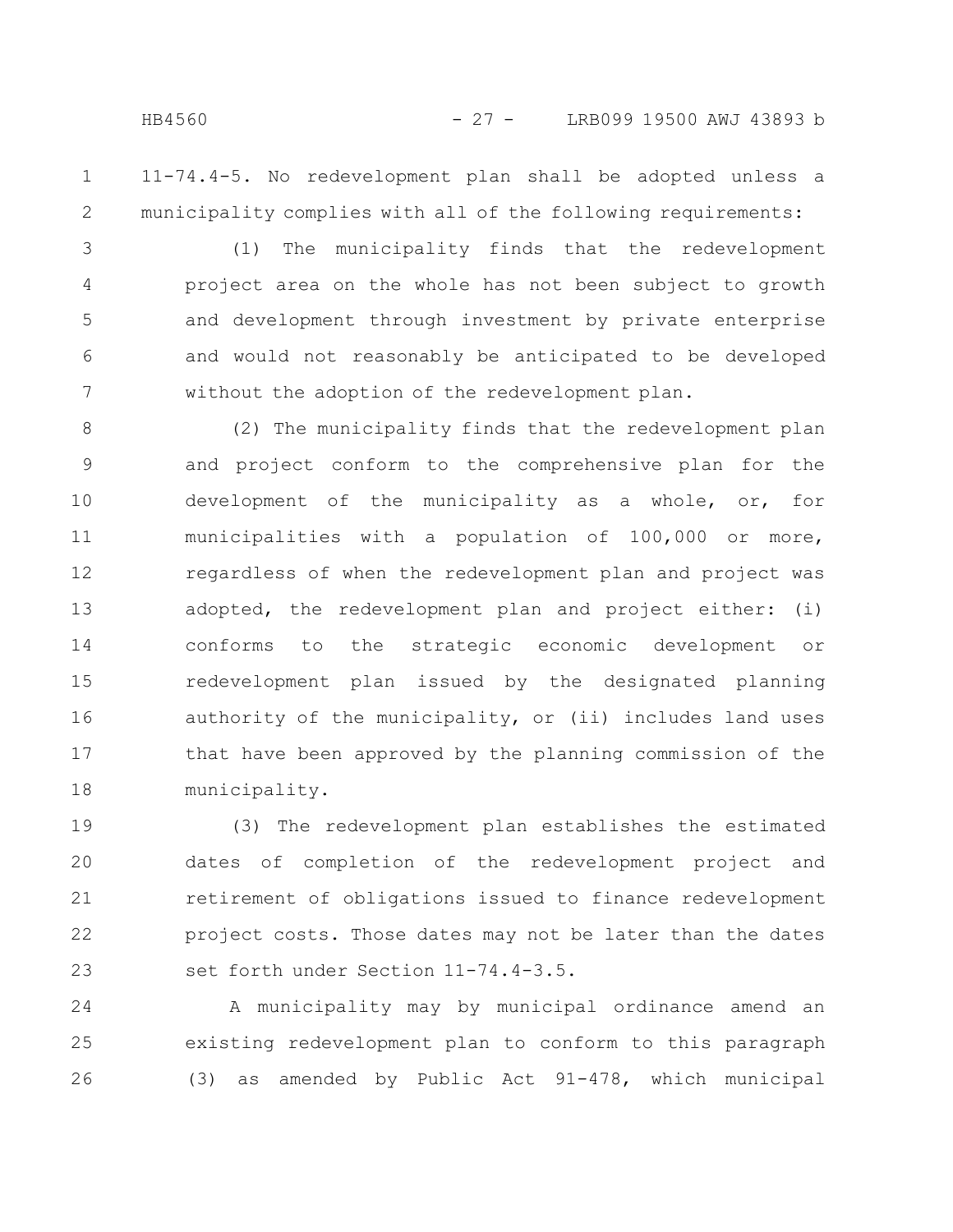ordinance may be adopted without further hearing or notice and without complying with the procedures provided in this Act pertaining to an amendment to or the initial approval of a redevelopment plan and project and designation of a redevelopment project area. 1 2 3 4 5

(3.5) The municipality finds, in the case of an industrial park conservation area, also that the municipality is a labor surplus municipality and that the implementation of the redevelopment plan will reduce unemployment, create new jobs and by the provision of new facilities enhance the tax base of the taxing districts that extend into the redevelopment project area. 6 7 8 9 10 11 12

(4) If any incremental revenues are being utilized under Section 8(a)(1) or 8(a)(2) of this Act in redevelopment project areas approved by ordinance after January 1, 1986, the municipality finds: (a) that the redevelopment project area would not reasonably be developed without the use of such incremental revenues, and (b) that such incremental revenues will be exclusively utilized for the development of the redevelopment project area. 13 14 15 16 17 18 19 20 21

(5) If the redevelopment plan will not result in displacement of residents from 10 or more inhabited residential units, and the municipality certifies in the plan that such displacement will not result from the plan, a housing impact study need not be performed. If, however, 22 23 24 25 26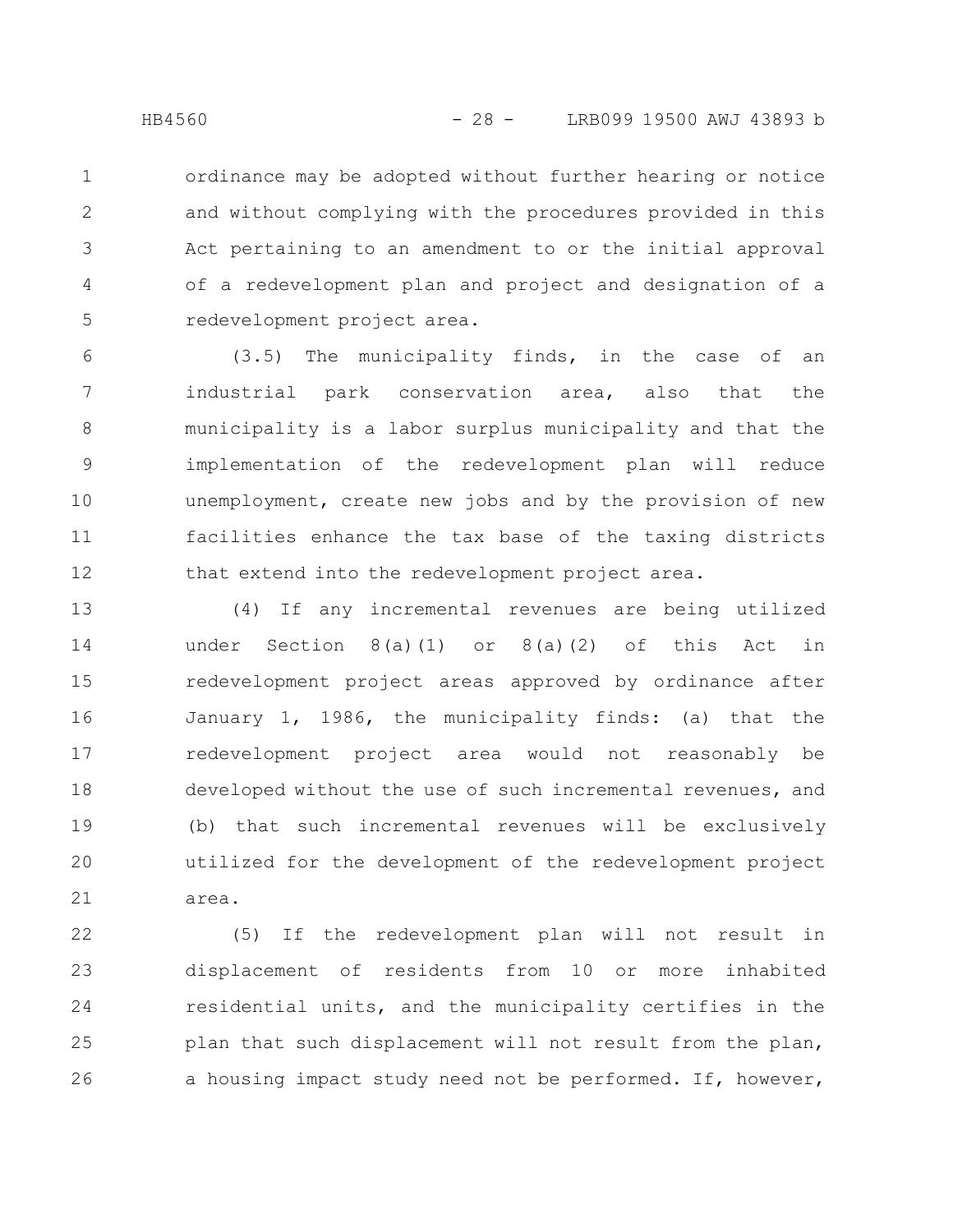the redevelopment plan would result in the displacement of residents from 10 or more inhabited residential units, or if the redevelopment project area contains 75 or more inhabited residential units and no certification is made, then the municipality shall prepare, as part of the separate feasibility report required by subsection (a) of Section 11-74.4-5, a housing impact study. 1 2 3 4 5 6 7

Part I of the housing impact study shall include (i) data as to whether the residential units are single family or multi-family units, (ii) the number and type of rooms within the units, if that information is available, (iii) whether the units are inhabited or uninhabited, as determined not less than 45 days before the date that the ordinance or resolution required by subsection (a) of Section 11-74.4-5 is passed, and (iv) data as to the racial and ethnic composition of the residents in the inhabited residential units. The data requirement as to the racial and ethnic composition of the residents in the inhabited residential units shall be deemed to be fully satisfied by data from the most recent federal census. 8 9 10 11 12 13 14 15 16 17 18 19 20

Part II of the housing impact study shall identify the inhabited residential units in the proposed redevelopment project area that are to be or may be removed. If inhabited residential units are to be removed, then the housing impact study shall identify (i) the number and location of those units that will or may be removed, (ii) the 21 22 23 24 25 26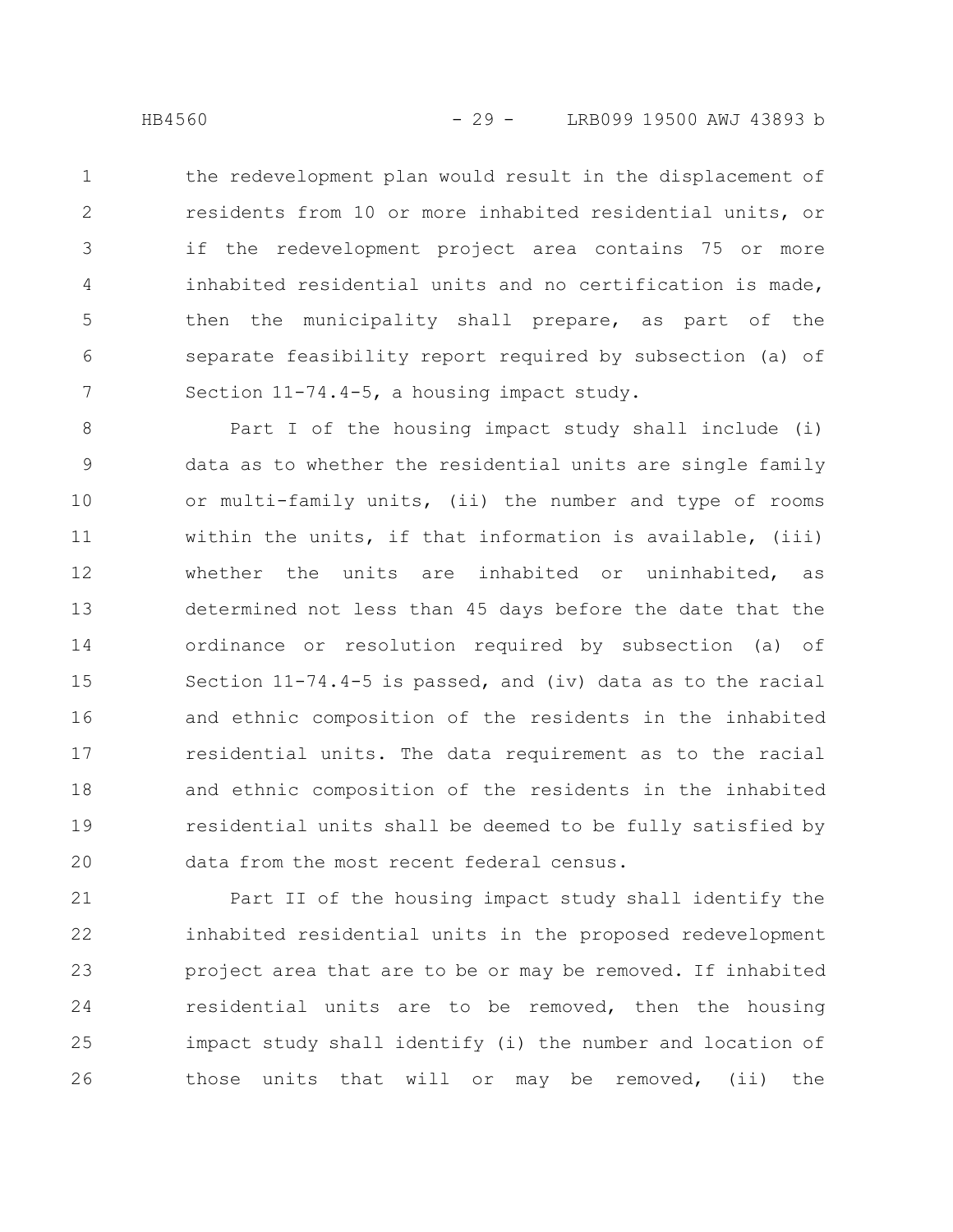municipality's plans for relocation assistance for those residents in the proposed redevelopment project area whose residences are to be removed, (iii) the availability of replacement housing for those residents whose residences are to be removed, and shall identify the type, location, and cost of the housing, and (iv) the type and extent of relocation assistance to be provided. 1 2 3 4 5 6 7

(6) On and after November 1, 1999, the housing impact study required by paragraph (5) shall be incorporated in the redevelopment plan for the redevelopment project area. 8 9 10

(7) On and after November 1, 1999, no redevelopment plan shall be adopted, nor an existing plan amended, nor shall residential housing that is occupied by households of low-income and very low-income persons in currently existing redevelopment project areas be removed after November 1, 1999 unless the redevelopment plan provides, with respect to inhabited housing units that are to be removed for households of low-income and very low-income persons, affordable housing and relocation assistance not less than that which would be provided under the federal Uniform Relocation Assistance and Real Property Acquisition Policies Act of 1970 and the regulations under that Act, including the eligibility criteria. Affordable housing may be either existing or newly constructed housing. For purposes of this paragraph (7), "low-income households", "very low-income households", and "affordable 11 12 13 14 15 16 17 18 19 20 21 22 23 24 25 26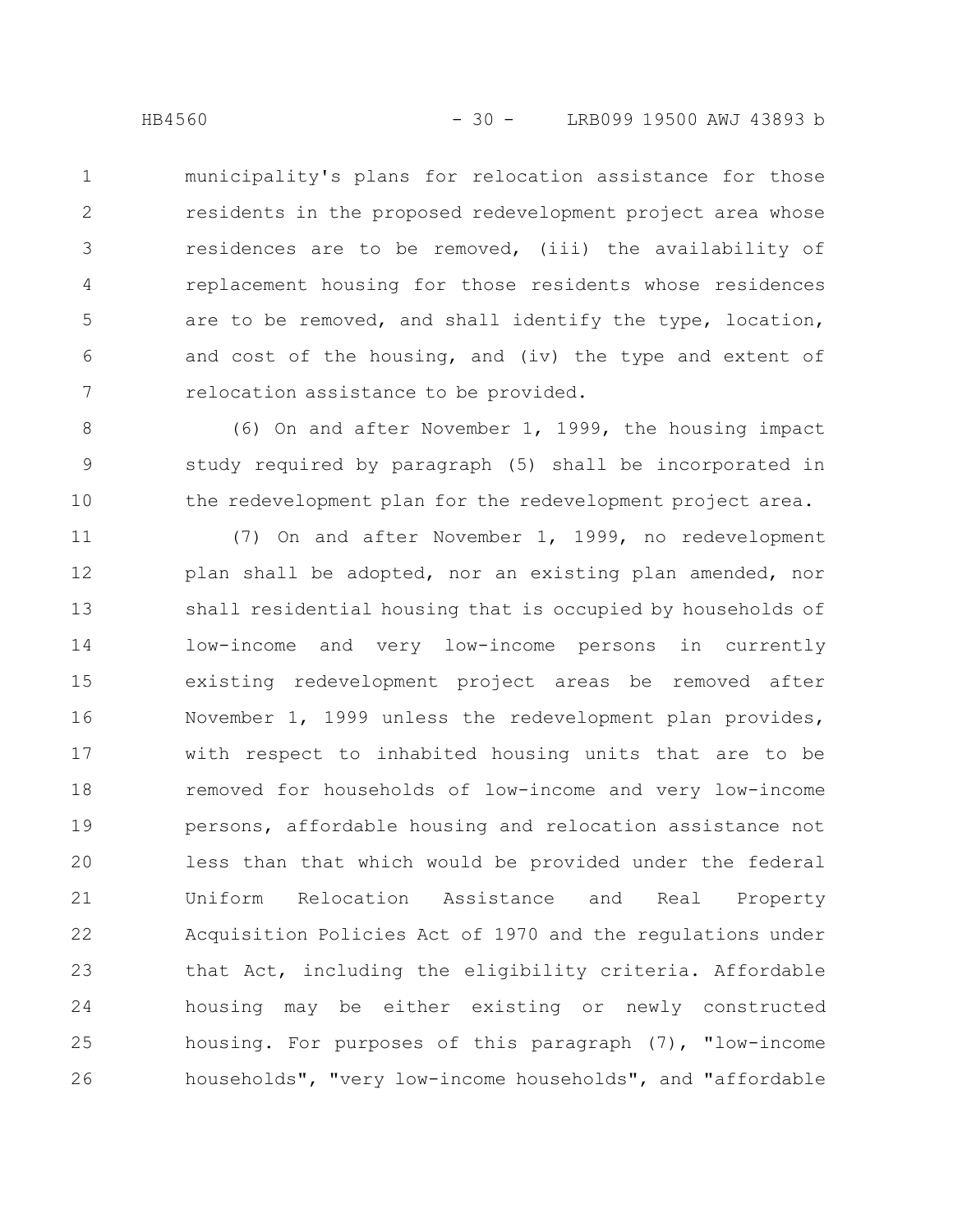housing" have the meanings set forth in the Illinois Affordable Housing Act. The municipality shall make a good faith effort to ensure that this affordable housing is located in or near the redevelopment project area within the municipality. 1 2 3 4 5

(8) On and after November 1, 1999, if, after the adoption of the redevelopment plan for the redevelopment project area, any municipality desires to amend its redevelopment plan to remove more inhabited residential units than specified in its original redevelopment plan, that change shall be made in accordance with the procedures in subsection (c) of Section 11-74.4-5. 6 7 8 9 10 11 12

(9) For redevelopment project areas designated prior to November 1, 1999, the redevelopment plan may be amended without further joint review board meeting or hearing, provided that the municipality shall give notice of any such changes by mail to each affected taxing district and registrant on the interested party registry, to authorize the municipality to expend tax increment revenues for redevelopment project costs defined by paragraphs (5) and (7.5), subparagraphs (E) and (F) of paragraph (11), and paragraph (11.5) of subsection (q) of Section 11-74.4-3, so long as the changes do not increase the total estimated redevelopment project costs set out in the redevelopment plan by more than 5% after adjustment for inflation from the date the plan was adopted. 13 14 15 16 17 18 19 20 21 22 23 24 25 26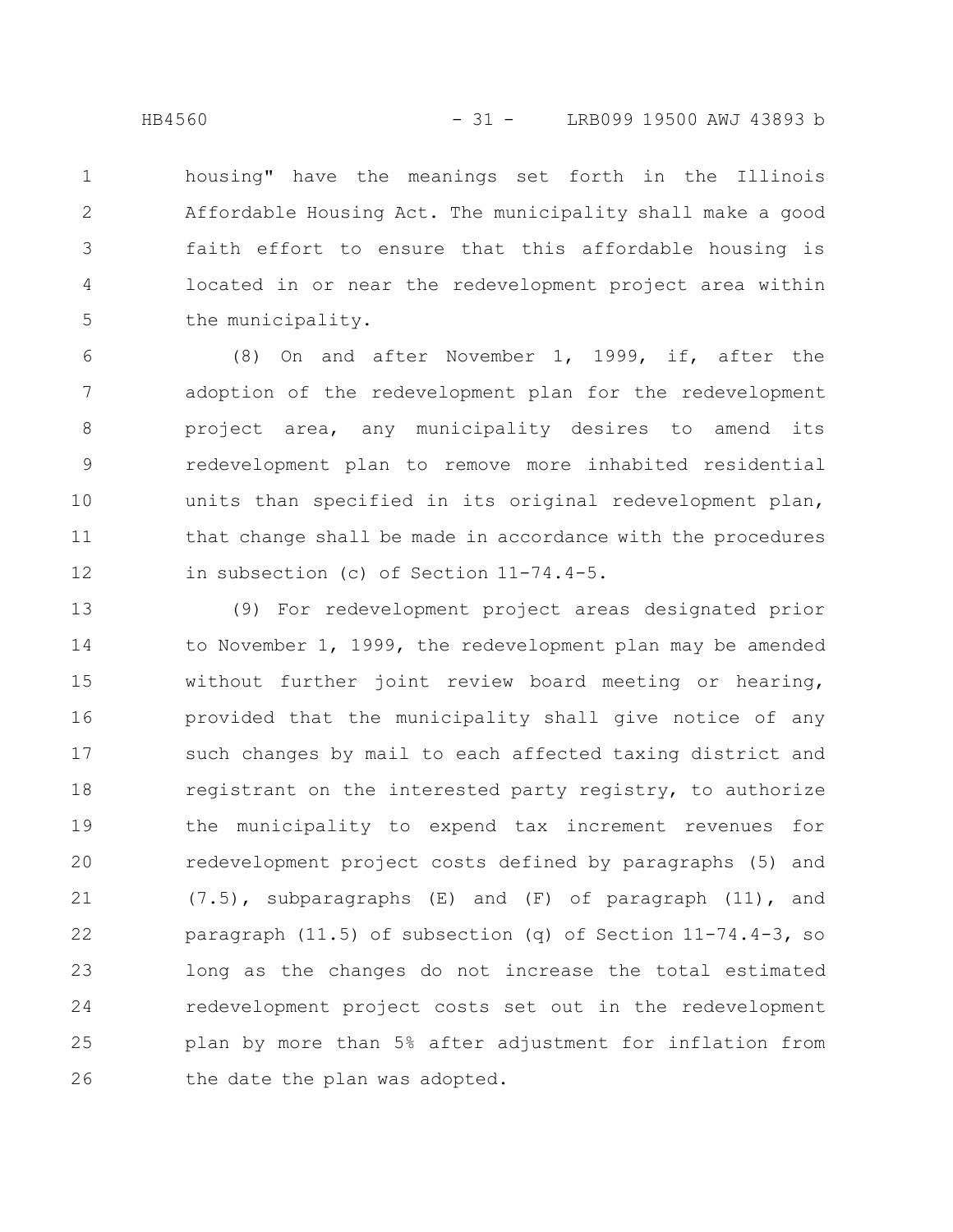HB4560 - 32 - LRB099 19500 AWJ 43893 b

(o) "Redevelopment project" means any public and private development project in furtherance of the objectives of a redevelopment plan. On and after November 1, 1999 (the effective date of Public Act 91-478), no redevelopment plan may be approved or amended that includes the development of vacant land (i) with a golf course and related clubhouse and other facilities or (ii) designated by federal, State, county, or municipal government as public land for outdoor recreational activities or for nature preserves and used for that purpose within 5 years prior to the adoption of the redevelopment plan. For the purpose of this subsection, "recreational activities" is limited to mean camping and hunting. 1 2 3 4 5 6 7 8 9 10 11 12

(p) "Redevelopment project area" means an area designated by the municipality, which is not less in the aggregate than 1 1/2 acres and in respect to which the municipality has made a finding that there exist conditions which cause the area to be classified as an industrial park conservation area or a blighted area or a conservation area, or a combination of both blighted areas and conservation areas. 13 14 15 16 17 18 19

(p-1) Notwithstanding any provision of this Act to the contrary, on and after August 25, 2009 (the effective date of Public Act 96-680), a redevelopment project area may include areas within a one-half mile radius of an existing or proposed Regional Transportation Authority Suburban Transit Access Route (STAR Line) station without a finding that the area is classified as an industrial park conservation area, a blighted 20 21 22 23 24 25 26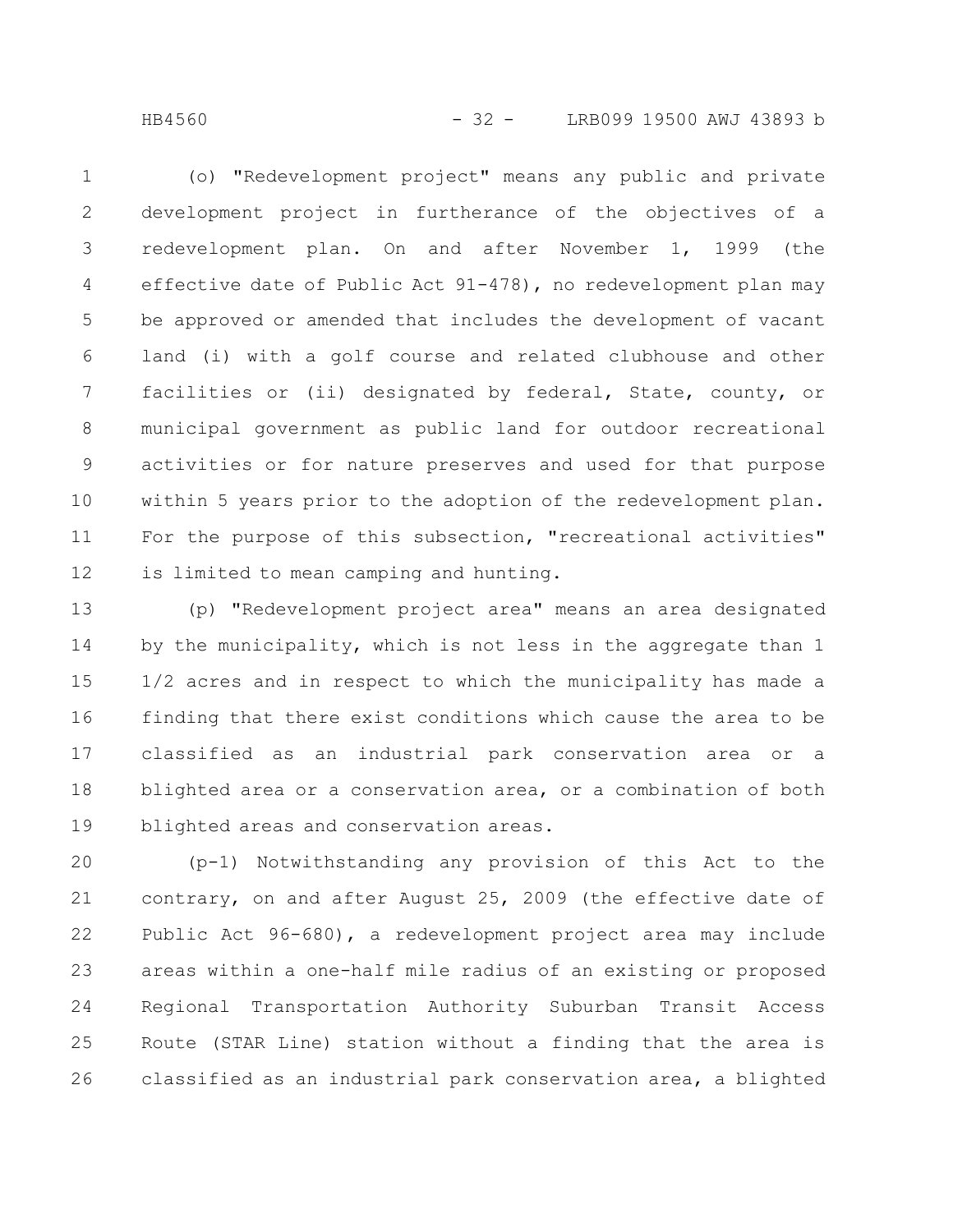area, a conservation area, or a combination thereof, but only if the municipality receives unanimous consent from the joint review board created to review the proposed redevelopment project area. 1 2 3 4

(q) "Redevelopment project costs", except for redevelopment project areas created pursuant to subsection (p-1), means and includes the sum total of all reasonable or necessary costs incurred or estimated to be incurred, and any such costs incidental to a redevelopment plan and a redevelopment project. Such costs include, without limitation, the following: 5 6 7 8 9 10 11

(1) Costs of studies, surveys, development of plans, and specifications, implementation and administration of the redevelopment plan including but not limited to staff and professional service costs for architectural, engineering, legal, financial, planning or other services, provided however that no charges for professional services may be based on a percentage of the tax increment collected; except that on and after November 1, 1999 (the effective date of Public Act 91-478), no contracts for professional services, excluding architectural and engineering services, may be entered into if the terms of the contract extend beyond a period of 3 years. In addition, "redevelopment project costs" shall not include lobbying expenses. After consultation with the municipality, each tax increment consultant or advisor to a 12 13 14 15 16 17 18 19 20 21 22 23 24 25 26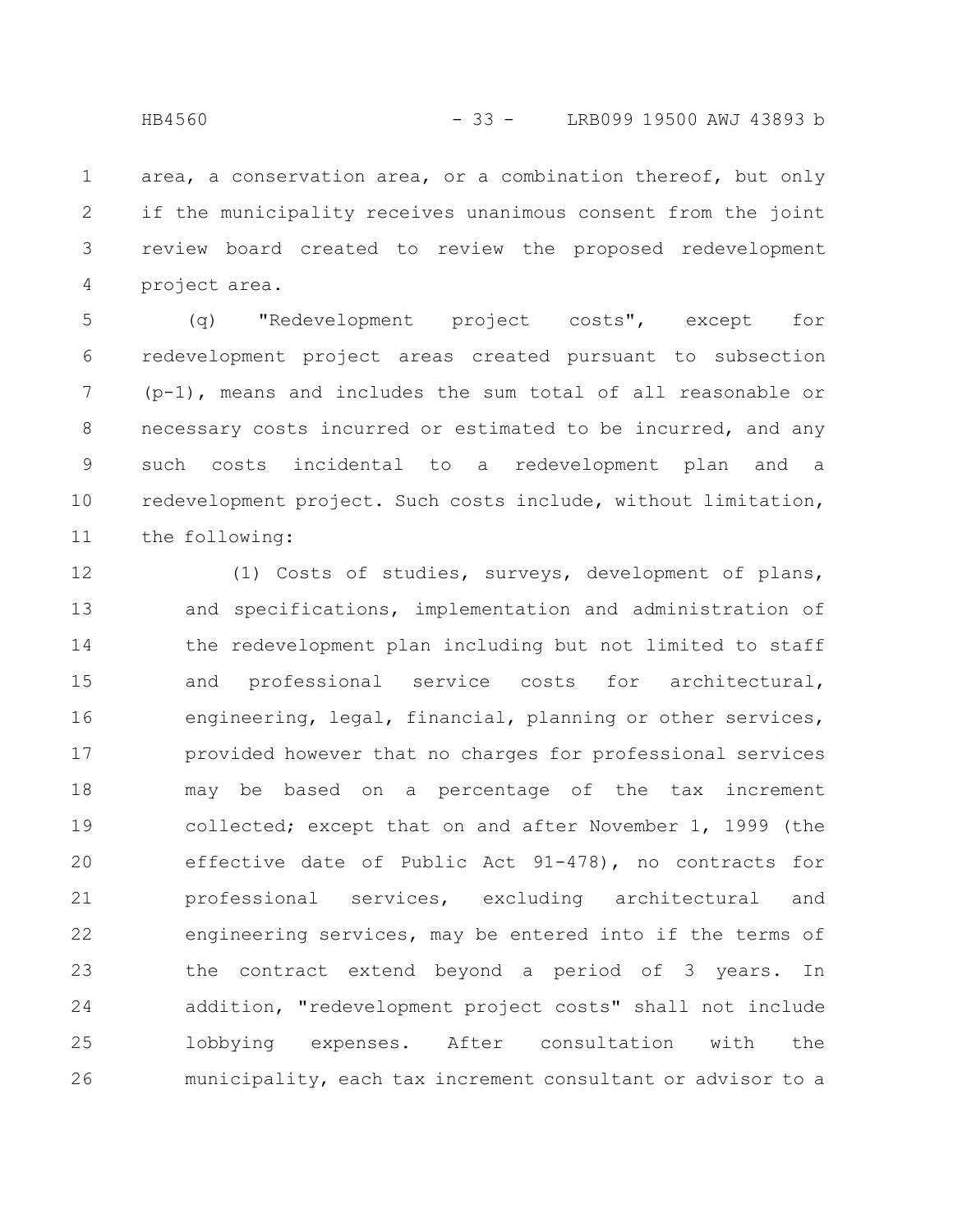municipality that plans to designate or has designated a redevelopment project area shall inform the municipality in writing of any contracts that the consultant or advisor has entered into with entities or individuals that have received, or are receiving, payments financed by tax increment revenues produced by the redevelopment project area with respect to which the consultant or advisor has performed, or will be performing, service for the municipality. This requirement shall be satisfied by the consultant or advisor before the commencement of services for the municipality and thereafter whenever any other contracts with those individuals or entities are executed by the consultant or advisor; 1 2 3 4 5 6 7 8 9 10 11 12 13

(1.5) After July 1, 1999, annual administrative costs shall not include general overhead or administrative costs of the municipality that would still have been incurred by the municipality if the municipality had not designated a redevelopment project area or approved a redevelopment plan; 14 15 16 17 18 19

(1.6) The cost of marketing sites within the redevelopment project area to prospective businesses, developers, and investors; 20 21 22

(2) Property assembly costs, including but not limited to acquisition of land and other property, real or personal, or rights or interests therein, demolition of buildings, site preparation, site improvements that serve 23 24 25 26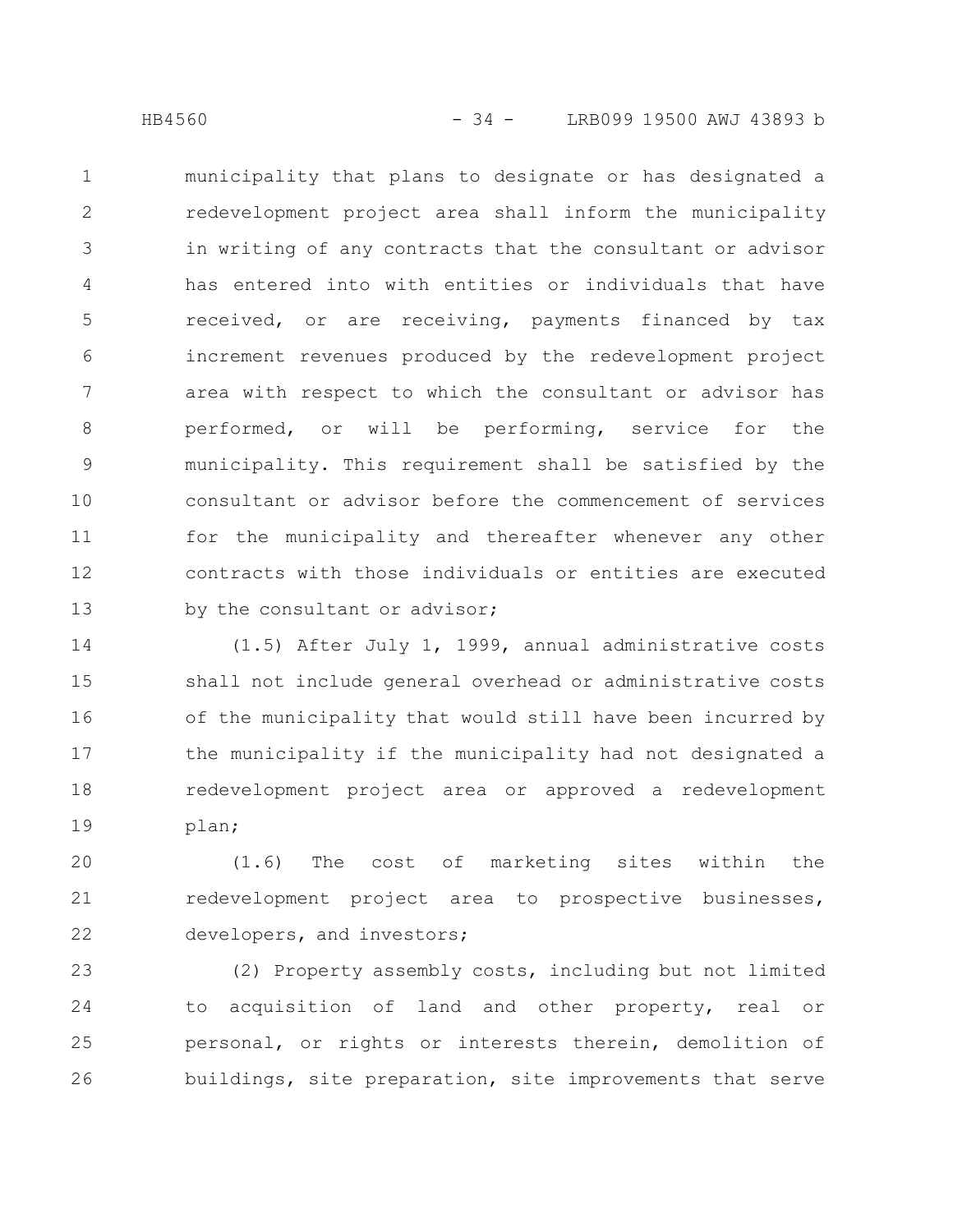as an engineered barrier addressing ground level or below ground environmental contamination, including, but not limited to parking lots and other concrete or asphalt barriers, and the clearing and grading of land; 1 2 3 4

(3) Costs of rehabilitation, reconstruction or repair or remodeling of existing public or private buildings, fixtures, and leasehold improvements; and the cost of replacing an existing public building if pursuant to the implementation of a redevelopment project the existing public building is to be demolished to use the site for private investment or devoted to a different use requiring private investment; including any direct or indirect costs relating to Green Globes or LEED certified construction elements or construction elements with an equivalent certification; 5 6 7 8 9 10 11 12 13 14 15

(4) Costs of the construction of public works or improvements, including any direct or indirect costs relating to Green Globes or LEED certified construction elements or construction elements with an equivalent certification, except that on and after November 1, 1999, redevelopment project costs shall not include the cost of constructing a new municipal public building principally used to provide offices, storage space, or conference facilities or vehicle storage, maintenance, or repair for administrative, public safety, or public works personnel and that is not intended to replace an existing public 16 17 18 19 20 21 22 23 24 25 26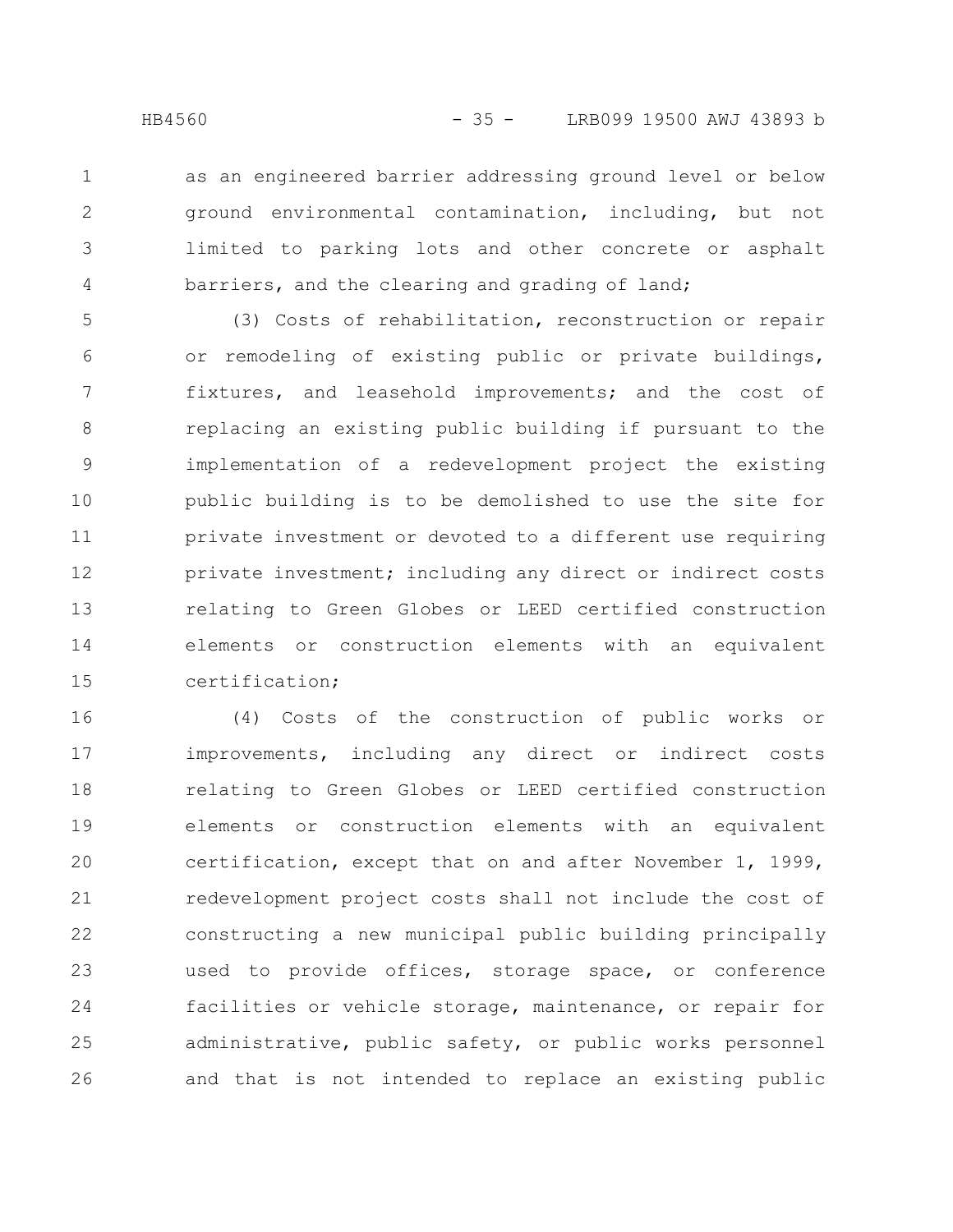building as provided under paragraph (3) of subsection (q) of Section 11-74.4-3 unless either (i) the construction of the new municipal building implements a redevelopment project that was included in a redevelopment plan that was adopted by the municipality prior to November 1, 1999 or (ii) the municipality makes a reasonable determination in the redevelopment plan, supported by information that provides the basis for that determination, that the new municipal building is required to meet an increase in the need for public safety purposes anticipated to result from the implementation of the redevelopment plan; 1 2 3 4 5 6 7 8 9 10 11

(5) Costs of job training and retraining projects, including the cost of "welfare to work" programs implemented by businesses located within the redevelopment project area; 12 13 14 15

(6) Financing costs, including but not limited to all necessary and incidental expenses related to the issuance of obligations and which may include payment of interest on any obligations issued hereunder including interest accruing during the estimated period of construction of any redevelopment project for which such obligations are issued and for not exceeding 36 months thereafter and including reasonable reserves related thereto; 16 17 18 19 20 21 22 23

(7) To the extent the municipality by written agreement accepts and approves the same, all or a portion of a taxing district's capital costs resulting from the redevelopment 24 25 26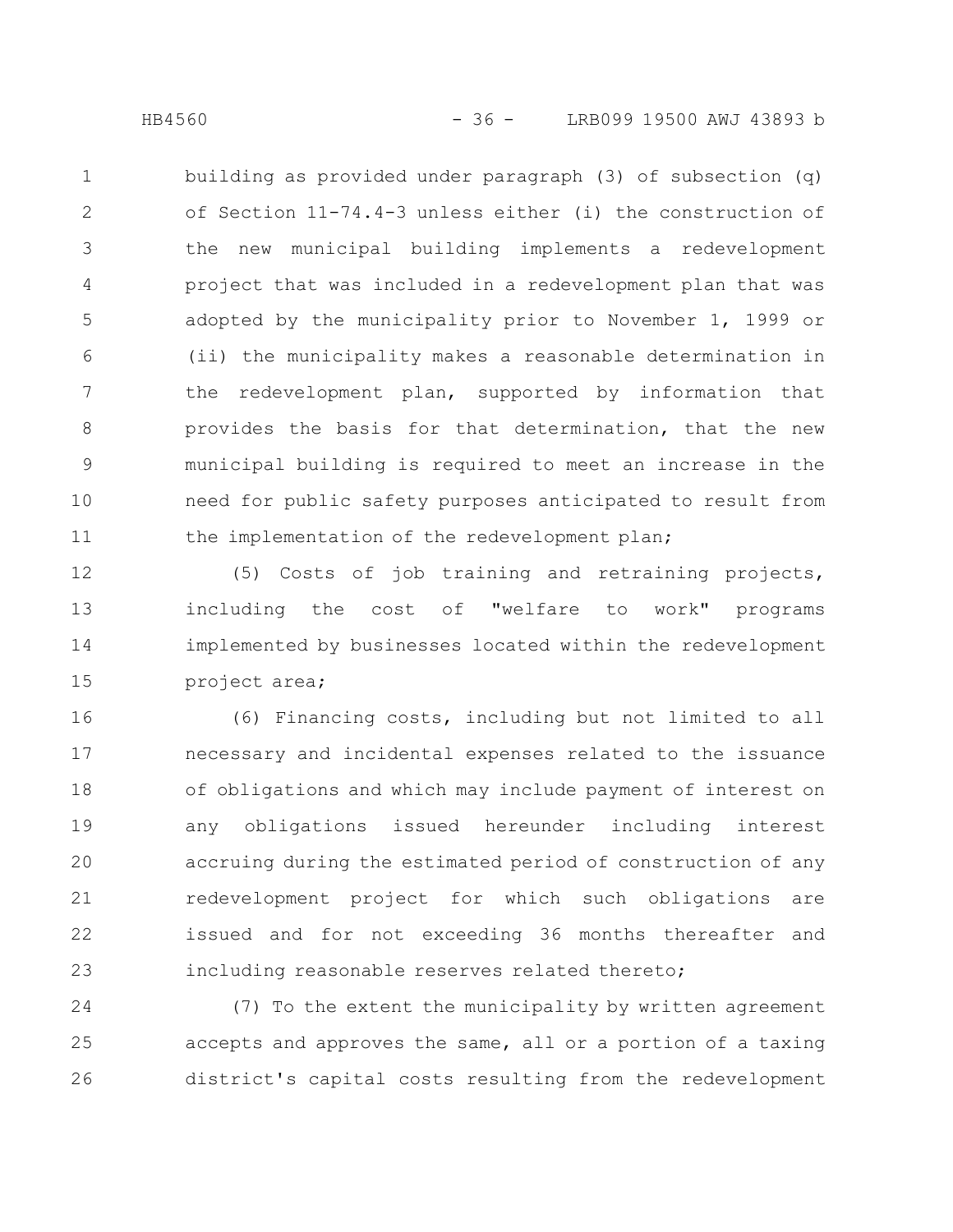3

project necessarily incurred or to be incurred within a taxing district in furtherance of the objectives of the redevelopment plan and project.

(7.5) For redevelopment project areas designated (or redevelopment project areas amended to add or increase the number of tax-increment-financing assisted housing units) on or after November 1, 1999, an elementary, secondary, or unit school district's increased costs attributable to assisted housing units located within the redevelopment project area for which the developer or redeveloper receives financial assistance through an agreement with the municipality or because the municipality incurs the cost of necessary infrastructure improvements within the boundaries of the assisted housing sites necessary for the completion of that housing as authorized by this Act, and which costs shall be paid by the municipality from the Special Tax Allocation Fund when the tax increment revenue is received as a result of the assisted housing units and shall be calculated annually as follows: 4 5 6 7 8 9 10 11 12 13 14 15 16 17 18 19

(A) for foundation districts, excluding any school district in a municipality with a population in excess of 1,000,000, by multiplying the district's increase in attendance resulting from the net increase in new students enrolled in that school district who reside in housing units within the redevelopment project area that have received financial assistance through an 20 21 22 23 24 25 26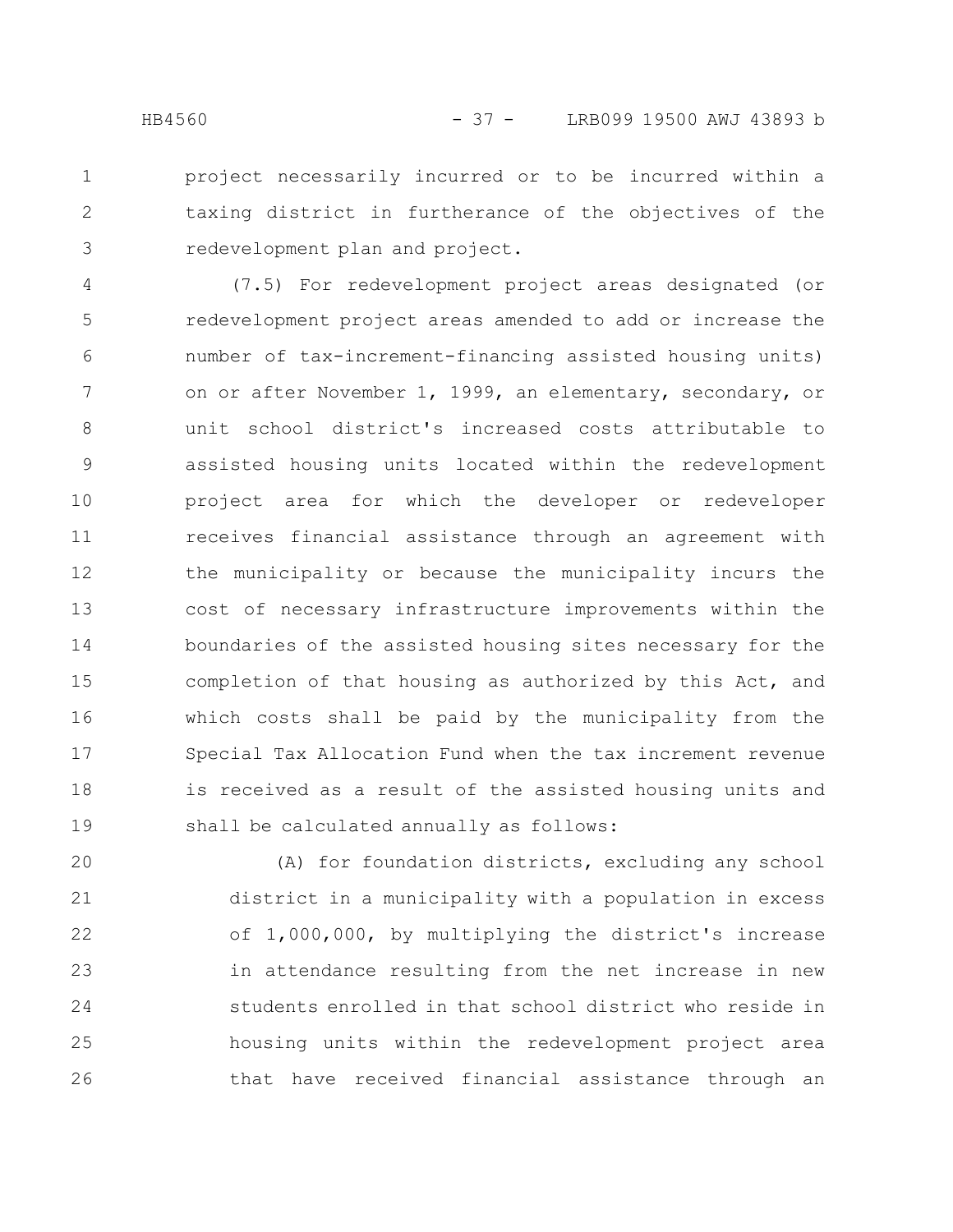agreement with the municipality or because the municipality incurs the cost of necessary infrastructure improvements within the boundaries of the housing sites necessary for the completion of that housing as authorized by this Act since the designation of the redevelopment project area by the most recently available per capita tuition cost as defined in Section 10-20.12a of the School Code less any increase in general State aid as defined in Section 18-8.05 of the School Code attributable to these added new students subject to the following annual limitations: 1 2 3 4 5 6 7 8 9 10 11

(i) for unit school districts with a district average 1995-96 Per Capita Tuition Charge of less than \$5,900, no more than 25% of the total amount of property tax increment revenue produced by those housing units that have received tax increment finance assistance under this Act; 12 13 14 15 16 17

(ii) for elementary school districts with a district average 1995-96 Per Capita Tuition Charge of less than \$5,900, no more than 17% of the total amount of property tax increment revenue produced by those housing units that have received tax increment finance assistance under this Act; and 18 19 20 21 22 23

(iii) for secondary school districts with a district average 1995-96 Per Capita Tuition Charge of less than \$5,900, no more than 8% of the total 24 25 26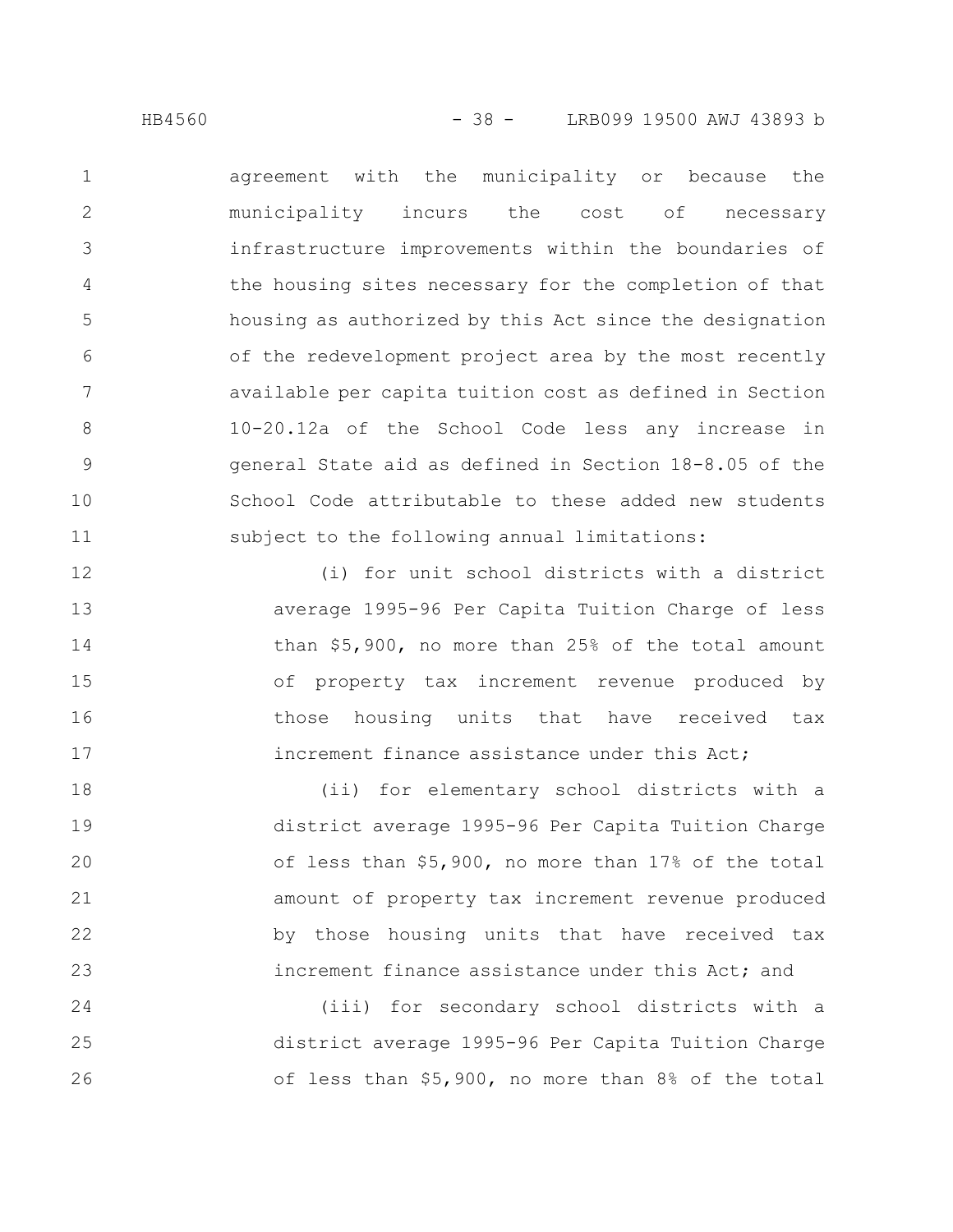2

3

amount of property tax increment revenue produced by those housing units that have received tax increment finance assistance under this Act.

(B) For alternate method districts, flat grant districts, and foundation districts with a district average 1995-96 Per Capita Tuition Charge equal to or more than \$5,900, excluding any school district with a population in excess of 1,000,000, by multiplying the district's increase in attendance resulting from the net increase in new students enrolled in that school district who reside in housing units within the redevelopment project area that have received financial assistance through an agreement with the municipality or because the municipality incurs the cost of necessary infrastructure improvements within the boundaries of the housing sites necessary for the completion of that housing as authorized by this Act since the designation of the redevelopment project area by the most recently available per capita tuition cost as defined in Section 10-20.12a of the School Code less any increase in general state aid as defined in Section 18-8.05 of the School Code attributable to these added new students subject to the following annual limitations: 4 5 6 7 8 9 10 11 12 13 14 15 16 17 18 19 20 21 22 23 24

(i) for unit school districts, no more than 40% of the total amount of property tax increment 25 26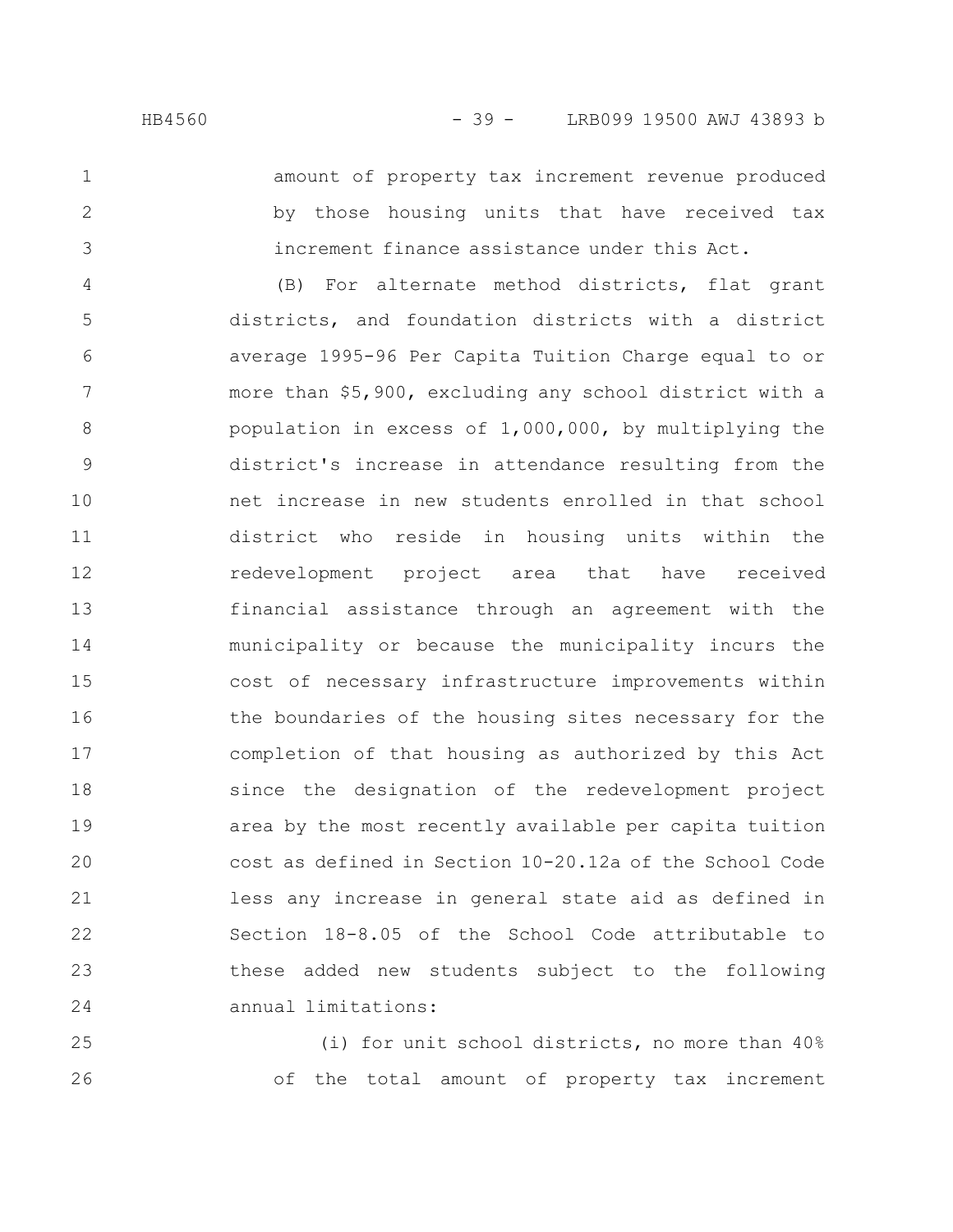2

3

revenue produced by those housing units that have received tax increment finance assistance under this Act;

(ii) for elementary school districts, no more than 27% of the total amount of property tax increment revenue produced by those housing units that have received tax increment finance assistance under this Act; and 4 5 6 7 8

(iii) for secondary school districts, no more than 13% of the total amount of property tax increment revenue produced by those housing units that have received tax increment finance assistance under this Act. 9 10 11 12 13

(C) For any school district in a municipality with a population in excess of 1,000,000, the following restrictions shall apply to the reimbursement of increased costs under this paragraph (7.5): 14 15 16 17

(i) no increased costs shall be reimbursed unless the school district certifies that each of the schools affected by the assisted housing project is at or over its student capacity; 18 19 20 21

(ii) the amount reimbursable shall be reduced by the value of any land donated to the school district by the municipality or developer, and by the value of any physical improvements made to the schools by the municipality or developer; and 22 23 24 25 26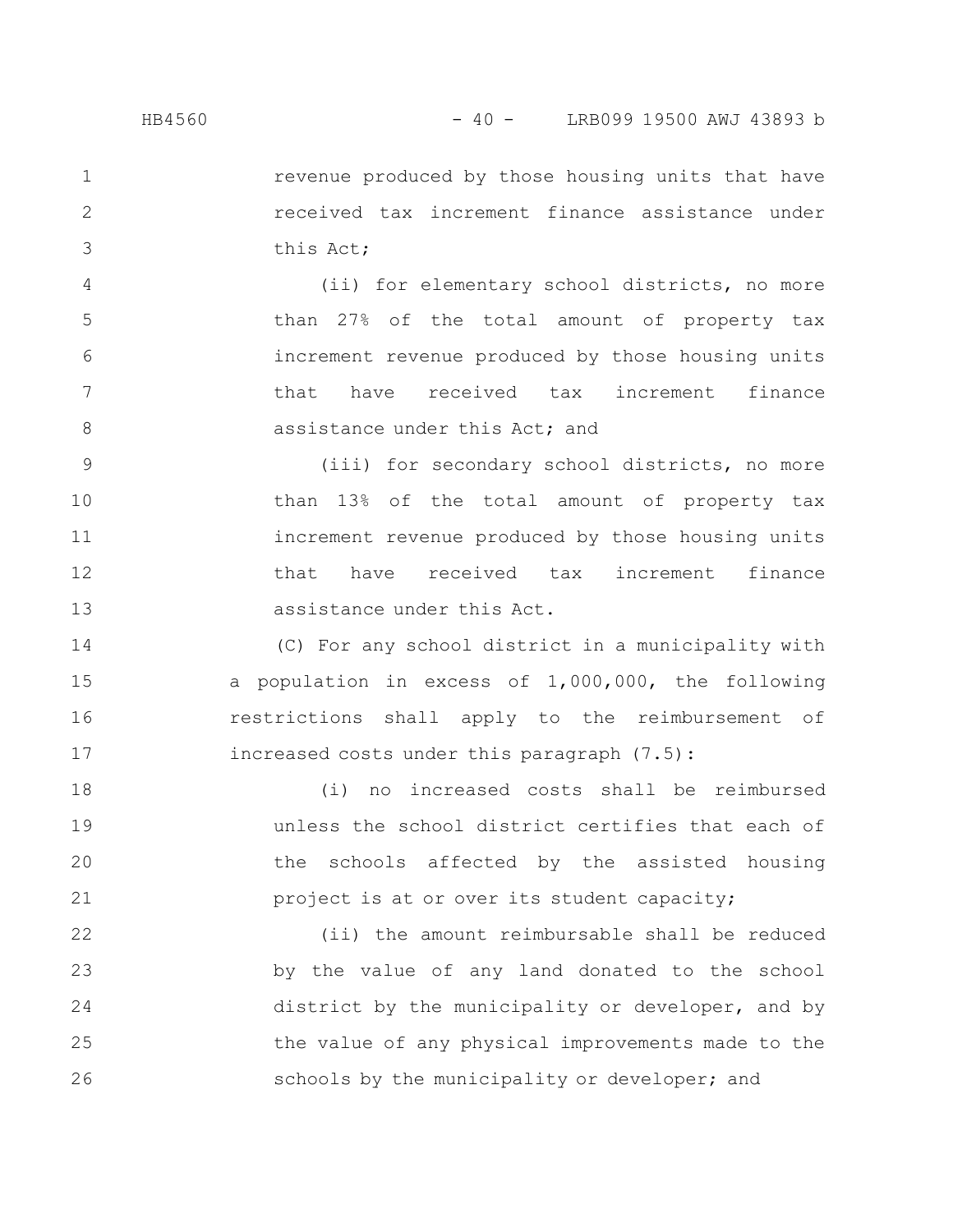(iii) the amount reimbursed may not affect amounts otherwise obligated by the terms of any bonds, notes, or other funding instruments, or the terms of any redevelopment agreement. 1 2 3 4

Any school district seeking payment under this paragraph (7.5) shall, after July 1 and before September 30 of each year, provide the municipality with reasonable evidence to support its claim for reimbursement before the municipality shall be required to approve or make the payment to the school district. If the school district fails to provide the information during this period in any year, it shall forfeit any claim to reimbursement for that year. School districts may adopt a resolution waiving the right to all or a portion of the reimbursement otherwise required by this paragraph (7.5). By acceptance of this reimbursement the school district waives the right to directly or indirectly set aside, modify, or contest in any manner the establishment of the redevelopment project area or projects; 5 6 7 8 9 10 11 12 13 14 15 16 17 18 19 20

(7.7) For redevelopment project areas designated (or redevelopment project areas amended to add or increase the number of tax-increment-financing assisted housing units) on or after January 1, 2005 (the effective date of Public Act 93-961), a public library district's increased costs attributable to assisted housing units located within the 21 22 23 24 25 26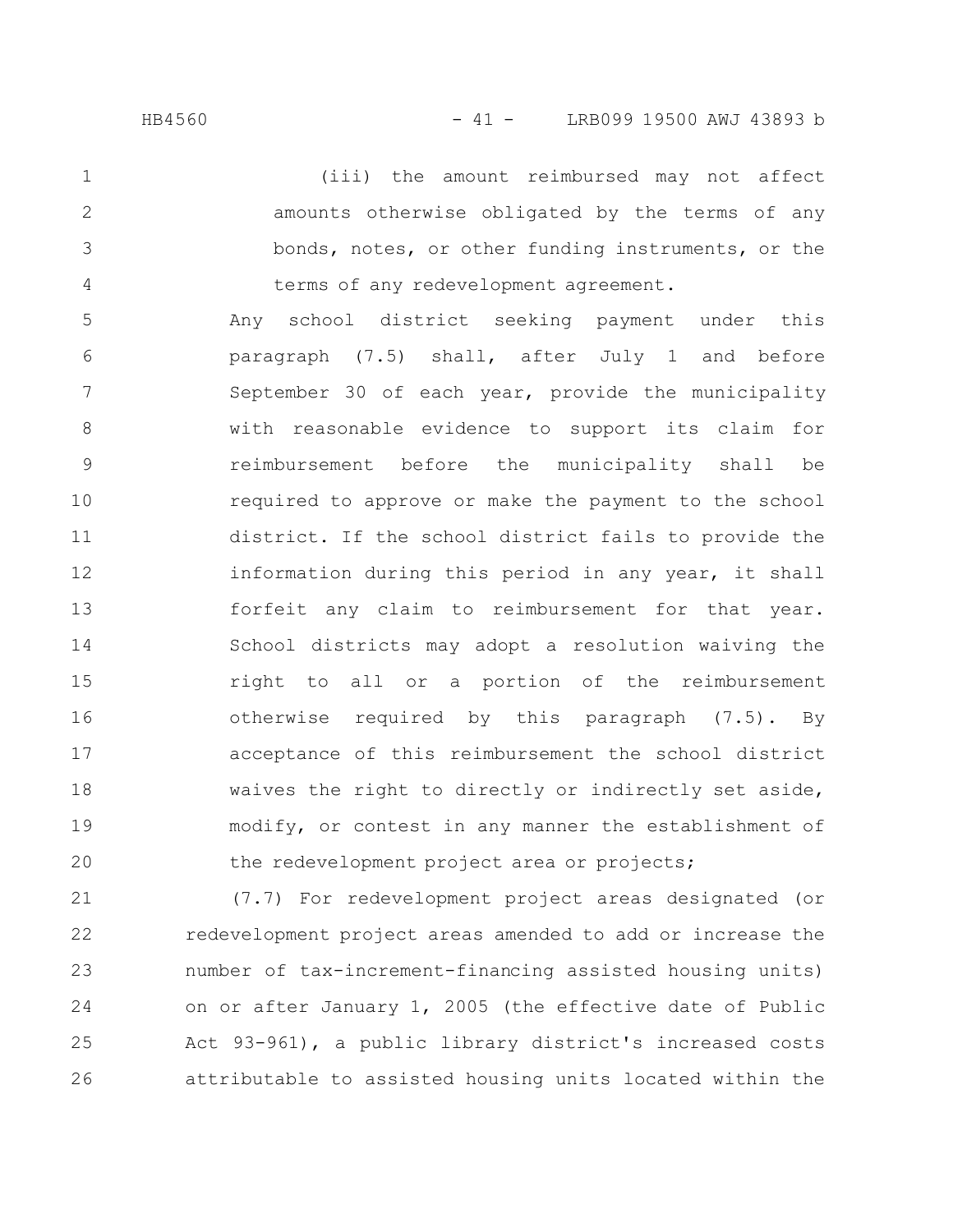redevelopment project area for which the developer or redeveloper receives financial assistance through an agreement with the municipality or because the municipality incurs the cost of necessary infrastructure improvements within the boundaries of the assisted housing sites necessary for the completion of that housing as authorized by this Act shall be paid to the library district by the municipality from the Special Tax Allocation Fund when the tax increment revenue is received as a result of the assisted housing units. This paragraph (7.7) applies only if (i) the library district is located in a county that is subject to the Property Tax Extension Limitation Law or (ii) the library district is not located in a county that is subject to the Property Tax Extension Limitation Law but the district is prohibited by any other law from increasing its tax levy rate without a prior voter referendum. 1 2 3 4 5 6 7 8 9 10 11 12 13 14 15 16 17

The amount paid to a library district under this paragraph (7.7) shall be calculated by multiplying (i) the net increase in the number of persons eligible to obtain a library card in that district who reside in housing units within the redevelopment project area that have received financial assistance through an agreement with the municipality or because the municipality incurs the cost of necessary infrastructure improvements within the boundaries of the housing sites necessary for the 18 19 20 21 22 23 24 25 26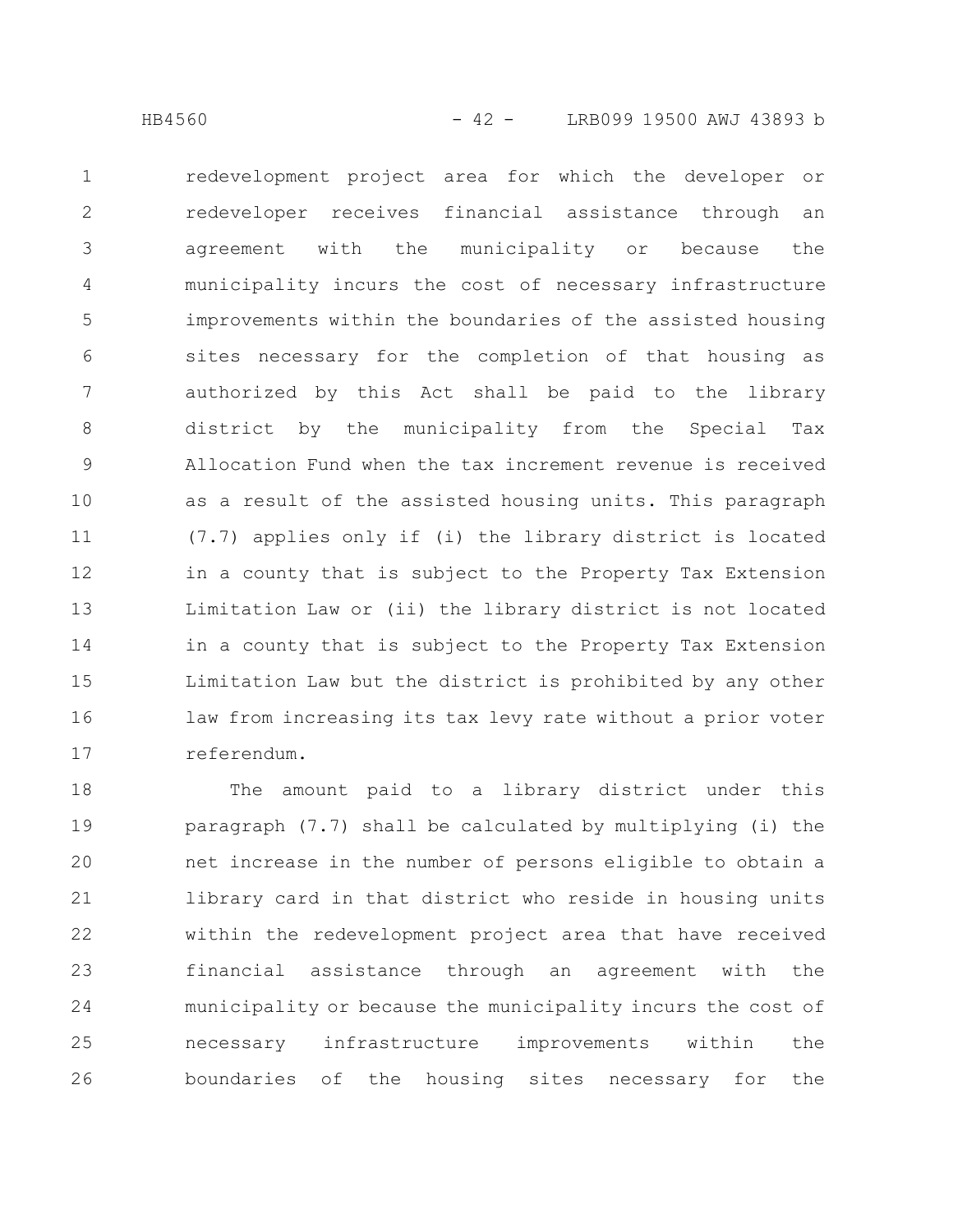completion of that housing as authorized by this Act since the designation of the redevelopment project area by (ii) the per-patron cost of providing library services so long as it does not exceed \$120. The per-patron cost shall be the Total Operating Expenditures Per Capita for the library in the previous fiscal year. The municipality may deduct from the amount that it must pay to a library district under this paragraph any amount that it has voluntarily paid to the library district from the tax increment revenue. The amount paid to a library district under this paragraph (7.7) shall be no more than 2% of the amount produced by the assisted housing units and deposited into the Special Tax Allocation Fund. 1 2 3 4 5 6 7 8 9 10 11 12 13

A library district is not eligible for any payment under this paragraph (7.7) unless the library district has experienced an increase in the number of patrons from the municipality that created the tax-increment-financing district since the designation of the redevelopment project area. 14 15 16 17 18 19

Any library district seeking payment under this paragraph (7.7) shall, after July 1 and before September 30 of each year, provide the municipality with convincing evidence to support its claim for reimbursement before the municipality shall be required to approve or make the payment to the library district. If the library district fails to provide the information during this period in any 20 21 22 23 24 25 26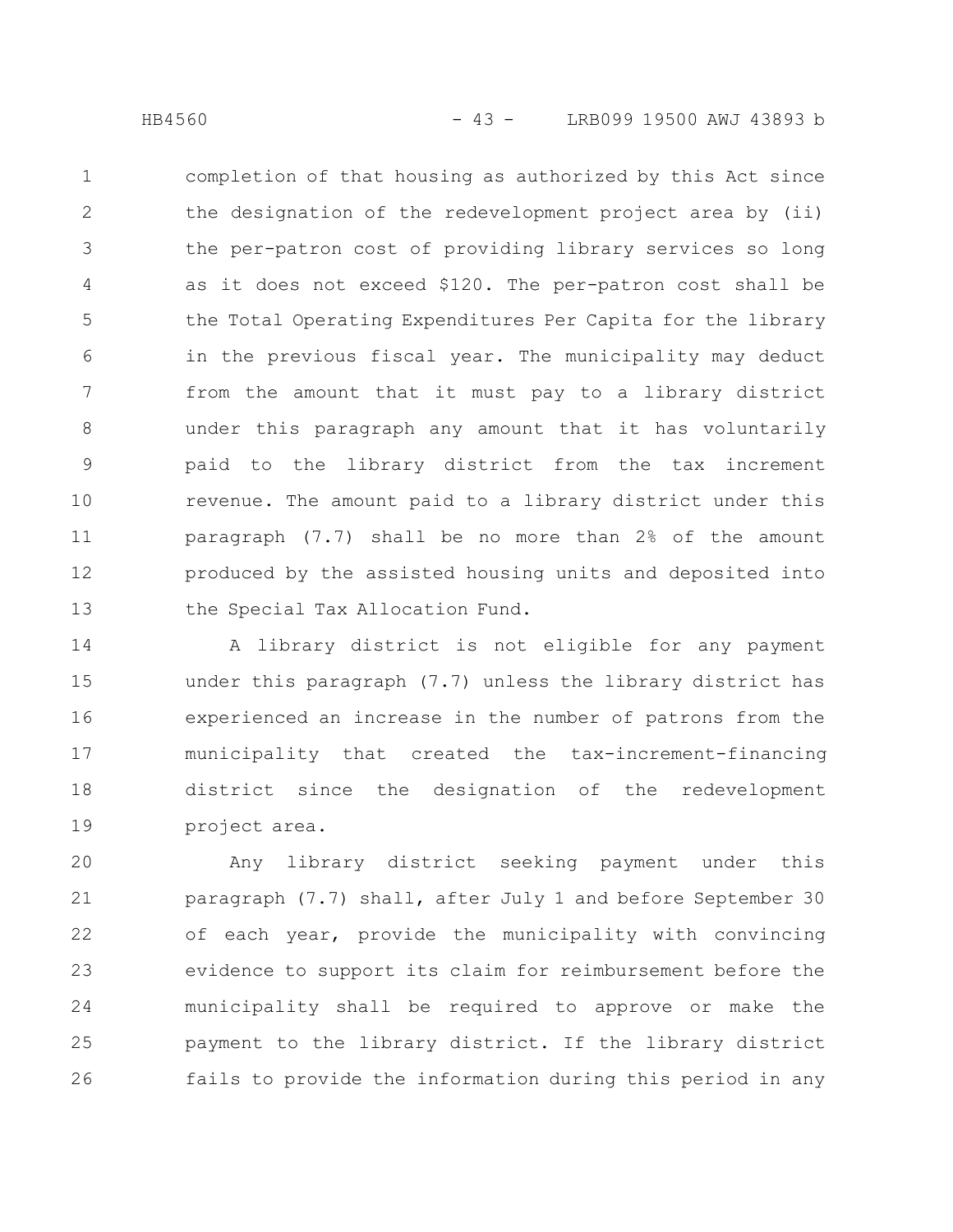year, it shall forfeit any claim to reimbursement for that year. Library districts may adopt a resolution waiving the right to all or a portion of the reimbursement otherwise required by this paragraph (7.7). By acceptance of such reimbursement, the library district shall forfeit any right to directly or indirectly set aside, modify, or contest in any manner whatsoever the establishment of the redevelopment project area or projects; 1 2 3 4 5 6 7 8

(8) Relocation costs to the extent that a municipality determines that relocation costs shall be paid or is required to make payment of relocation costs by federal or State law or in order to satisfy subparagraph (7) of subsection (n); 9 10 11 12 13

14

## (9) Payment in lieu of taxes;

(10) Costs of job training, retraining, advanced vocational education or career education, including but not limited to courses in occupational, semi-technical or technical fields leading directly to employment, incurred by one or more taxing districts, provided that such costs (i) are related to the establishment and maintenance of additional job training, advanced vocational education or career education programs for persons employed or to be employed by employers located in a redevelopment project area; and (ii) when incurred by a taxing district or taxing districts other than the municipality, are set forth in a written agreement by or among the municipality and the 15 16 17 18 19 20 21 22 23 24 25 26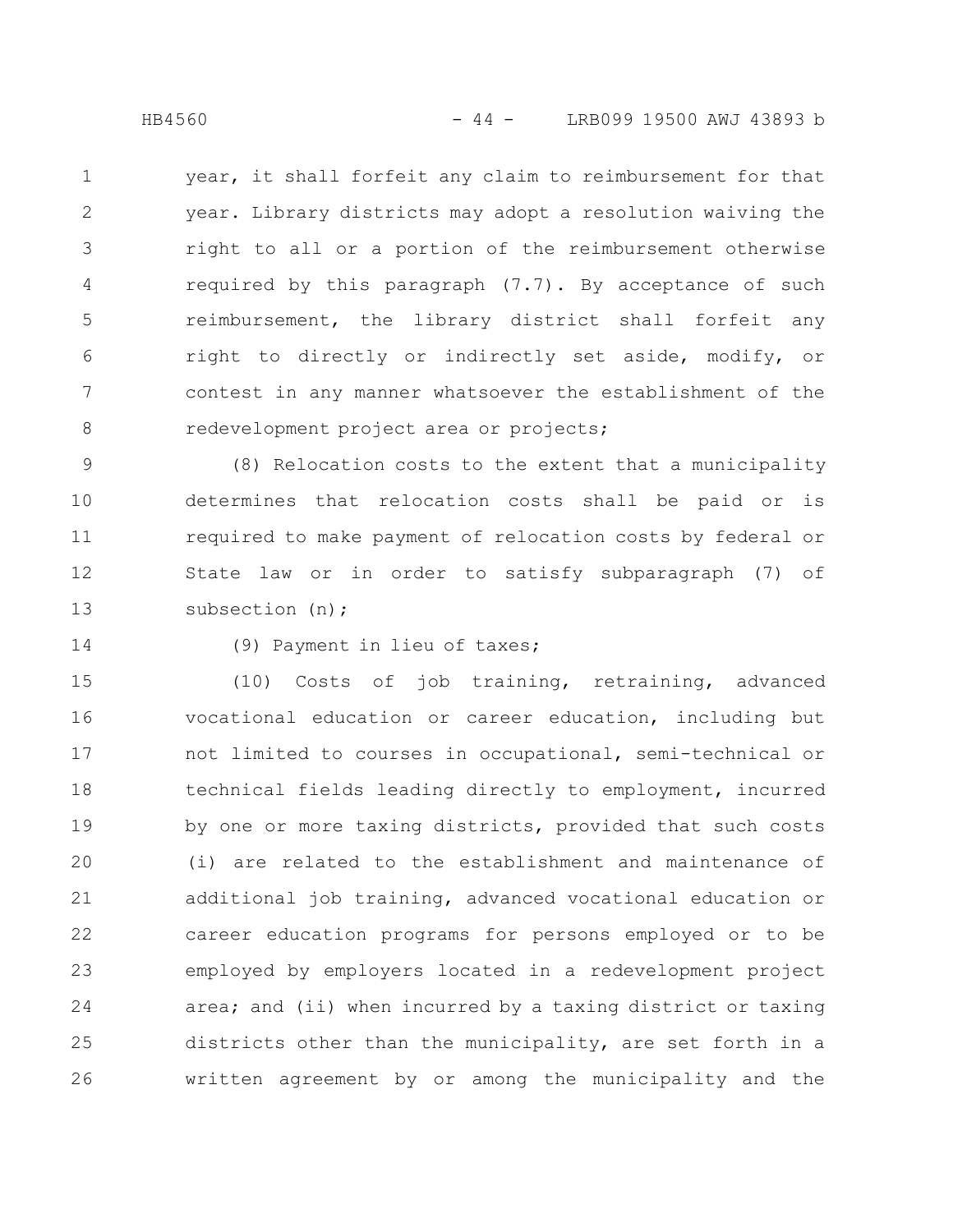taxing district or taxing districts, which agreement describes the program to be undertaken, including but not limited to the number of employees to be trained, a description of the training and services to be provided, the number and type of positions available or to be available, itemized costs of the program and sources of funds to pay for the same, and the term of the agreement. Such costs include, specifically, the payment by community college districts of costs pursuant to Sections 3-37, 3-38, 3-40 and 3-40.1 of the Public Community College Act and by school districts of costs pursuant to Sections 10-22.20a and 10-23.3a of The School Code; 1 2 3 4 5 6 7 8 9 10 11 12

(11) Interest cost incurred by a redeveloper related to the construction, renovation or rehabilitation of a redevelopment project provided that: 13 14 15

(A) such costs are to be paid directly from the special tax allocation fund established pursuant to this Act; 16 17 18

(B) such payments in any one year may not exceed 30% of the annual interest costs incurred by the redeveloper with regard to the redevelopment project during that year; 19 20 21 22

(C) if there are not sufficient funds available in the special tax allocation fund to make the payment pursuant to this paragraph (11) then the amounts so due shall accrue and be payable when sufficient funds are 23 24 25 26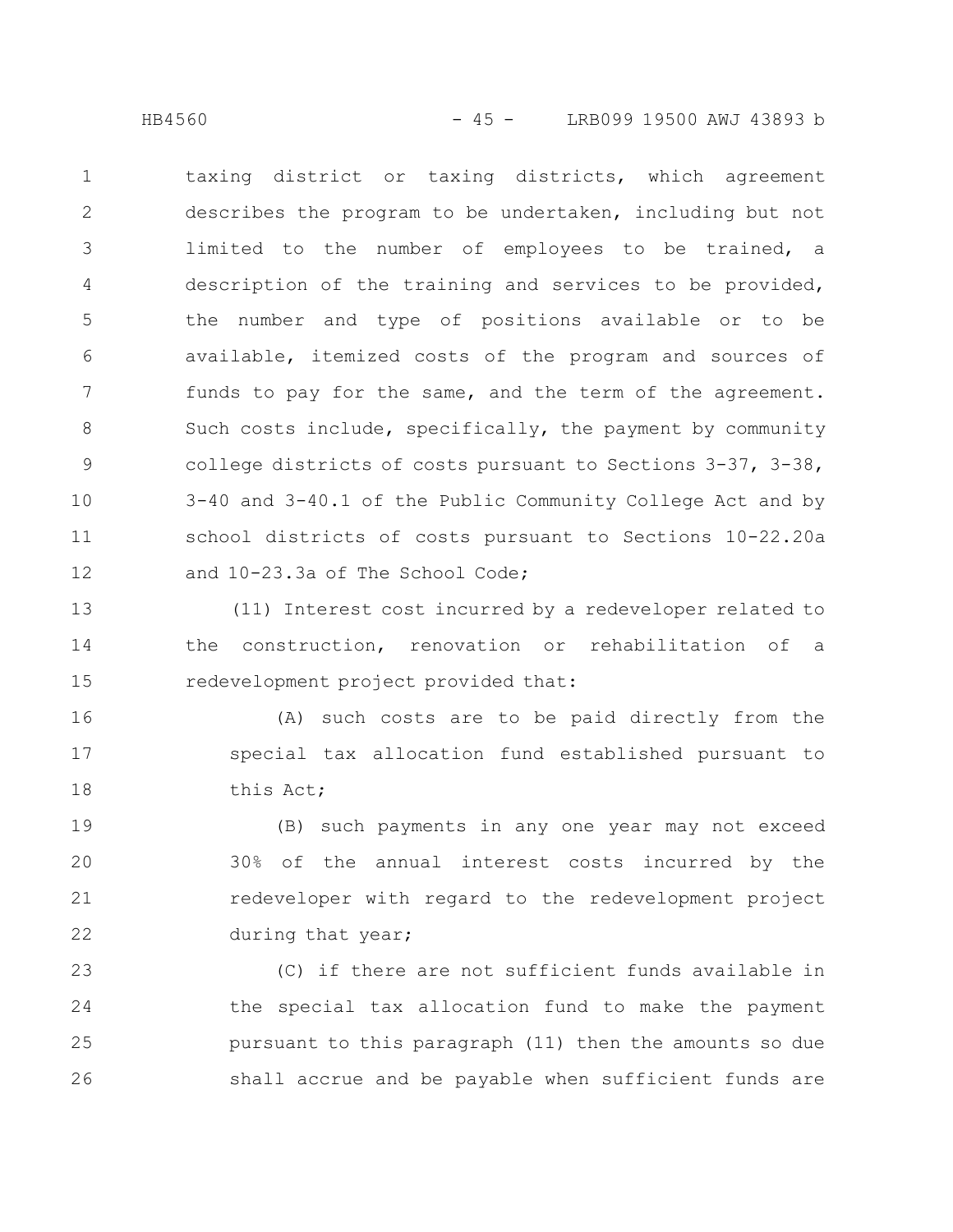available in the special tax allocation fund;

(D) the total of such interest payments paid pursuant to this Act may not exceed 30% of the total (i) cost paid or incurred by the redeveloper for the redevelopment project plus (ii) redevelopment project costs excluding any property assembly costs and any relocation costs incurred by a municipality pursuant to this Act; and 2 3 4 5 6 7 8

(E) the cost limits set forth in subparagraphs (B) and (D) of paragraph (11) shall be modified for the financing of rehabilitated or new housing units for low-income households and very low-income households, as defined in Section 3 of the Illinois Affordable Housing Act. The percentage of 75% shall be substituted for 30% in subparagraphs (B) and (D) of paragraph (11). 9 10 11 12 13 14 15

(F) Instead of the eligible costs provided by subparagraphs (B) and (D) of paragraph (11), as modified by this subparagraph, and notwithstanding any other provisions of this Act to the contrary, the municipality may pay from tax increment revenues up to 50% of the cost of construction of new housing units to be occupied by low-income households and very low-income households as defined in Section 3 of the Illinois Affordable Housing Act. The cost of construction of those units may be derived from the proceeds of bonds issued by the municipality under this 16 17 18 19 20 21 22 23 24 25 26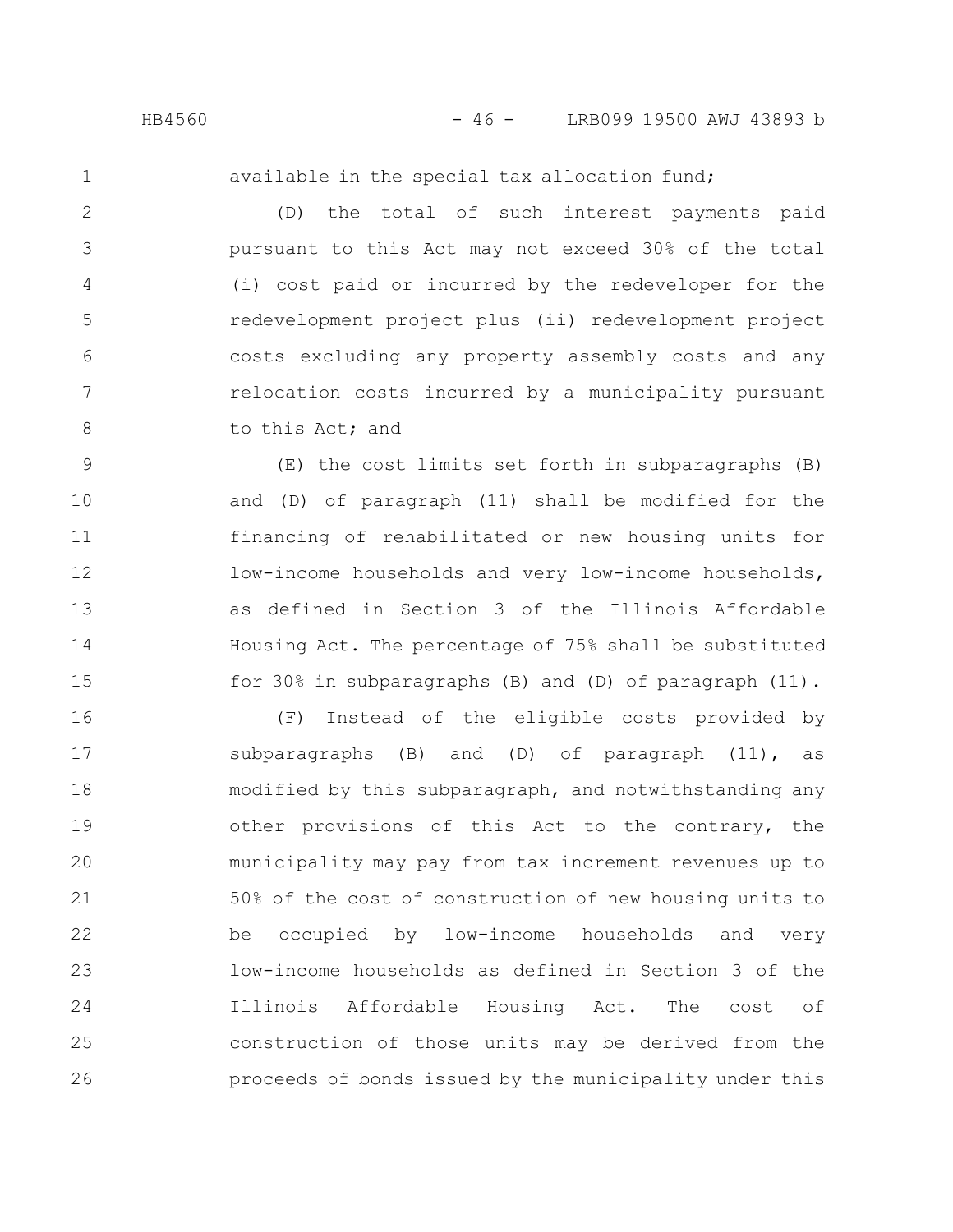2

3

4

5

Act or other constitutional or statutory authority or from other sources of municipal revenue that may be reimbursed from tax increment revenues or the proceeds of bonds issued to finance the construction of that housing.

The eligible costs provided under this subparagraph (F) of paragraph (11) shall be an eligible cost for the construction, renovation, and rehabilitation of all low and very low-income housing units, as defined in Section 3 of the Illinois Affordable Housing Act, within the redevelopment project area. If the low and very low-income units are part of a residential redevelopment project that includes units not affordable to low and very low-income households, only the low and very low-income units shall be eligible for benefits under subparagraph (F) of paragraph (11). The standards for maintaining the occupancy by low-income households and very low-income households, as defined in Section 3 of the Illinois Affordable Housing Act, of those units constructed with eligible costs made available under the provisions of this subparagraph (F) of paragraph (11) shall be established by guidelines adopted by the municipality. The responsibility for annually documenting the initial occupancy of the units by low-income households and very low-income households, 6 7 8 9 10 11 12 13 14 15 16 17 18 19 20 21 22 23 24 25 26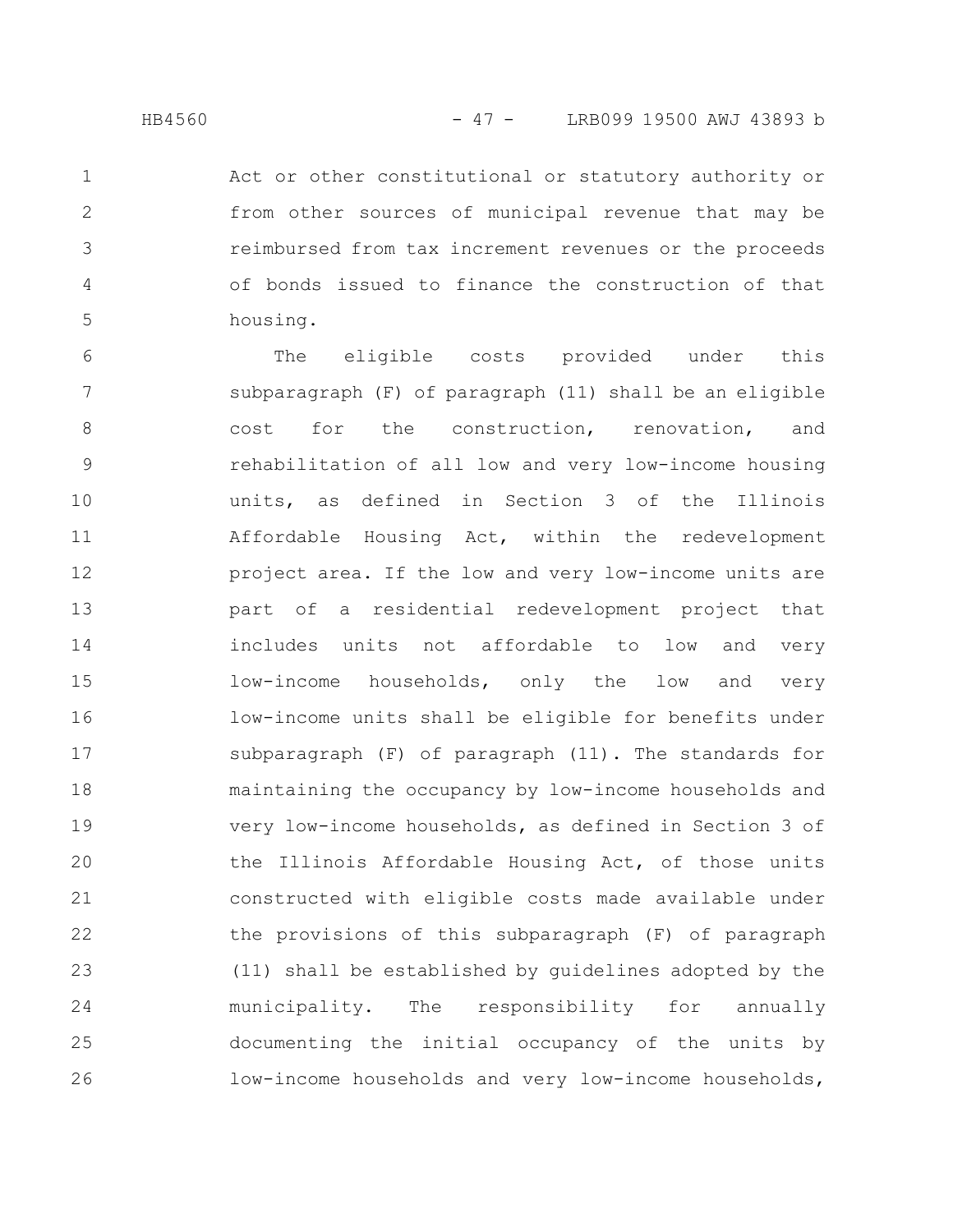as defined in Section 3 of the Illinois Affordable Housing Act, shall be that of the then current owner of the property. For ownership units, the guidelines will provide, at a minimum, for a reasonable recapture of funds, or other appropriate methods designed to preserve the original affordability of the ownership units. For rental units, the guidelines will provide, at a minimum, for the affordability of rent to low and very low-income households. As units become available, they shall be rented to income-eligible tenants. The municipality may modify these guidelines from time to time; the guidelines, however, shall be in effect for as long as tax increment revenue is being used to pay for costs associated with the units or for the retirement of bonds issued to finance the units or for the life of the redevelopment project area, whichever is later. 1 2 3 4 5 6 7 8 9 10 11 12 13 14 15 16 17

(11.5) If the redevelopment project area is located within a municipality with a population of more than 100,000, the cost of day care services for children of employees from low-income families working for businesses located within the redevelopment project area and all or a portion of the cost of operation of day care centers established by redevelopment project area businesses to serve employees from low-income families working in businesses located in the redevelopment project area. For 18 19 20 21 22 23 24 25 26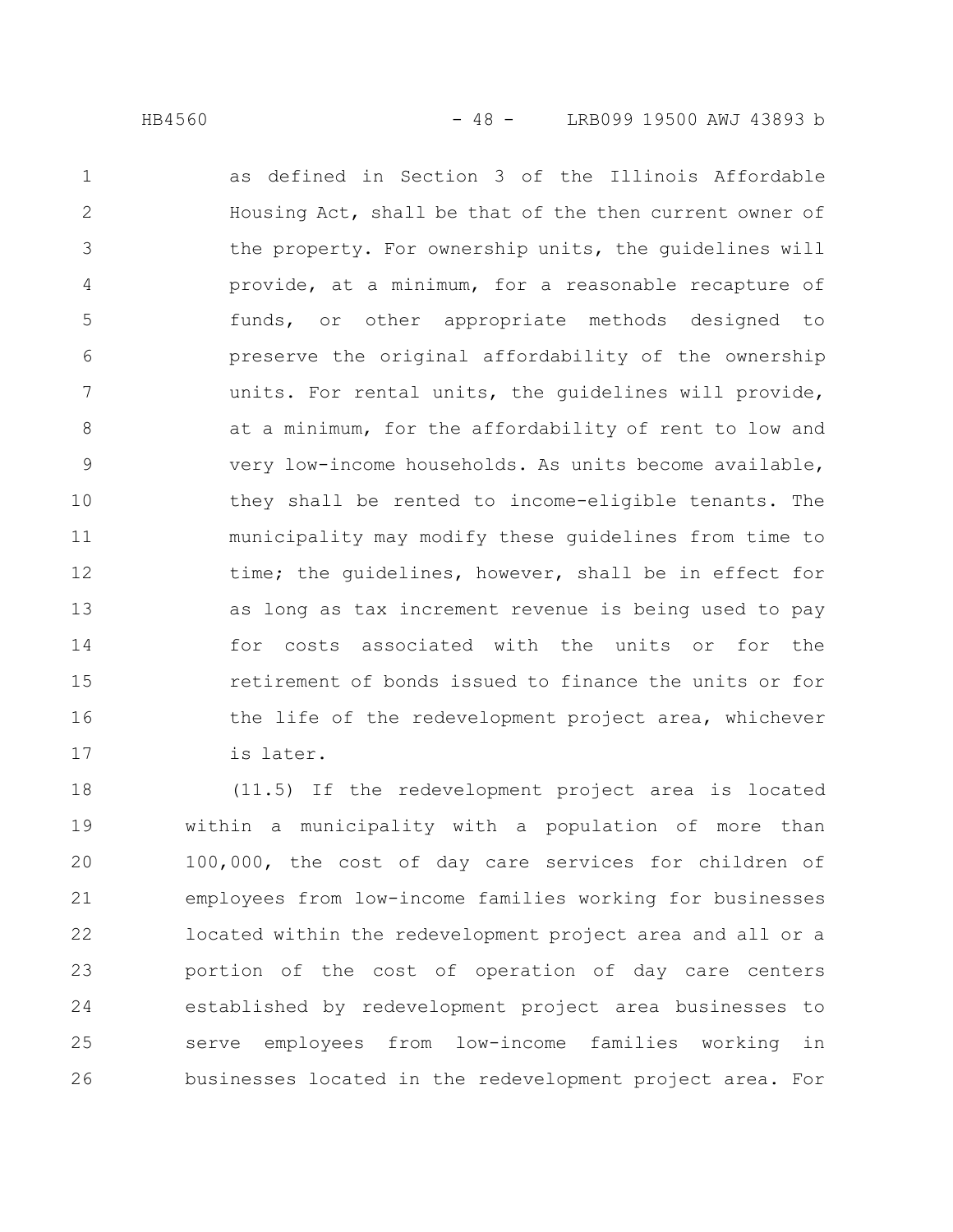the purposes of this paragraph, "low-income families" means families whose annual income does not exceed 80% of the municipal, county, or regional median income, adjusted for family size, as the annual income and municipal, county, or regional median income are determined from time to time by the United States Department of Housing and Urban Development. 1 2 3 4 5 6 7

(12) Unless explicitly stated herein the cost of construction of new privately-owned buildings shall not be an eligible redevelopment project cost. 8 9 10

(13) After November 1, 1999 (the effective date of Public Act 91-478), none of the redevelopment project costs enumerated in this subsection shall be eligible redevelopment project costs if those costs would provide direct financial support to a retail entity initiating operations in the redevelopment project area while terminating operations at another Illinois location within 10 miles of the redevelopment project area but outside the boundaries of the redevelopment project area municipality. For purposes of this paragraph, termination means a closing of a retail operation that is directly related to the opening of the same operation or like retail entity owned or operated by more than 50% of the original ownership in a redevelopment project area, but it does not mean closing an operation for reasons beyond the control of the retail entity, as documented by the retail entity, subject to a 11 12 13 14 15 16 17 18 19 20 21 22 23 24 25 26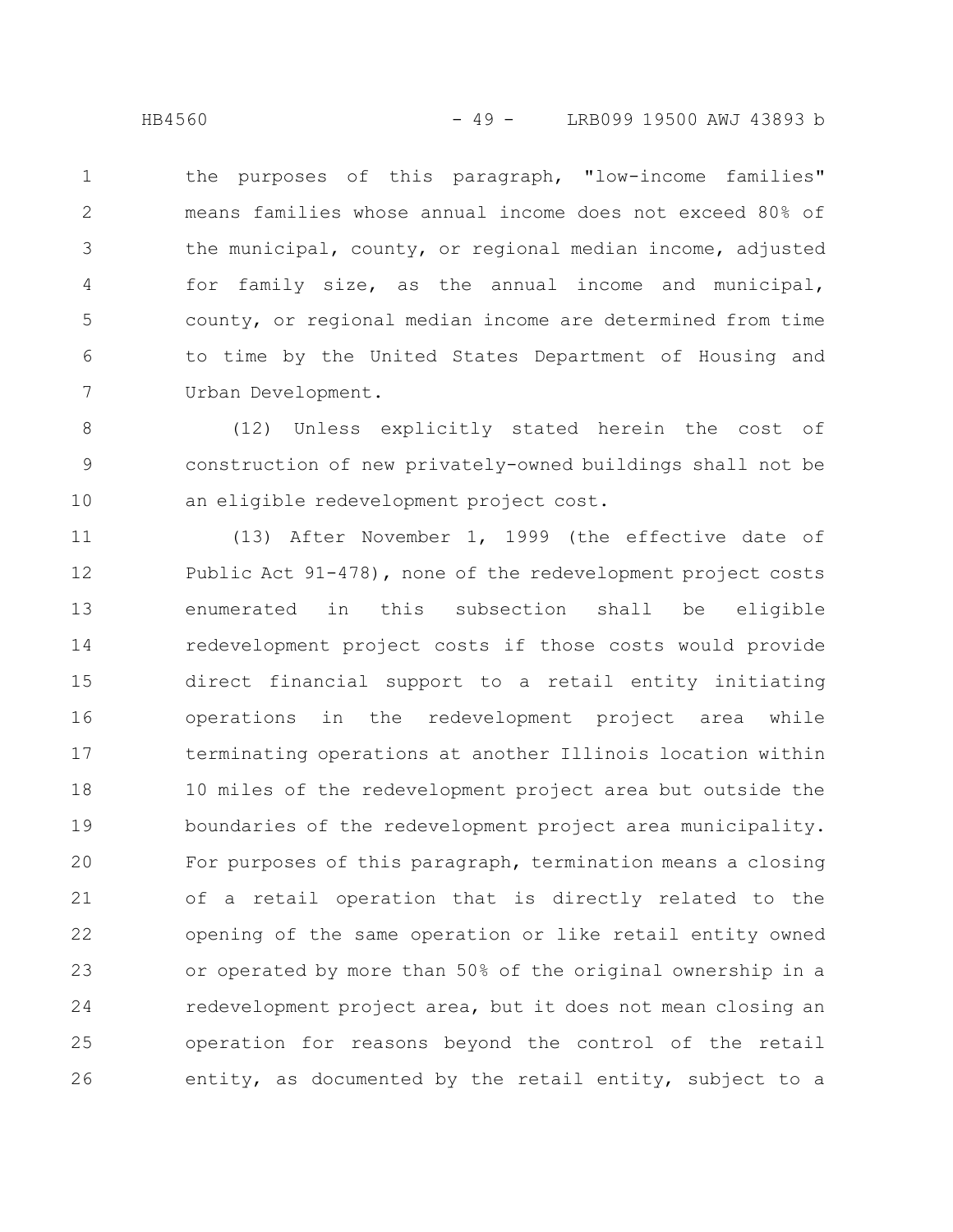reasonable finding by the municipality that the current location contained inadequate space, had become economically obsolete, or was no longer a viable location for the retailer or serviceman. 1 2 3 4

(14) No cost shall be a redevelopment project cost in a redevelopment project area if used to demolish, remove, or substantially modify a historic resource, after August 26, 2008 (the effective date of Public Act 95-934), unless no prudent and feasible alternative exists. "Historic resource" for the purpose of this item (14) means (i) a place or structure that is included or eligible for inclusion on the National Register of Historic Places or (ii) a contributing structure in a district on the National Register of Historic Places. This item (14) does not apply to a place or structure for which demolition, removal, or modification is subject to review by the preservation agency of a Certified Local Government designated as such by the National Park Service of the United States Department of the Interior. 5 6 7 8 9 10 11 12 13 14 15 16 17 18 19

If a special service area has been established pursuant to the Special Service Area Tax Act or Special Service Area Tax Law, then any tax increment revenues derived from the tax imposed pursuant to the Special Service Area Tax Act or Special Service Area Tax Law may be used within the redevelopment project area for the purposes permitted by that Act or Law as well as the purposes permitted by this Act. 20 21 22 23 24 25 26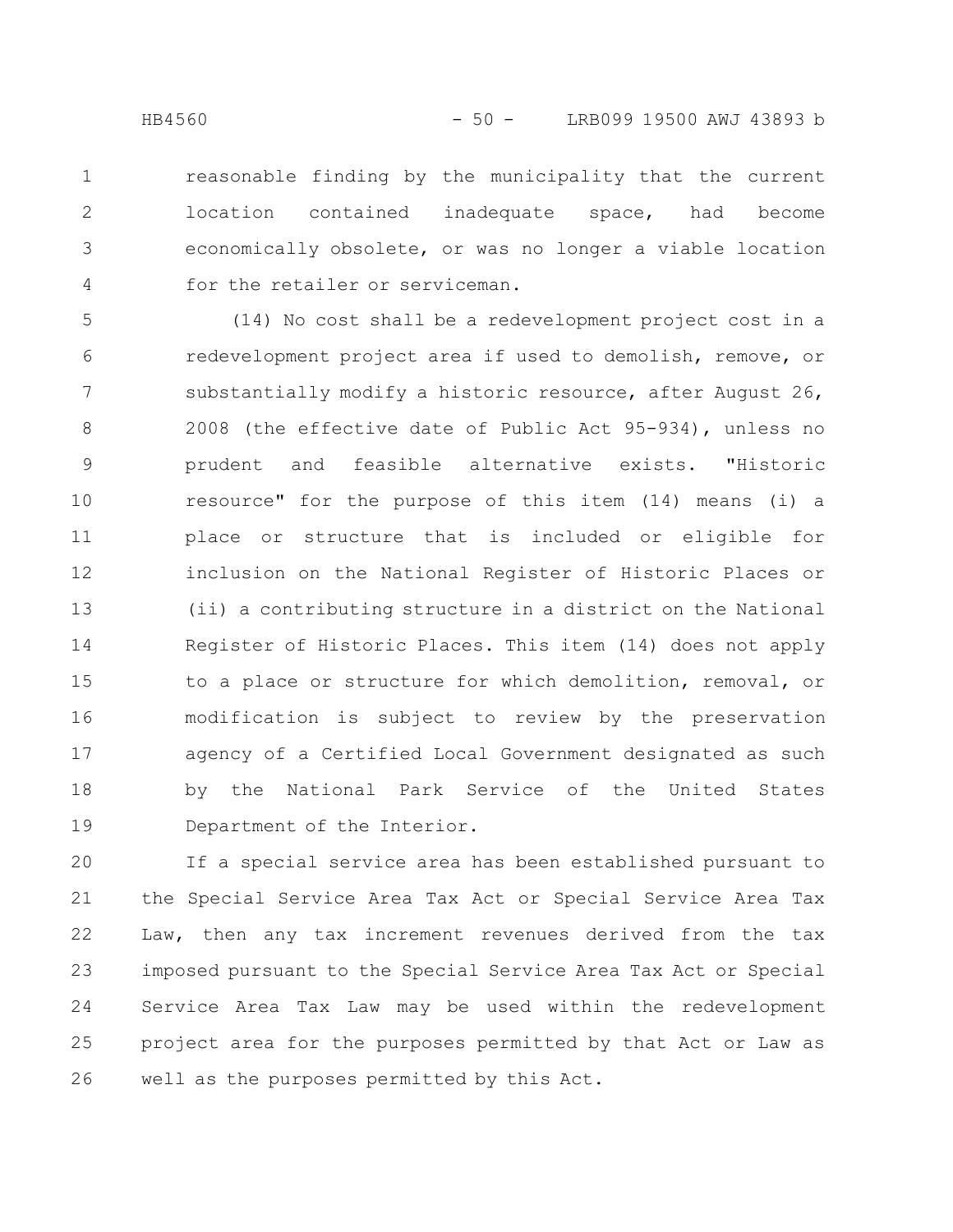(q-1) For redevelopment project areas created pursuant to subsection (p-1), redevelopment project costs are limited to those costs in paragraph (q) that are related to the existing or proposed Regional Transportation Authority Suburban Transit Access Route (STAR Line) station. 1 2 3 4 5

(r) "State Sales Tax Boundary" means the redevelopment project area or the amended redevelopment project area boundaries which are determined pursuant to subsection (9) of Section 11-74.4-8a of this Act. The Department of Revenue shall certify pursuant to subsection (9) of Section 11-74.4-8a the appropriate boundaries eligible for the determination of State Sales Tax Increment. 6 7 8 9 10 11 12

(s) "State Sales Tax Increment" means an amount equal to the increase in the aggregate amount of taxes paid by retailers and servicemen, other than retailers and servicemen subject to the Public Utilities Act, on transactions at places of business located within a State Sales Tax Boundary pursuant to the Retailers' Occupation Tax Act, the Use Tax Act, the Service Use Tax Act, and the Service Occupation Tax Act, except such portion of such increase that is paid into the State and Local Sales Tax Reform Fund, the Local Government Distributive Fund, the Local Government Tax Fund and the County and Mass Transit District Fund, for as long as State participation exists, over and above the Initial Sales Tax Amounts, Adjusted Initial Sales Tax Amounts or the Revised Initial Sales Tax Amounts for such taxes as certified by the Department of Revenue and paid under 13 14 15 16 17 18 19 20 21 22 23 24 25 26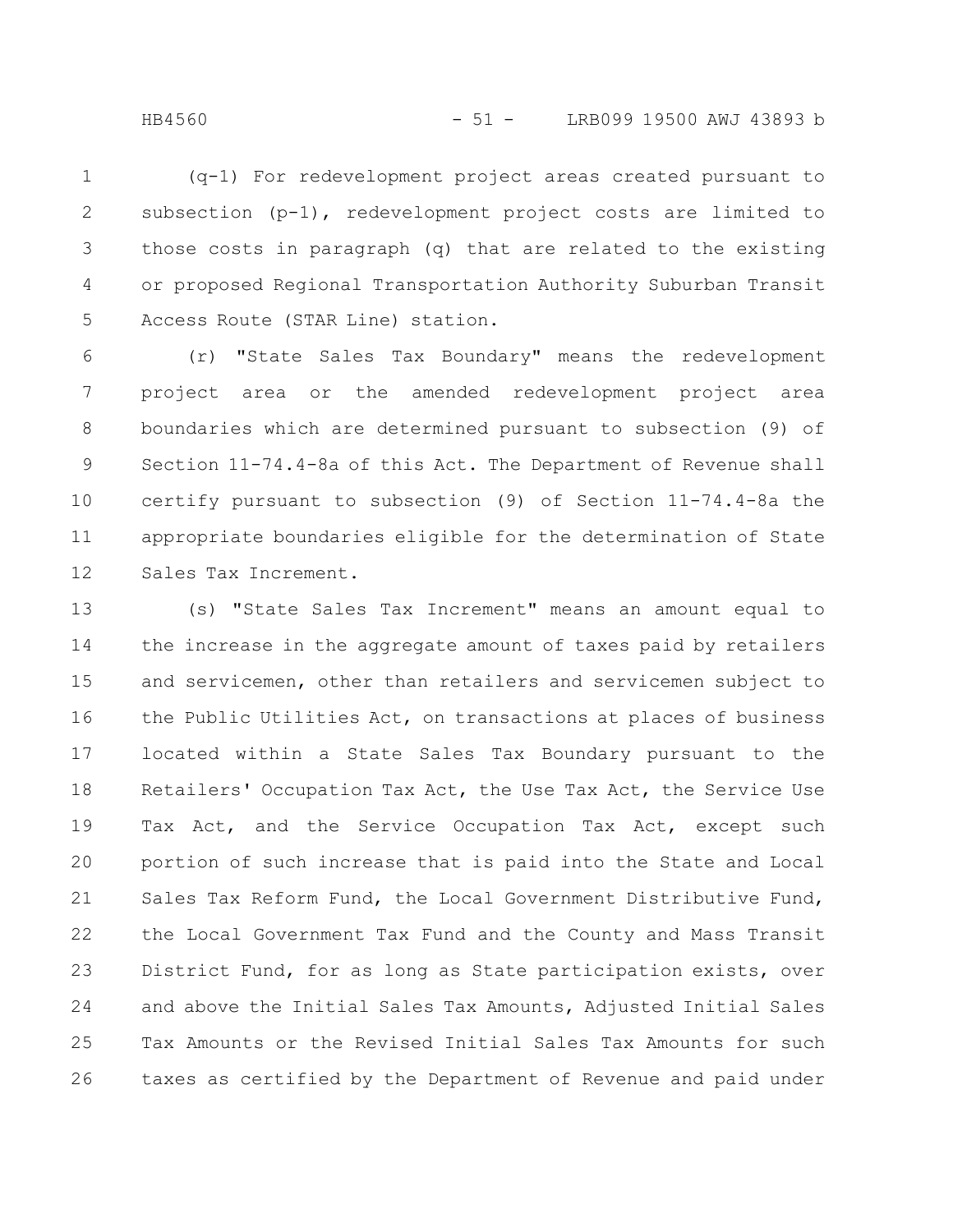those Acts by retailers and servicemen on transactions at places of business located within the State Sales Tax Boundary during the base year which shall be the calendar year immediately prior to the year in which the municipality adopted tax increment allocation financing, less 3.0% of such amounts generated under the Retailers' Occupation Tax Act, Use Tax Act and Service Use Tax Act and the Service Occupation Tax Act, which sum shall be appropriated to the Department of Revenue to cover its costs of administering and enforcing this Section. For purposes of computing the aggregate amount of such taxes for base years occurring prior to 1985, the Department of Revenue shall compute the Initial Sales Tax Amount for such taxes and deduct therefrom an amount equal to 4% of the aggregate amount of taxes per year for each year the base year is prior to 1985, but not to exceed a total deduction of 12%. The amount so determined shall be known as the "Adjusted Initial Sales Tax Amount". For purposes of determining the State Sales Tax Increment the Department of Revenue shall for each period subtract from the tax amounts received from retailers and servicemen on transactions located in the State Sales Tax Boundary, the certified Initial Sales Tax Amounts, Adjusted Initial Sales Tax Amounts or Revised Initial Sales Tax Amounts for the Retailers' Occupation Tax Act, the Use Tax Act, the Service Use Tax Act and the Service Occupation Tax Act. For the State Fiscal Year 1989 this calculation shall be made by utilizing the calendar year 1987 to determine the tax amounts 1 2 3 4 5 6 7 8 9 10 11 12 13 14 15 16 17 18 19 20 21 22 23 24 25 26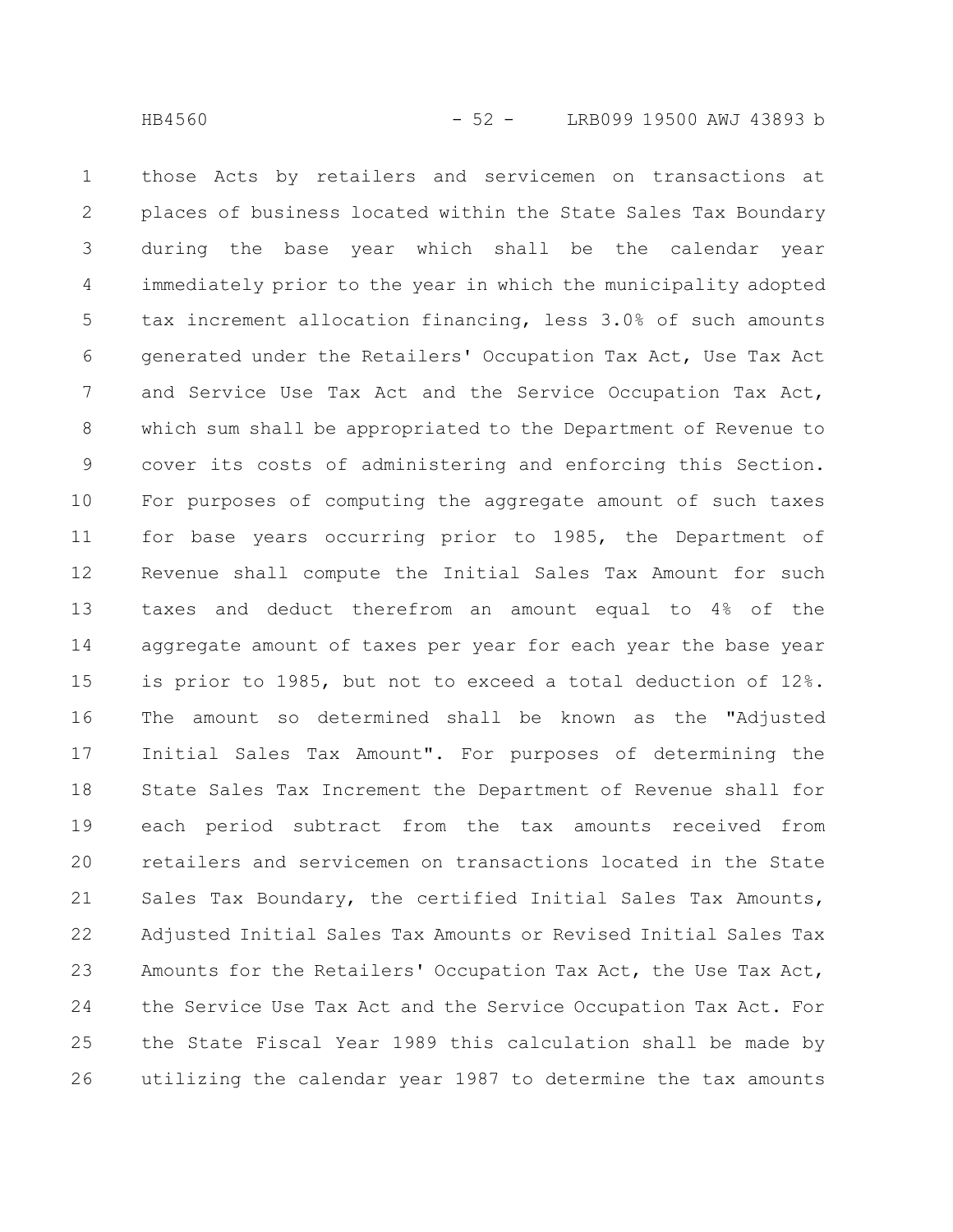received. For the State Fiscal Year 1990, this calculation shall be made by utilizing the period from January 1, 1988, until September 30, 1988, to determine the tax amounts received from retailers and servicemen, which shall have deducted therefrom nine-twelfths of the certified Initial Sales Tax Amounts, Adjusted Initial Sales Tax Amounts or the Revised Initial Sales Tax Amounts as appropriate. For the State Fiscal Year 1991, this calculation shall be made by utilizing the period from October 1, 1988, until June 30, 1989, to determine the tax amounts received from retailers and servicemen, which shall have deducted therefrom nine-twelfths of the certified Initial State Sales Tax Amounts, Adjusted Initial Sales Tax Amounts or the Revised Initial Sales Tax Amounts as appropriate. For every State Fiscal Year thereafter, the applicable period shall be the 12 months beginning July 1 and ending on June 30, to determine the tax amounts received which shall have deducted therefrom the certified Initial Sales Tax Amounts, Adjusted Initial Sales Tax Amounts or the Revised Initial Sales Tax Amounts. Municipalities intending to receive a distribution of State Sales Tax Increment must report a list of retailers to the Department of Revenue by October 31, 1988 and by July 31, of each year thereafter. 1 2 3 4 5 6 7 8 9 10 11 12 13 14 15 16 17 18 19 20 21 22

(t) "Taxing districts" means counties, townships, cities and incorporated towns and villages, school, road, park, sanitary, mosquito abatement, forest preserve, public health, fire protection, river conservancy, tuberculosis sanitarium 23 24 25 26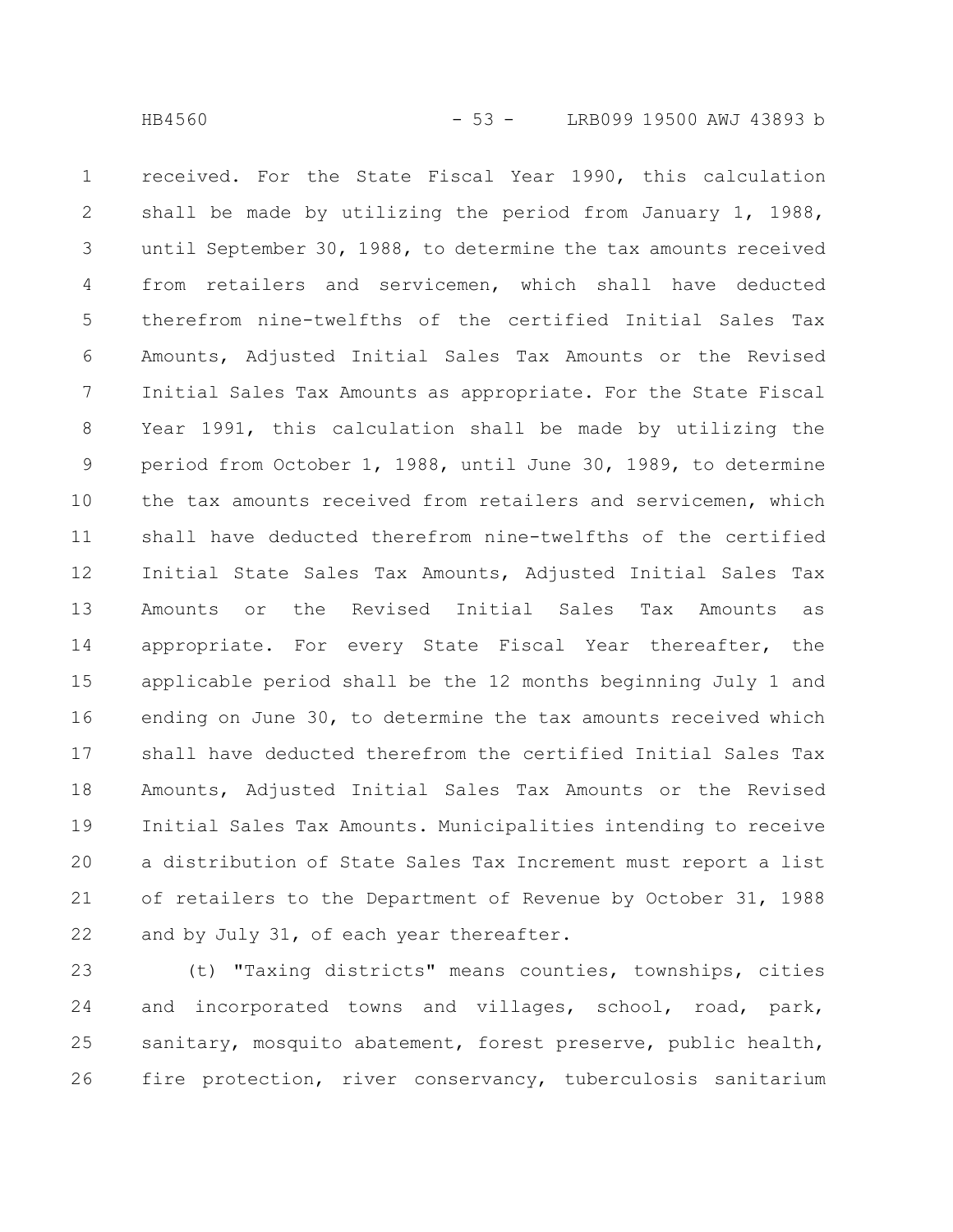and any other municipal corporations or districts with the 1

power to levy taxes. 2

(u) "Taxing districts' capital costs" means those costs of taxing districts for capital improvements that are found by the municipal corporate authorities to be necessary and directly result from the redevelopment project. 3 4 5 6

(u-5) "TIF Contractual Obligations" means bonds, loans, debentures, notes, special certificates, or other evidence of indebtedness issued by the municipality to carry out a redevelopment project or to refund outstanding obligations and payments associated with a redevelopment agreement or other binding contract which has been approved by the corporate authorities of the municipality. "TIF Contractual Obligations" do not include anticipated redevelopment project costs, multi-year capital plans, or other potential future payments not required to be made under to a legally binding written document approved by the corporate authorities of the municipality. 7 8 9 10 11 12 13 14 15 16 17 18

(v) As used in subsection (a) of Section  $11-74.4-3$  of this Act, "vacant land" means any parcel or combination of parcels of real property without industrial, commercial, and residential buildings which has not been used for commercial agricultural purposes within 5 years prior to the designation of the redevelopment project area, unless the parcel is included in an industrial park conservation area or the parcel has been subdivided; provided that if the parcel was part of a 19 20 21 22 23 24 25 26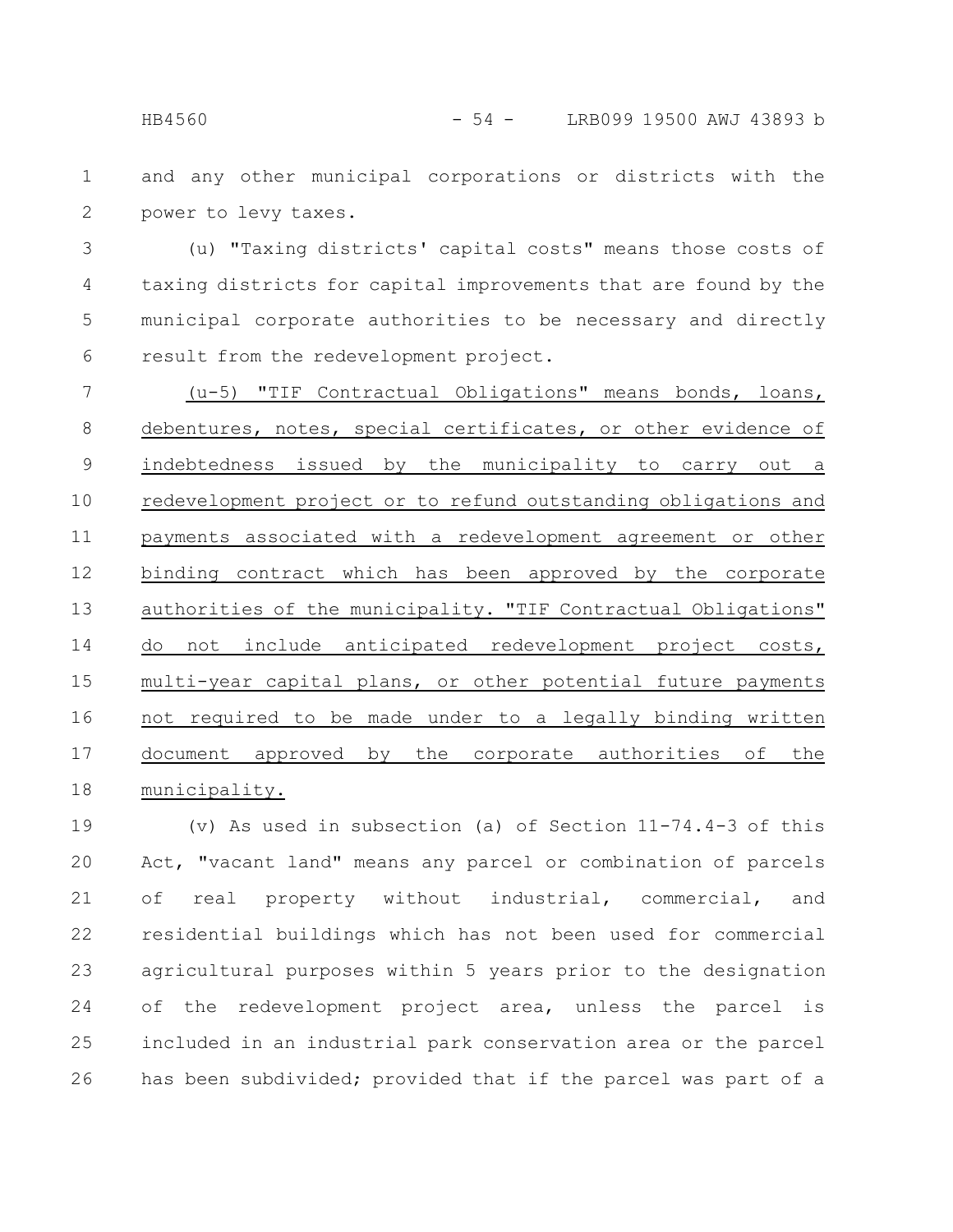larger tract that has been divided into 3 or more smaller tracts that were accepted for recording during the period from 1950 to 1990, then the parcel shall be deemed to have been subdivided, and all proceedings and actions of the municipality taken in that connection with respect to any previously approved or designated redevelopment project area or amended redevelopment project area are hereby validated and hereby declared to be legally sufficient for all purposes of this Act. For purposes of this Section and only for land subject to the subdivision requirements of the Plat Act, land is subdivided when the original plat of the proposed Redevelopment Project Area or relevant portion thereof has been properly certified, acknowledged, approved, and recorded or filed in accordance with the Plat Act and a preliminary plat, if any, for any subsequent phases of the proposed Redevelopment Project Area or relevant portion thereof has been properly approved and filed in accordance with the applicable ordinance of the municipality. 1 2 3 4 5 6 7 8 9 10 11 12 13 14 15 16 17 18

(w) "Annual Total Increment" means the sum of each municipality's annual Net Sales Tax Increment and each municipality's annual Net Utility Tax Increment. The ratio of the Annual Total Increment of each municipality to the Annual Total Increment for all municipalities, as most recently calculated by the Department, shall determine the proportional shares of the Illinois Tax Increment Fund to be distributed to each municipality. 19 20 21 22 23 24 25 26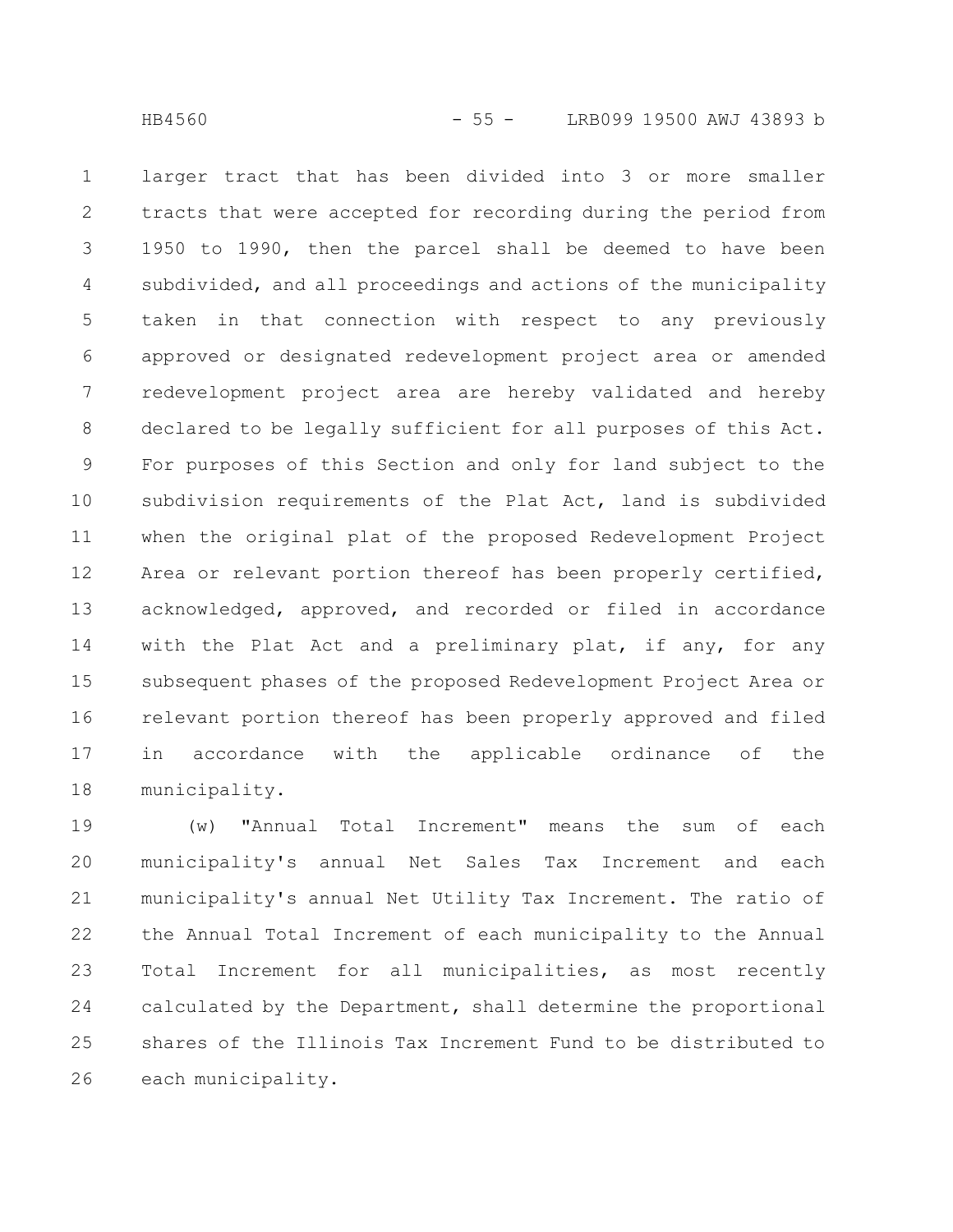(x) "LEED certified" means any certification level of construction elements by a qualified Leadership in Energy and Environmental Design Accredited Professional as determined by the U.S. Green Building Council. 1 2 3 4

(y) "Green Globes certified" means any certification level of construction elements by a qualified Green Globes Professional as determined by the Green Building Initiative. (Source: P.A. 96-328, eff. 8-11-09; 96-630, eff. 1-1-10; 96-680, eff. 8-25-09; 96-1000, eff. 7-2-10; 97-101, eff.  $1 - 1 - 12.$ 5 6 7 8 9 10

(65 ILCS 5/11-74.4-5) (from Ch. 24, par. 11-74.4-5) 11

Sec. 11-74.4-5. Public hearing; joint review board.

(a) The changes made by this amendatory Act of the 91st General Assembly do not apply to a municipality that, (i) before November 1, 1999 (the effective date of Public Act  $91-478$ ) this amendatory Act of the  $91st$  General Assembly, has adopted an ordinance or resolution fixing a time and place for a public hearing under this Section or (ii) before July 1, 1999, has adopted an ordinance or resolution providing for a feasibility study under Section 11-74.4-4.1, but has not yet adopted an ordinance approving redevelopment plans and redevelopment projects or designating redevelopment project areas under Section 11-74.4-4, until after that municipality adopts an ordinance approving redevelopment plans and redevelopment projects or designating redevelopment project 13 14 15 16 17 18 19 20 21 22 23 24 25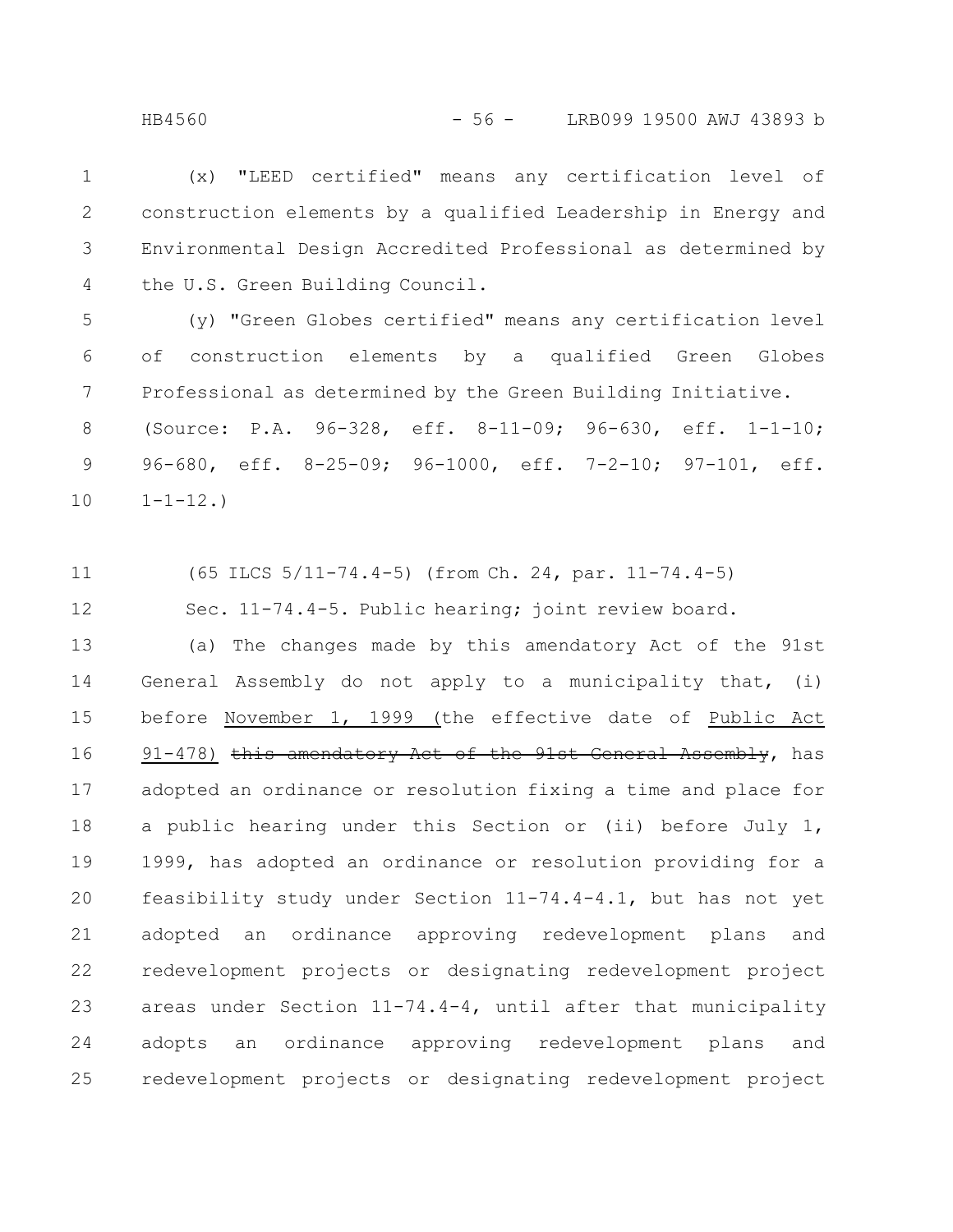areas under Section  $11-74.4-4$ ; thereafter the changes made by Public Act 91-478 this amendatory Act of the 91st General Assembly apply to the same extent that they apply to redevelopment plans and redevelopment projects that were approved and redevelopment projects that were designated before November 1, 1999 (the effective date of Public Act 91-478) this amendatory Act of the 91st General Assembly. 1 2 3 4 5 6 7

Prior to the adoption of an ordinance proposing the designation of a redevelopment project area, or approving a redevelopment plan or redevelopment project, the municipality by its corporate authorities, or as it may determine by any commission designated under subsection (k) of Section 11-74.4-4 shall adopt an ordinance or resolution fixing a time and place for public hearing. At least 10 days prior to the adoption of the ordinance or resolution establishing the time and place for the public hearing, the municipality shall make available for public inspection a redevelopment plan or a separate report that provides in reasonable detail the basis for the eligibility of the redevelopment project area. The report along with the name of a person to contact for further information shall be sent within a reasonable time after the adoption of such ordinance or resolution to the affected taxing districts by certified mail. On and after the effective date of this amendatory Act of the 91st General Assembly, the municipality shall print in a newspaper of general circulation within the municipality a notice that interested persons may 8 9 10 11 12 13 14 15 16 17 18 19 20 21 22 23 24 25 26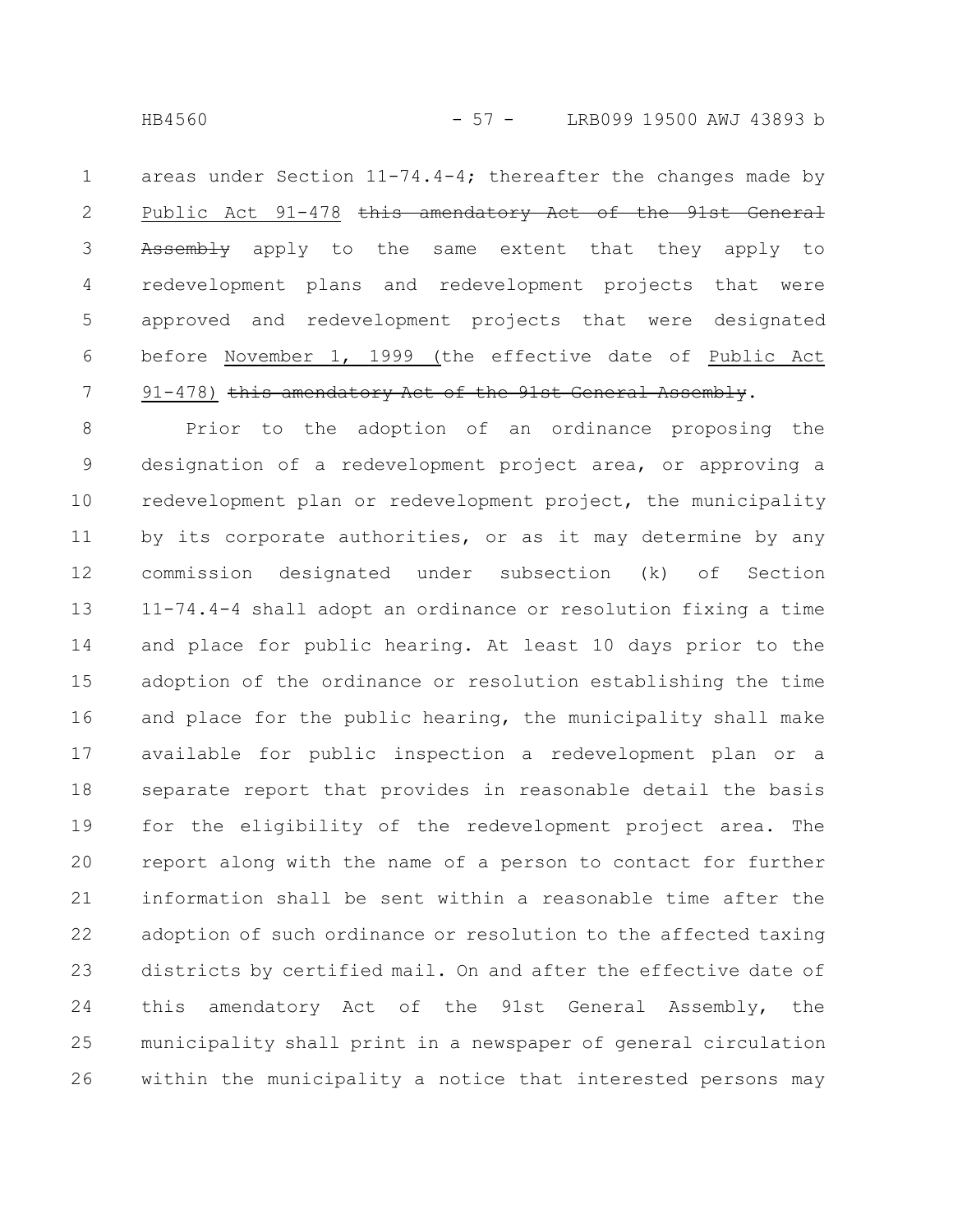register with the municipality in order to receive information on the proposed designation of a redevelopment project area or the approval of a redevelopment plan. The notice shall state the place of registration and the operating hours of that place. The municipality shall have adopted reasonable rules to implement this registration process under Section 11-74.4-4.2. The municipality shall provide notice of the availability of the redevelopment plan and eligibility report, including how to obtain this information, by mail within a reasonable time after the adoption of the ordinance or resolution, to all residential addresses that, after a good faith effort, the municipality determines are located outside the proposed redevelopment project area and within 750 feet of the boundaries of the proposed redevelopment project area. This requirement is subject to the limitation that in a municipality with a population of over 100,000, if the total number of residential addresses outside the proposed redevelopment project area and within 750 feet of the boundaries of the proposed redevelopment project area exceeds 750, the municipality shall be required to provide the notice to only the 750 residential addresses that, after a good faith effort, the municipality determines are outside the proposed redevelopment project area and closest to the boundaries of the proposed redevelopment project area. Notwithstanding the foregoing, notice given after August 7, 2001 (the effective date of Public Act 92-263) and before the effective date of this amendatory Act of the 92nd General 1 2 3 4 5 6 7 8 9 10 11 12 13 14 15 16 17 18 19 20 21 22 23 24 25 26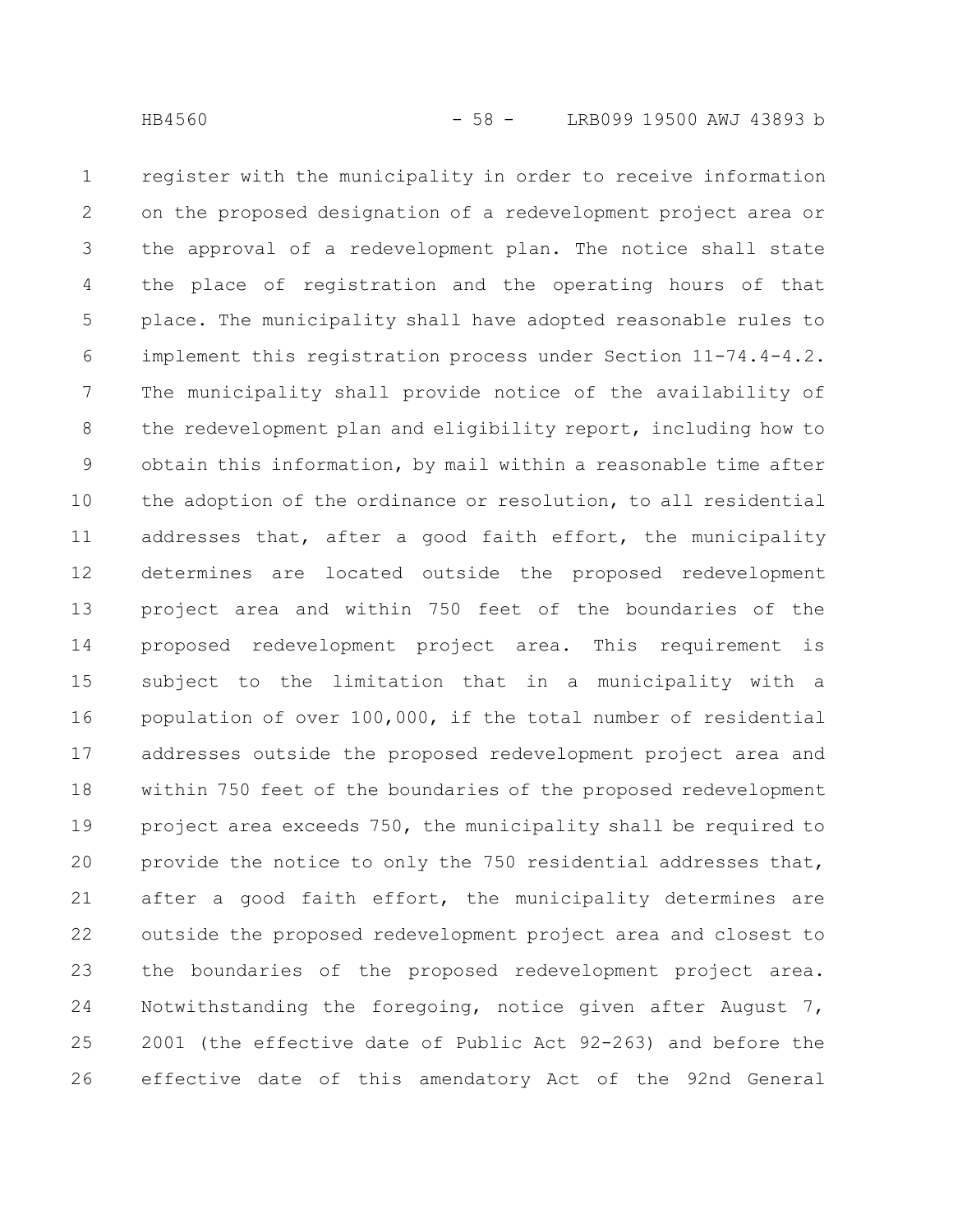Assembly to residential addresses within 750 feet of the boundaries of a proposed redevelopment project area shall be deemed to have been sufficiently given in compliance with this Act if given only to residents outside the boundaries of the proposed redevelopment project area. The notice shall also be provided by the municipality, regardless of its population, to those organizations and residents that have registered with the municipality for that information in accordance with the registration guidelines established by the municipality under Section 11-74.4-4.2. 1 2 3 4 5 6 7 8 9 10

At the public hearing any interested person or affected taxing district may file with the municipal clerk written objections to and may be heard orally in respect to any issues embodied in the notice. The municipality shall hear all protests and objections at the hearing and the hearing may be adjourned to another date without further notice other than a motion to be entered upon the minutes fixing the time and place of the subsequent hearing. At the public hearing or at any time prior to the adoption by the municipality of an ordinance approving a redevelopment plan, the municipality may make changes in the redevelopment plan. Changes which (1) add additional parcels of property to the proposed redevelopment project area, (2) substantially affect the general land uses proposed in the redevelopment plan, (3) substantially change the nature of or extend the life of the redevelopment project, or (4) increase the number of inhabited residential units to be 11 12 13 14 15 16 17 18 19 20 21 22 23 24 25 26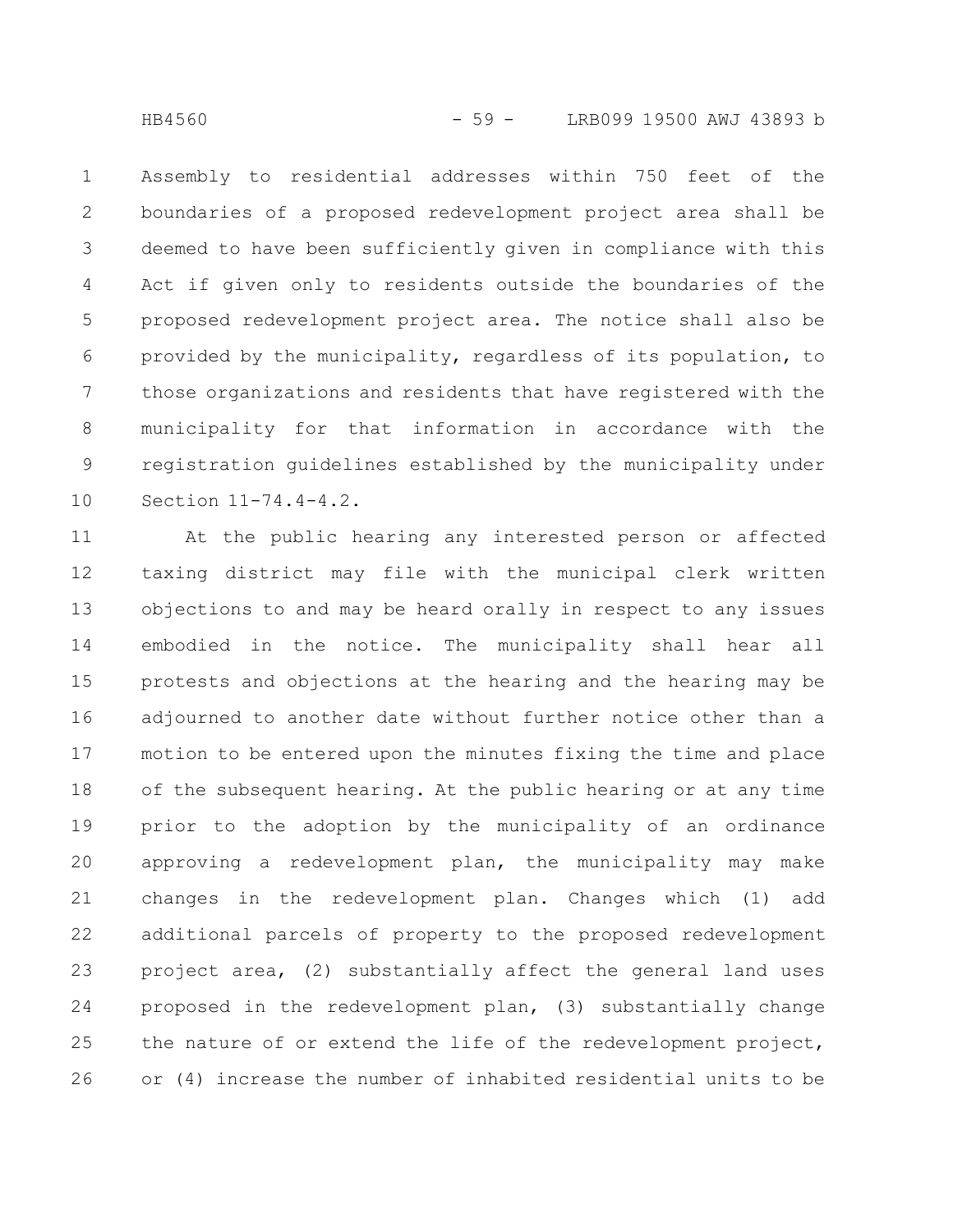displaced from the redevelopment project area, as measured from the time of creation of the redevelopment project area, to a total of more than 10, shall be made only after the municipality gives notice, convenes a joint review board, and conducts a public hearing pursuant to the procedures set forth in this Section and in Section 11-74.4-6 of this Act. Changes which do not (1) add additional parcels of property to the proposed redevelopment project area, (2) substantially affect the general land uses proposed in the redevelopment plan, (3) substantially change the nature of or extend the life of the redevelopment project, or (4) increase the number of inhabited residential units to be displaced from the redevelopment project area, as measured from the time of creation of the redevelopment project area, to a total of more than 10, may be made without further hearing, provided that the municipality shall give notice of any such changes by mail to each affected taxing district and registrant on the interested parties registry, provided for under Section 11-74.4-4.2, and by publication in a newspaper of general circulation within the affected taxing district. Such notice by mail and by publication shall each occur not later than 10 days following the adoption by ordinance of such changes. Hearings with regard to a redevelopment project area, project or plan may be held simultaneously. 1 2 3 4 5 6 7 8 9 10 11 12 13 14 15 16 17 18 19 20 21 22 23 24

(b) Prior to holding a public hearing to approve or amend a redevelopment plan or to designate or add additional parcels of 25 26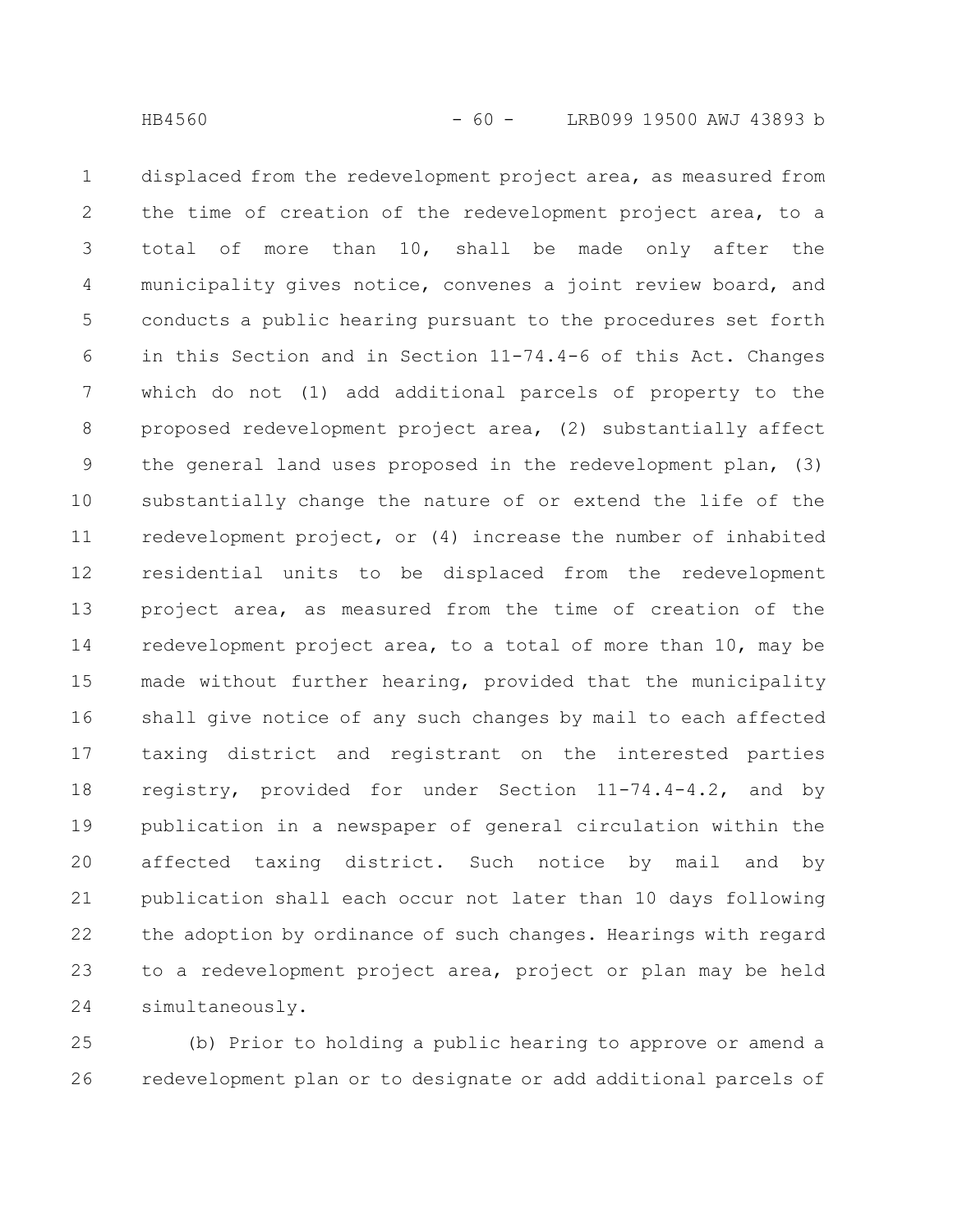property to a redevelopment project area, the municipality shall convene a joint review board. The board shall consist of a representative selected by each community college district, local elementary school district and high school district or each local community unit school district, park district, library district, township, fire protection district, and county that will have the authority to directly levy taxes on the property within the proposed redevelopment project area at the time that the proposed redevelopment project area is approved, a representative selected by the municipality and a public member. The public member shall first be selected and then the board's chairperson shall be selected by a majority of the board members present and voting. 1 2 3 4 5 6 7 8 9 10 11 12 13

For redevelopment project areas with redevelopment plans or proposed redevelopment plans that would result in the displacement of residents from 10 or more inhabited residential units or that include 75 or more inhabited residential units, the public member shall be a person who resides in the redevelopment project area. If, as determined by the housing impact study provided for in paragraph (5) of subsection (n) of Section 11-74.4-3, or if no housing impact study is required then based on other reasonable data, the majority of residential units are occupied by very low, low, or moderate income households, as defined in Section 3 of the Illinois Affordable Housing Act, the public member shall be a person who resides in very low, low, or moderate income housing within the 14 15 16 17 18 19 20 21 22 23 24 25 26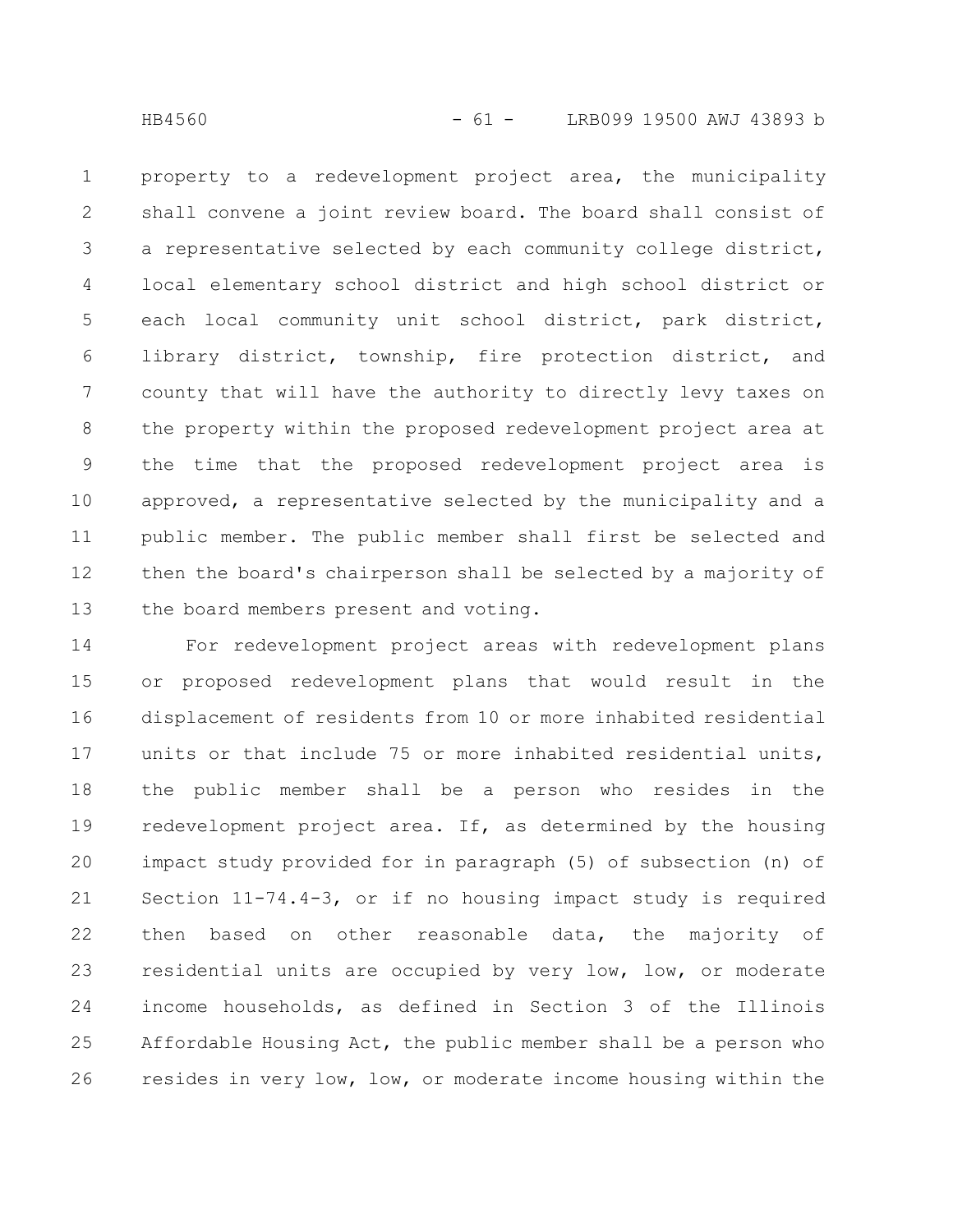redevelopment project area. Municipalities with fewer than 15,000 residents shall not be required to select a person who lives in very low, low, or moderate income housing within the redevelopment project area, provided that the redevelopment plan or project will not result in displacement of residents from 10 or more inhabited units, and the municipality so certifies in the plan. If no person satisfying these requirements is available or if no qualified person will serve as the public member, then the joint review board is relieved of this paragraph's selection requirements for the public member. 1 2 3 4 5 6 7 8 9 10 11

Within 90 days of the effective date of this amendatory Act of the 91st General Assembly, each municipality that designated a redevelopment project area for which it was not required to convene a joint review board under this Section shall convene a joint review board to perform the duties specified under paragraph (e) of this Section. 12 13 14 15 16 17

All board members shall be appointed and the first board meeting shall be held at least 14 days but not more than 28 days after the mailing of notice by the municipality to the taxing districts as required by Section 11-74.4-6(c). Notwithstanding the preceding sentence, a municipality that adopted either a public hearing resolution or a feasibility resolution between July 1, 1999 and July 1, 2000 that called for the meeting of the joint review board within 14 days of notice of public hearing to affected taxing districts is deemed 18 19 20 21 22 23 24 25 26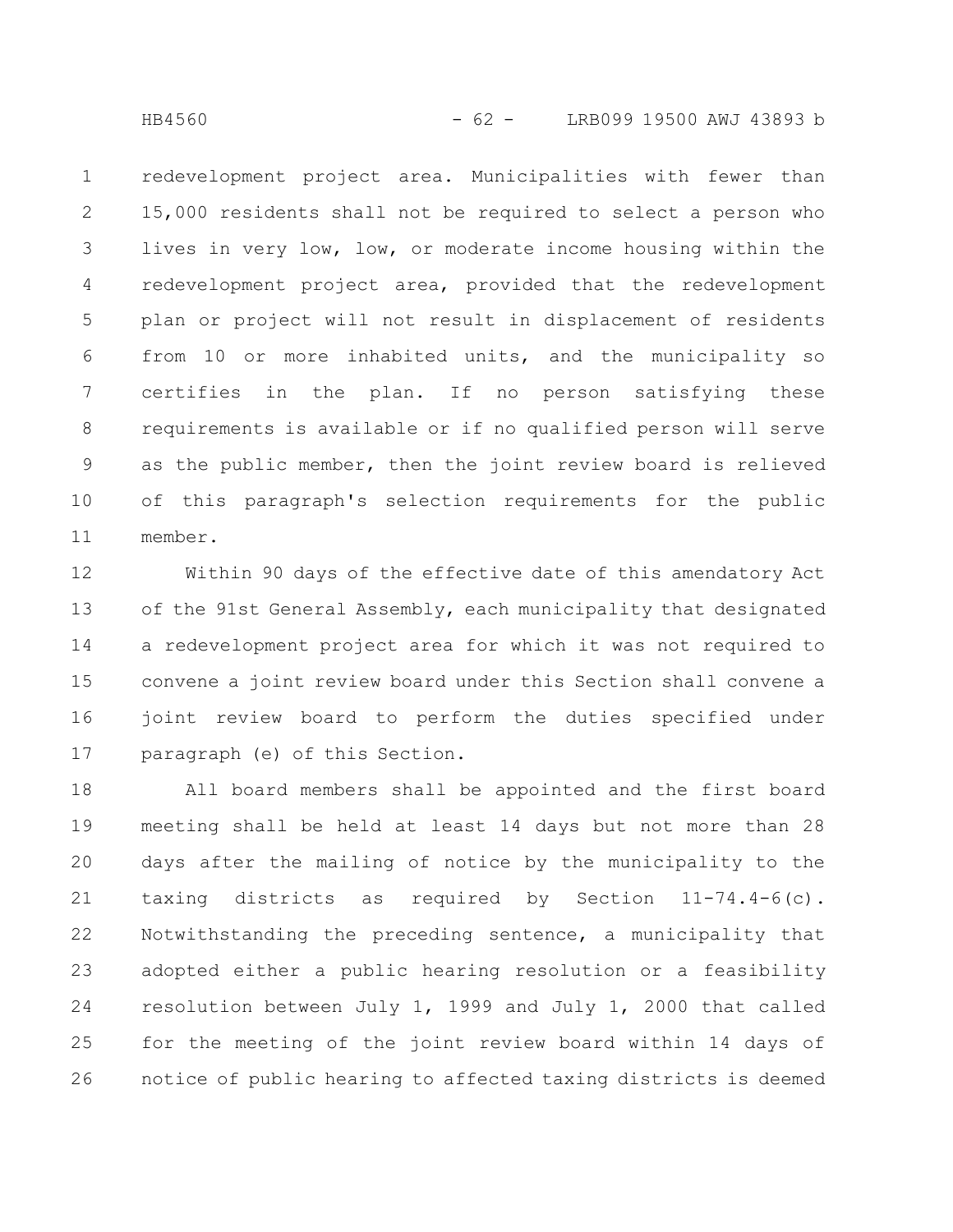to be in compliance with the notice, meeting, and public hearing provisions of the Act. Such notice shall also advise the taxing bodies represented on the joint review board of the time and place of the first meeting of the board. Additional meetings of the board shall be held upon the call of any member. The municipality seeking designation of the redevelopment project area shall provide administrative support to the board. 1 2 3 4 5 6 7 8

The board shall review (i) the public record, planning documents and proposed ordinances approving the redevelopment plan and project and (ii) proposed amendments to the redevelopment plan or additions of parcels of property to the redevelopment project area to be adopted by the municipality. As part of its deliberations, the board may hold additional hearings on the proposal. A board's recommendation shall be an advisory, non-binding recommendation. The recommendation shall be adopted by a majority of those members present and voting. The recommendations shall be submitted to the municipality within 30 days after convening of the board. Failure of the board to submit its report on a timely basis shall not be cause to delay the public hearing or any other step in the process of designating or amending the redevelopment project area but shall be deemed to constitute approval by the joint review board of the matters before it. 9 10 11 12 13 14 15 16 17 18 19 20 21 22 23 24

The board shall base its recommendation to approve or disapprove the redevelopment plan and the designation of the 25 26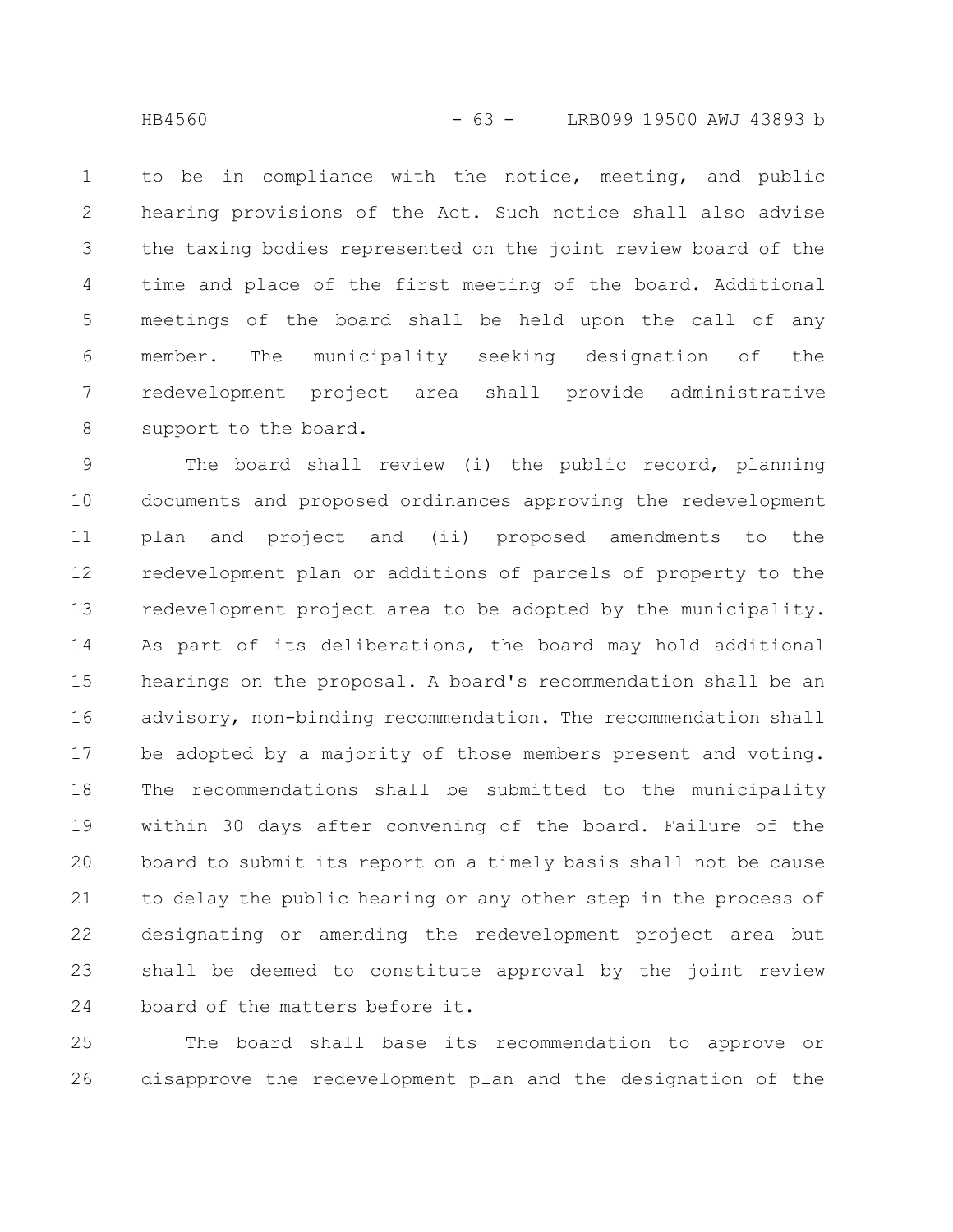redevelopment project area or the amendment of the redevelopment plan or addition of parcels of property to the redevelopment project area on the basis of the redevelopment project area and redevelopment plan satisfying the plan requirements, the eligibility criteria defined in Section 11-74.4-3, and the objectives of this Act. 1 2 3 4 5 6

The board shall issue a written report describing why the redevelopment plan and project area or the amendment thereof meets or fails to meet one or more of the objectives of this Act and both the plan requirements and the eligibility criteria defined in Section 11-74.4-3. In the event the Board does not file a report it shall be presumed that these taxing bodies find the redevelopment project area and redevelopment plan satisfy the objectives of this Act and the plan requirements and eligibility criteria. 7 8 9 10 11 12 13 14 15

If the board recommends rejection of the matters before it, the municipality will have 30 days within which to resubmit the plan or amendment. During this period, the municipality will meet and confer with the board and attempt to resolve those issues set forth in the board's written report that led to the rejection of the plan or amendment. 16 17 18 19 20 21

Notwithstanding the resubmission set forth above, the municipality may commence the scheduled public hearing and either adjourn the public hearing or continue the public hearing until a date certain. Prior to continuing any public hearing to a date certain, the municipality shall announce 22 23 24 25 26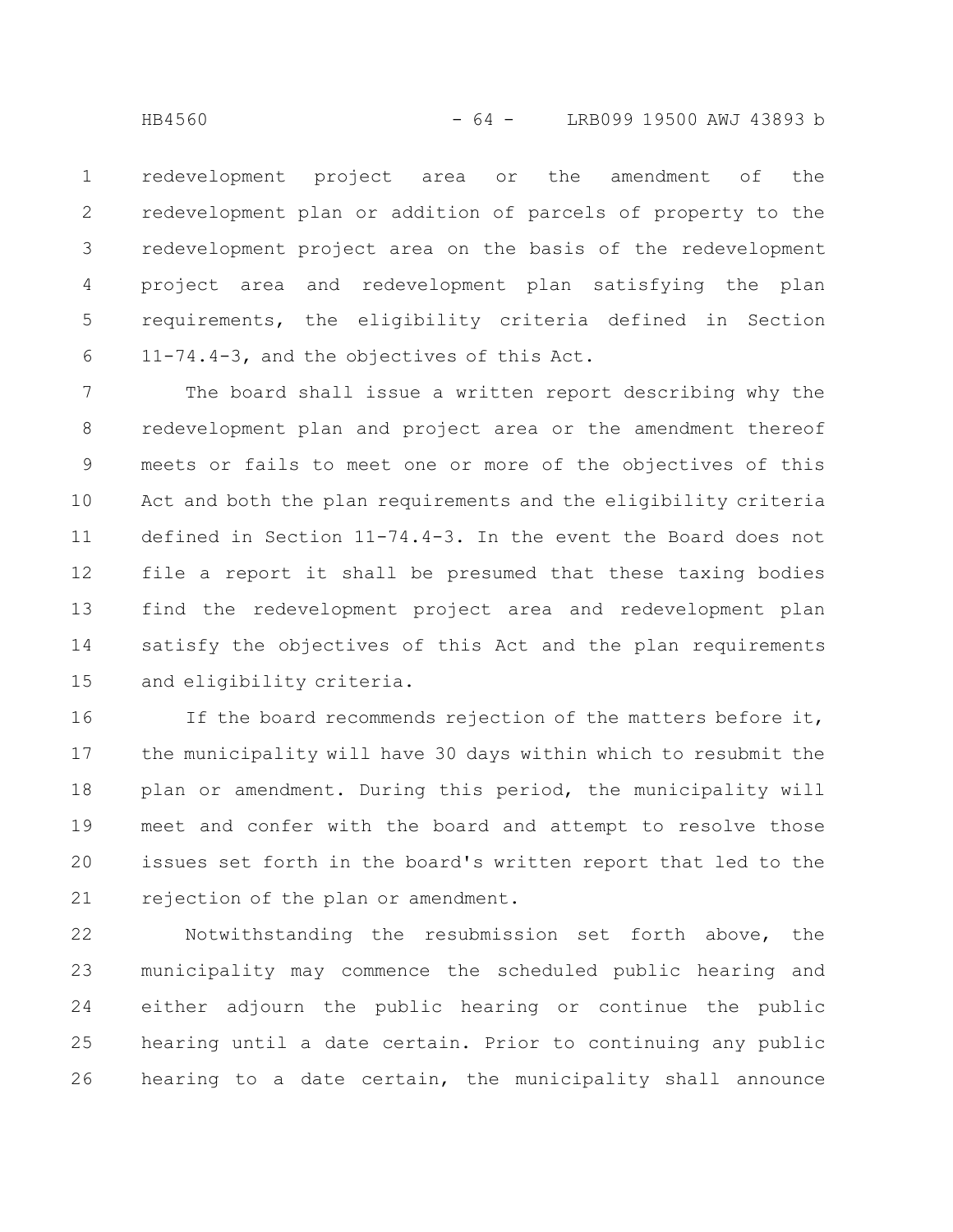during the public hearing the time, date, and location for the reconvening of the public hearing. Any changes to the redevelopment plan necessary to satisfy the issues set forth in the joint review board report shall be the subject of a public hearing before the hearing is adjourned if the changes would (1) substantially affect the general land uses proposed in the redevelopment plan, (2) substantially change the nature of or extend the life of the redevelopment project, or (3) increase the number of inhabited residential units to be displaced from the redevelopment project area, as measured from the time of creation of the redevelopment project area, to a total of more than 10. Changes to the redevelopment plan necessary to satisfy the issues set forth in the joint review board report shall not require any further notice or convening of a joint review board meeting, except that any changes to the redevelopment plan that would add additional parcels of property to the proposed redevelopment project area shall be subject to the notice, public hearing, and joint review board meeting requirements established for such changes by subsection (a) of Section 11-74.4-5. 1 2 3 4 5 6 7 8 9 10 11 12 13 14 15 16 17 18 19 20

In the event that the municipality and the board are unable to resolve these differences, or in the event that the resubmitted plan or amendment is rejected by the board, the municipality may proceed with the plan or amendment, but only upon a three-fifths vote of the corporate authority responsible for approval of the plan or amendment, excluding positions of 21 22 23 24 25 26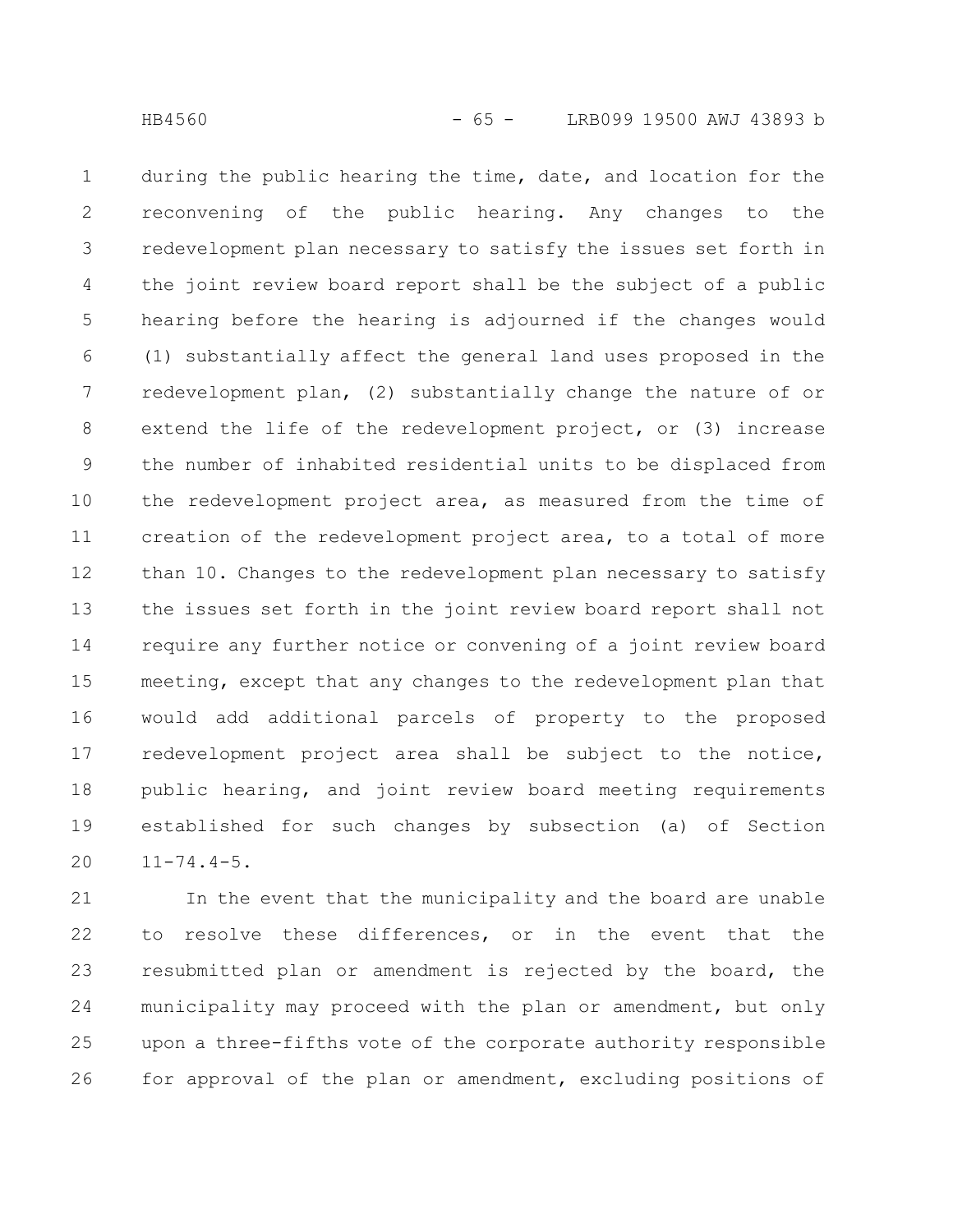members that are vacant and those members that are ineligible to vote because of conflicts of interest. 1 2

(c) After a municipality has by ordinance approved a redevelopment plan and designated a redevelopment project area, the plan may be amended and additional properties may be added to the redevelopment project area only as herein provided. Amendments which (1) add additional parcels of property to the proposed redevelopment project area, (2) substantially affect the general land uses proposed in the redevelopment plan, (3) substantially change the nature of the redevelopment project, (4) increase the total estimated redevelopment project costs set out in the redevelopment plan by more than 5% after adjustment for inflation from the date the plan was adopted, (5) add additional redevelopment project costs to the itemized list of redevelopment project costs set out in the redevelopment plan, or (6) increase the number of inhabited residential units to be displaced from the redevelopment project area, as measured from the time of creation of the redevelopment project area, to a total of more than 10, shall be made only after the municipality gives notice, convenes a joint review board, and conducts a public hearing pursuant to the procedures set forth in this Section and in Section 11-74.4-6 of this Act. Changes which do not (1) add additional parcels of property to the proposed redevelopment project area, (2) substantially affect the general land uses proposed in the redevelopment plan, (3) 3 4 5 6 7 8 9 10 11 12 13 14 15 16 17 18 19 20 21 22 23 24 25 26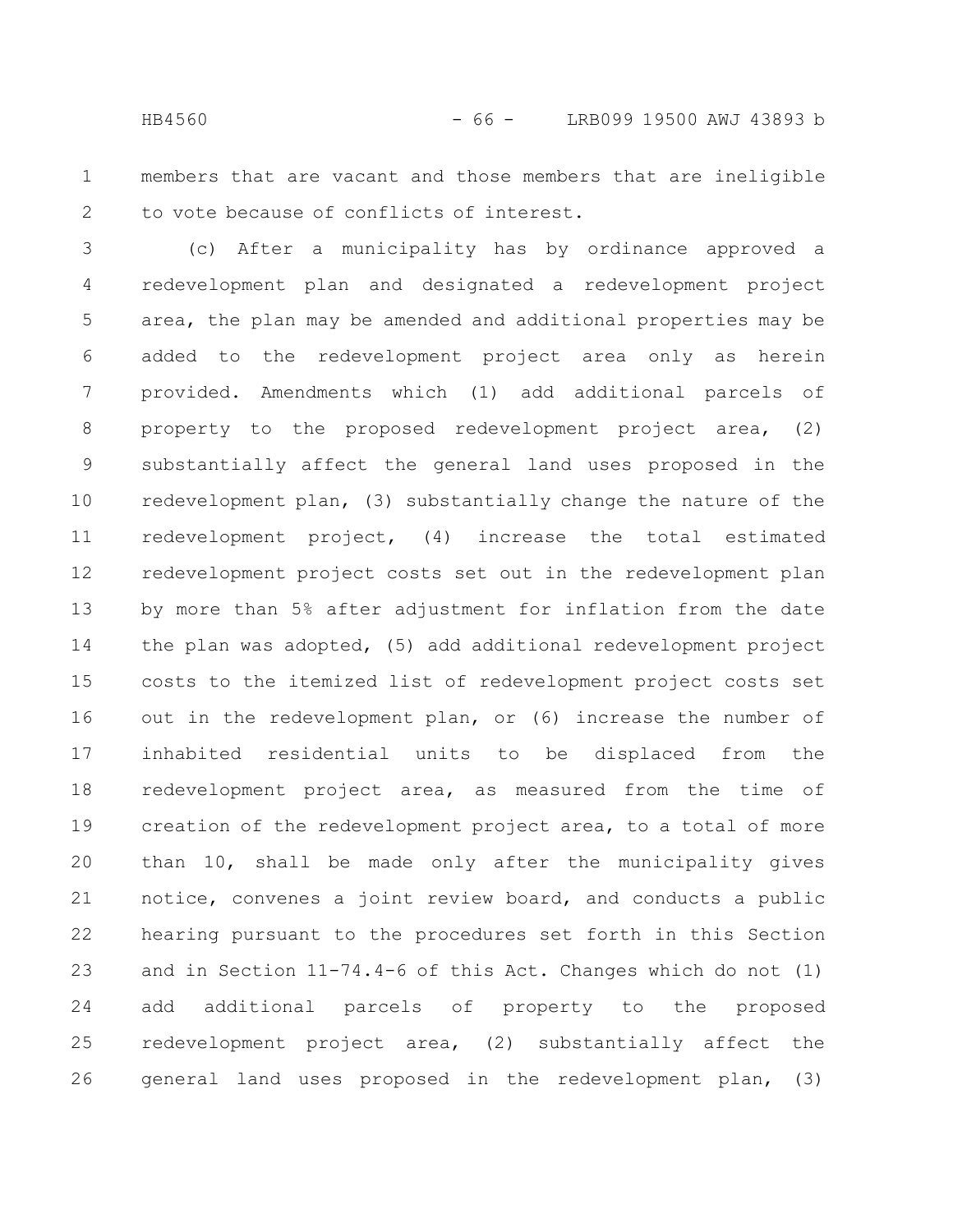substantially change the nature of the redevelopment project, (4) increase the total estimated redevelopment project cost set out in the redevelopment plan by more than 5% after adjustment for inflation from the date the plan was adopted, (5) add additional redevelopment project costs to the itemized list of redevelopment project costs set out in the redevelopment plan, or (6) increase the number of inhabited residential units to be displaced from the redevelopment project area, as measured from the time of creation of the redevelopment project area, to a total of more than 10, may be made without further public hearing and related notices and procedures including the convening of a joint review board as set forth in Section 11-74.4-6 of this Act, provided that the municipality shall give notice of any such changes by mail to each affected taxing district and registrant on the interested parties registry, provided for under Section 11-74.4-4.2, and by publication in a newspaper of general circulation within the affected taxing district. Such notice by mail and by publication shall each occur not later than 10 days following the adoption by ordinance of such changes. 1 2 3 4 5 6 7 8 9 10 11 12 13 14 15 16 17 18 19 20

(d) After November 1, 1999 (the effective date of Public Act 91-478) this amendatory Act of the 91st General Assembly, a municipality shall submit in an electronic format the following information for each redevelopment project area (i) to the State Comptroller under Section 8-8-3.5 of the Illinois Municipal Code, subject to any extensions or exemptions 21 22 23 24 25 26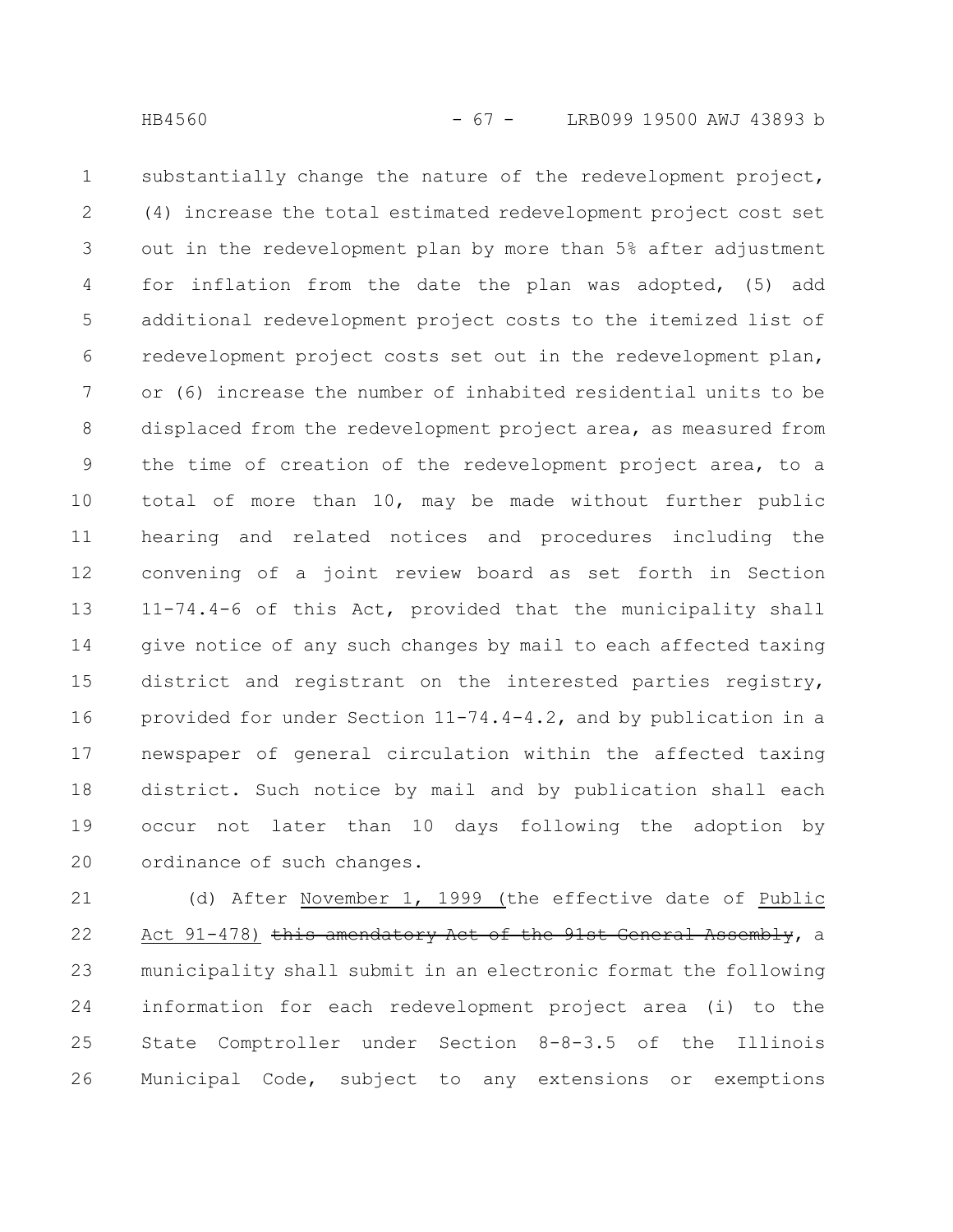provided at the Comptroller's discretion under that Section, and (ii) to all taxing districts overlapping the redevelopment project area no later than 180 days after the close of each municipal fiscal year or as soon thereafter as the audited financial statements become available and, in any case, shall be submitted before the annual meeting of the Joint Review Board to each of the taxing districts that overlap the redevelopment project area: 1 2 3 4 5 6 7 8

(1) Any amendments to the redevelopment plan, the redevelopment project area, or the State Sales Tax Boundary. 9 10 11

(1.5) A list of the redevelopment project areas administered by the municipality and, if applicable, the date each redevelopment project area was designated or terminated by the municipality. 12 13 14 15

(2) Audited financial statements of the special tax allocation fund once a cumulative total of \$100,000 has been deposited in the fund. 16 17 18

(3) Certification of the Chief Executive Officer of the municipality that the municipality has complied with all of the requirements of this Act during the preceding fiscal year. 19 20 21 22

(4) An opinion of legal counsel that the municipality is in compliance with this Act. 23 24

(5) An analysis of the special tax allocation fund which sets forth: 25 26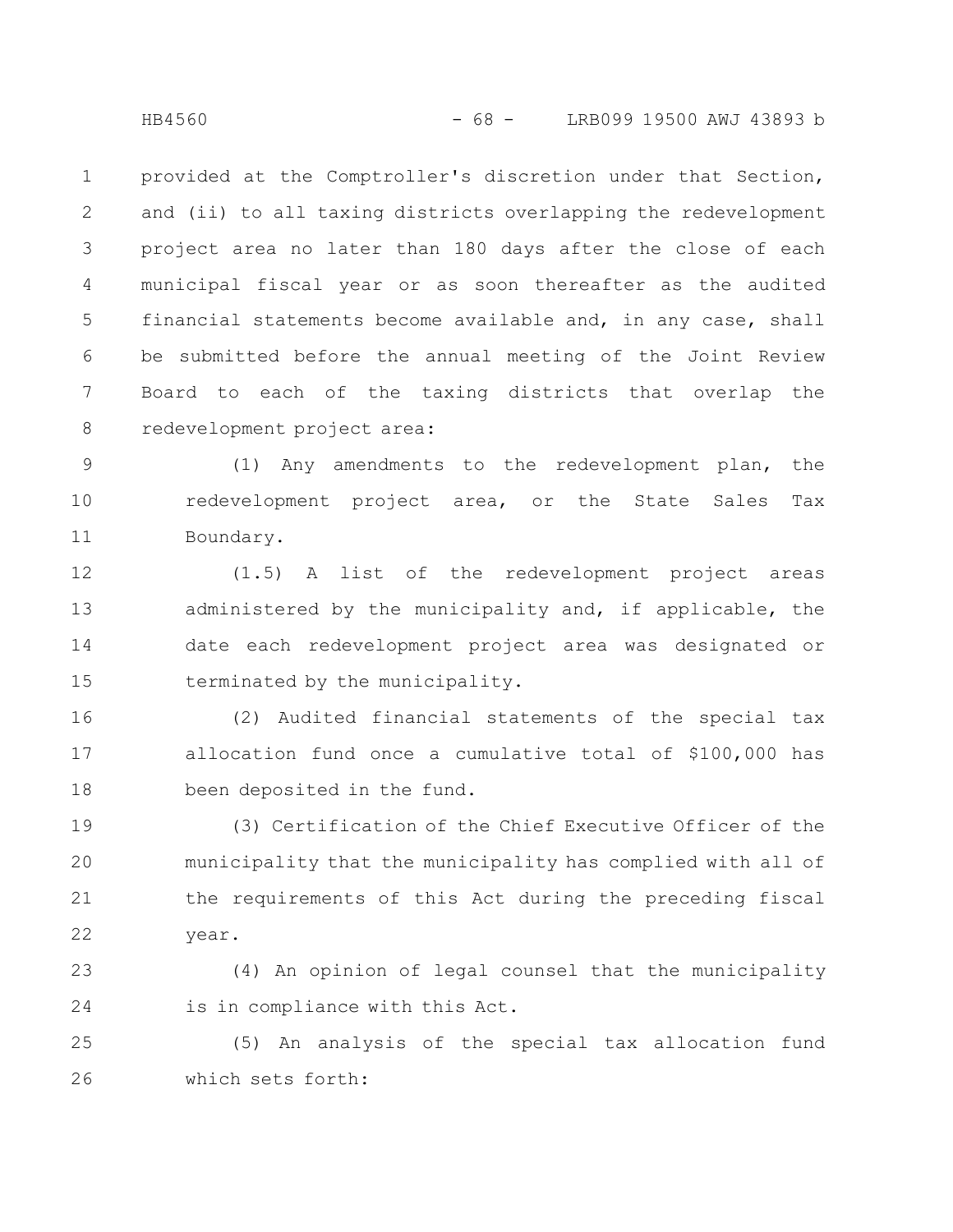6

7

(A) the balance in the special tax allocation fund at the beginning of the fiscal year; 1 2

(B) all amounts deposited in the special tax allocation fund by source; 3 4

(C) an itemized list of all expenditures from the special tax allocation fund by category of permissible redevelopment project cost; and

(D) the balance in the special tax allocation fund at the end of the fiscal year including a breakdown of that balance by source and a breakdown of that balance identifying any portion of the balance that is required, pledged, earmarked, or otherwise designated for payment of or securing of obligations and anticipated redevelopment project costs. Any portion of such ending balance that has not been identified or is not identified as being required, pledged, earmarked, or otherwise designated for payment of or securing of obligations or anticipated redevelopment projects costs shall be designated as surplus as set forth in Section 11-74.4-7 hereof. 8 9 10 11 12 13 14 15 16 17 18 19 20

(6) A description of all property purchased by the municipality within the redevelopment project area including: 21 22 23

24

26

(A) Street address.

(B) Approximate size or description of property. 25

(C) Purchase price.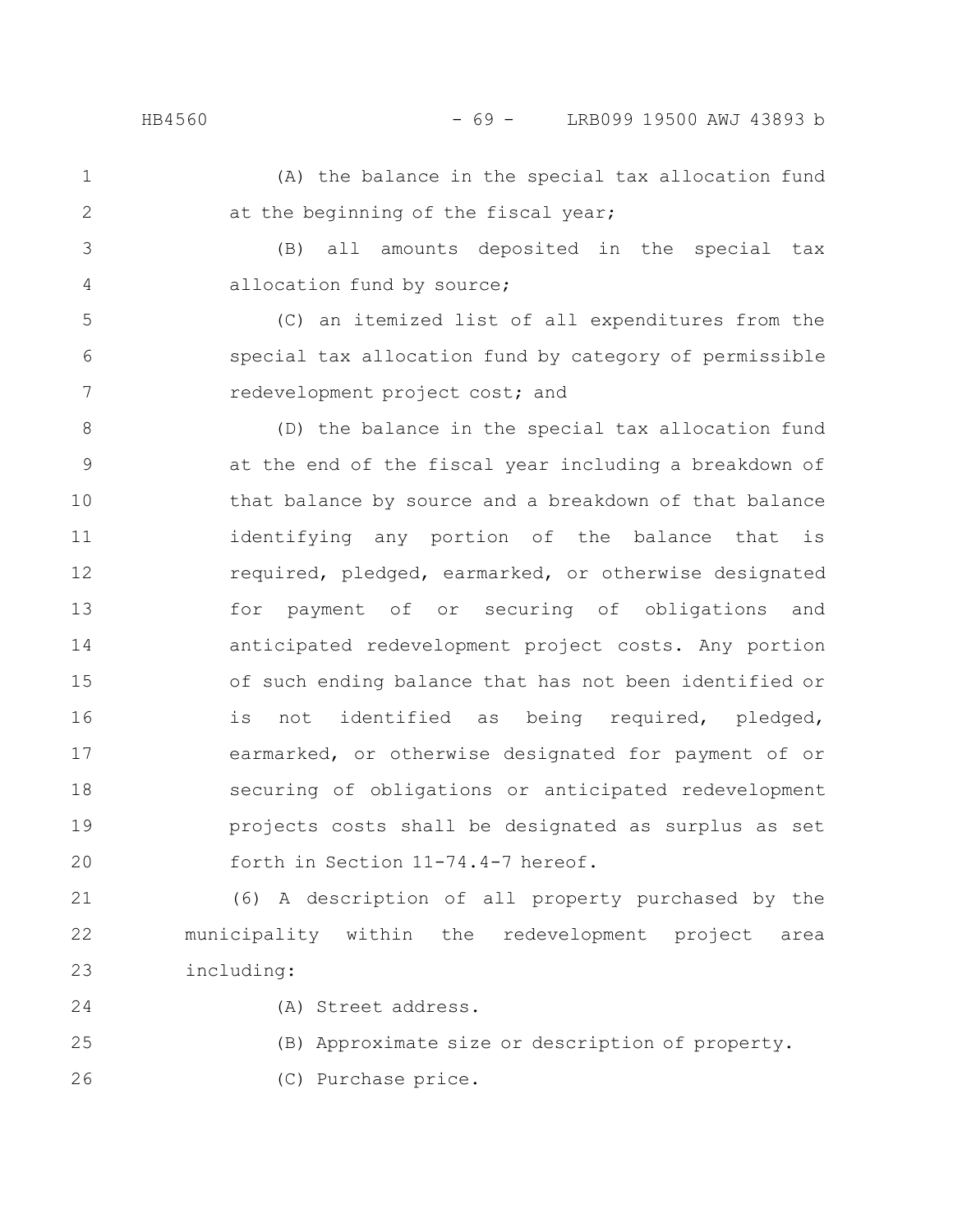## HB4560 - 70 - LRB099 19500 AWJ 43893 b

(D) Seller of property. (7) A statement setting forth all activities undertaken in furtherance of the objectives of the redevelopment plan, including: (A) Any project implemented in the preceding fiscal year. (B) A description of the redevelopment activities undertaken. (C) A description of any agreements entered into by the municipality with regard to the disposition or redevelopment of any property within the redevelopment project area or the area within the State Sales Tax Boundary. (D) Additional information on the use of all funds received under this Division and steps taken by the municipality to achieve the objectives of the redevelopment plan. (E) Information regarding contracts that the municipality's tax increment advisors or consultants have entered into with entities or persons that have received, or are receiving, payments financed by tax increment revenues produced by the same redevelopment project area. (F) Any reports submitted to the municipality by the joint review board. 1 2 3 4 5 6 7 8 9 10 11 12 13 14 15 16 17 18 19 20 21 22 23 24 25

(G) A review of public and, to the extent possible,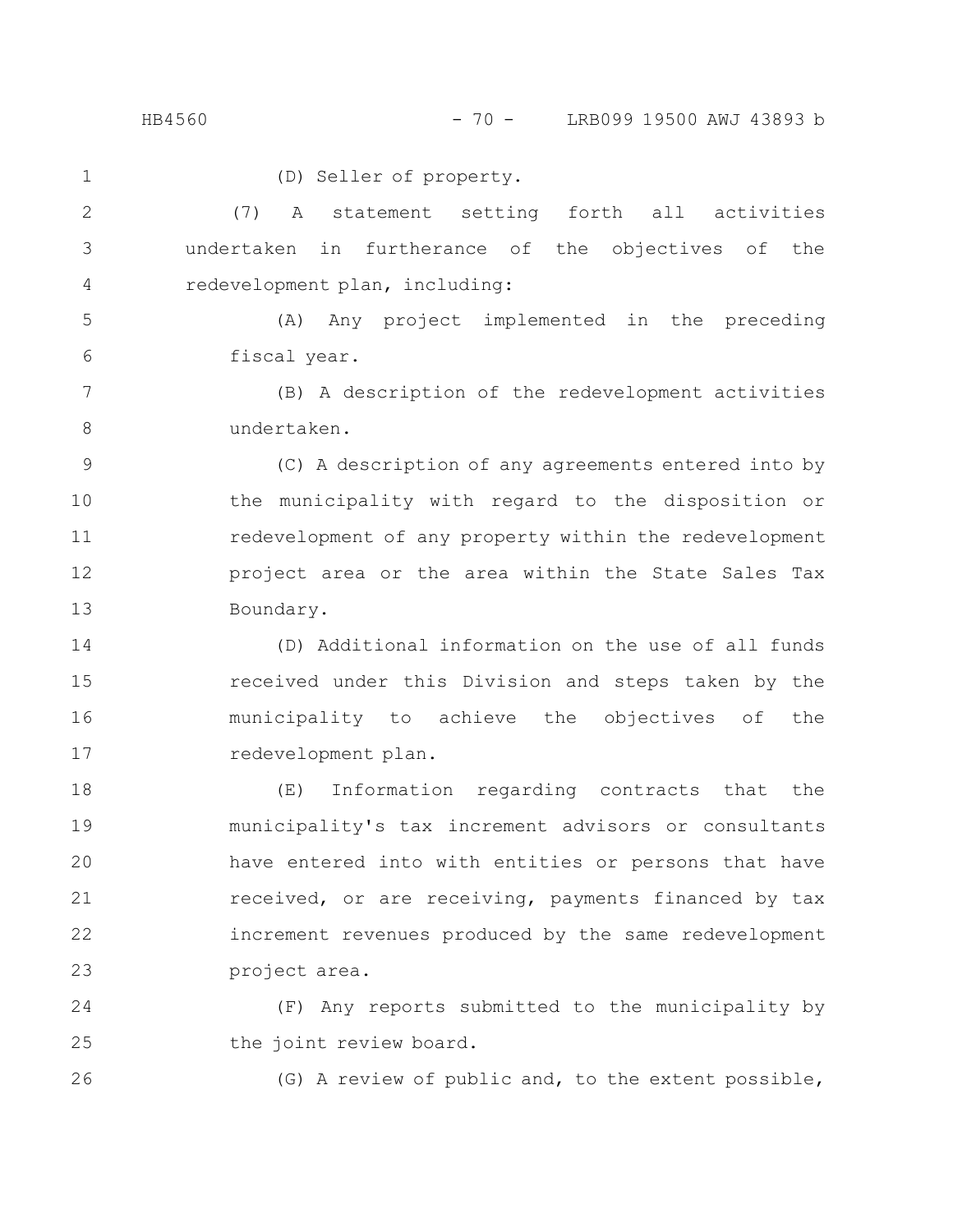HB4560 - 71 - LRB099 19500 AWJ 43893 b

private investment actually undertaken to date after November 1, 1999 (the effective date of Public Act 91-478) this amendatory Act of the 91st General Assembly and estimated to be undertaken during the following year. This review shall, on a project-by-project basis, set forth the estimated amounts of public and private investment incurred after the effective date of this amendatory Act of the 91st General Assembly and provide the ratio of private investment to public investment to the date of the report and as estimated to the completion of the redevelopment project. 1 2 3 4 5 6 7 8 9 10 11 12

(H) For municipalities with a financially distressed school district, a calculation of reporting year TIF Contractual Obligations and distressed surplus funds. 13 14 15 16

(8) With regard to any obligations issued by the municipality: 17 18

19

(A) copies of any official statements; and

(B) an analysis prepared by financial advisor or underwriter setting forth: (i) nature and term of obligation; and (ii) projected debt service including required reserves and debt coverage. 20 21 22 23

(9) For special tax allocation funds that have experienced cumulative deposits of incremental tax revenues of \$100,000 or more, a certified audit report 24 25 26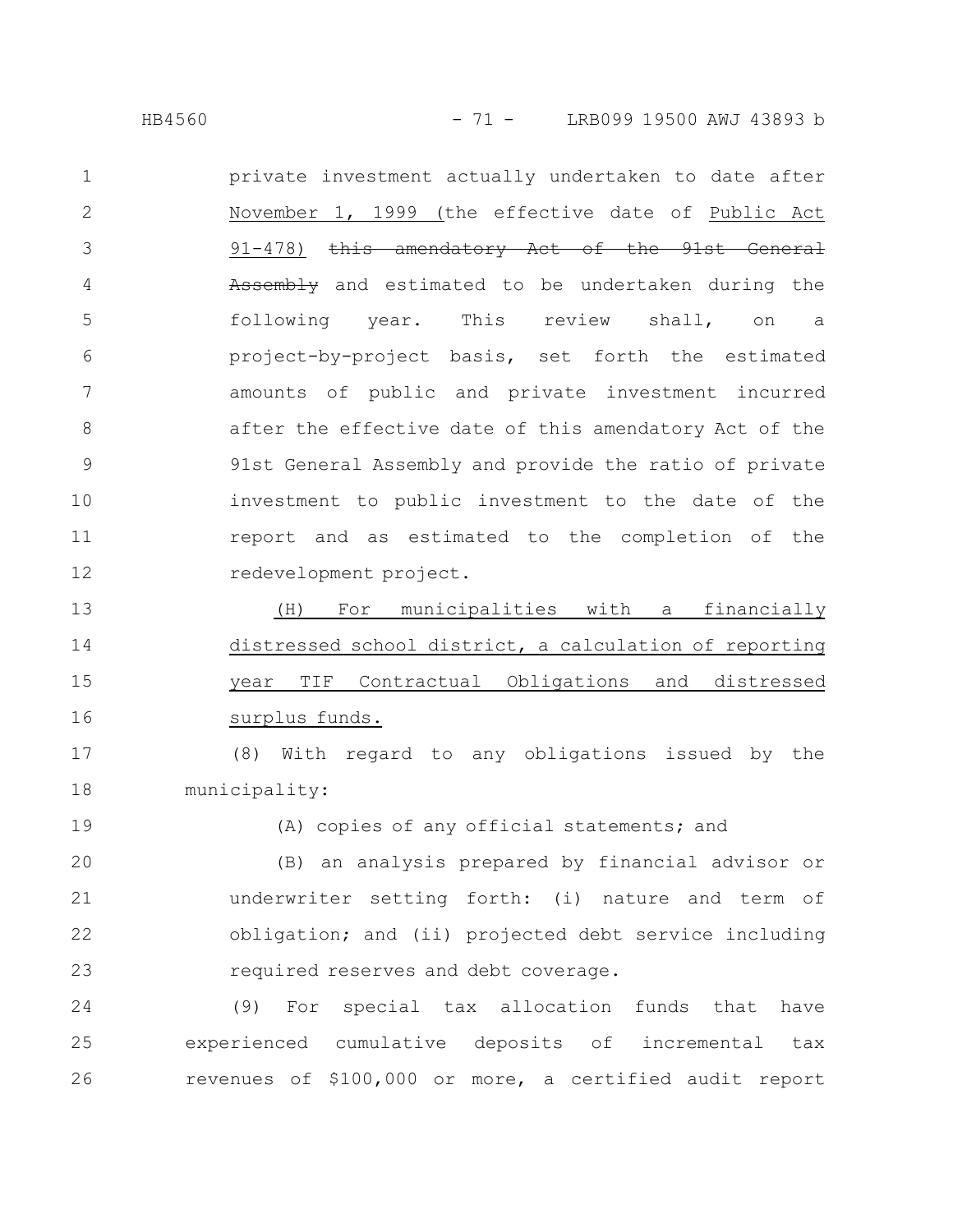reviewing compliance with this Act performed by an independent public accountant certified and licensed by the authority of the State of Illinois. The financial portion of the audit must be conducted in accordance with Standards for Audits of Governmental Organizations, Programs, Activities, and Functions adopted by the Comptroller General of the United States (1981), as amended, or the standards specified by Section 8-8-5 of the Illinois Municipal Auditing Law of the Illinois Municipal Code. The audit report shall contain a letter from the independent certified public accountant indicating compliance or noncompliance with the requirements of subsection (q) of Section 11-74.4-3. For redevelopment plans or projects that would result in the displacement of residents from 10 or more inhabited residential units or that contain 75 or more inhabited residential units, notice of the availability of the information, including how to obtain the report, required in this subsection shall also be sent by mail to all residents or organizations that operate in the municipality that register with the municipality for that information according to registration procedures adopted under Section 11-74.4-4.2. All municipalities are subject to this provision. 1 2 3 4 5 6 7 8 9 10 11 12 13 14 15 16 17 18 19 20 21 22 23

(10) A list of all intergovernmental agreements in effect during the fiscal year to which the municipality is a party and an accounting of any moneys transferred or 24 25 26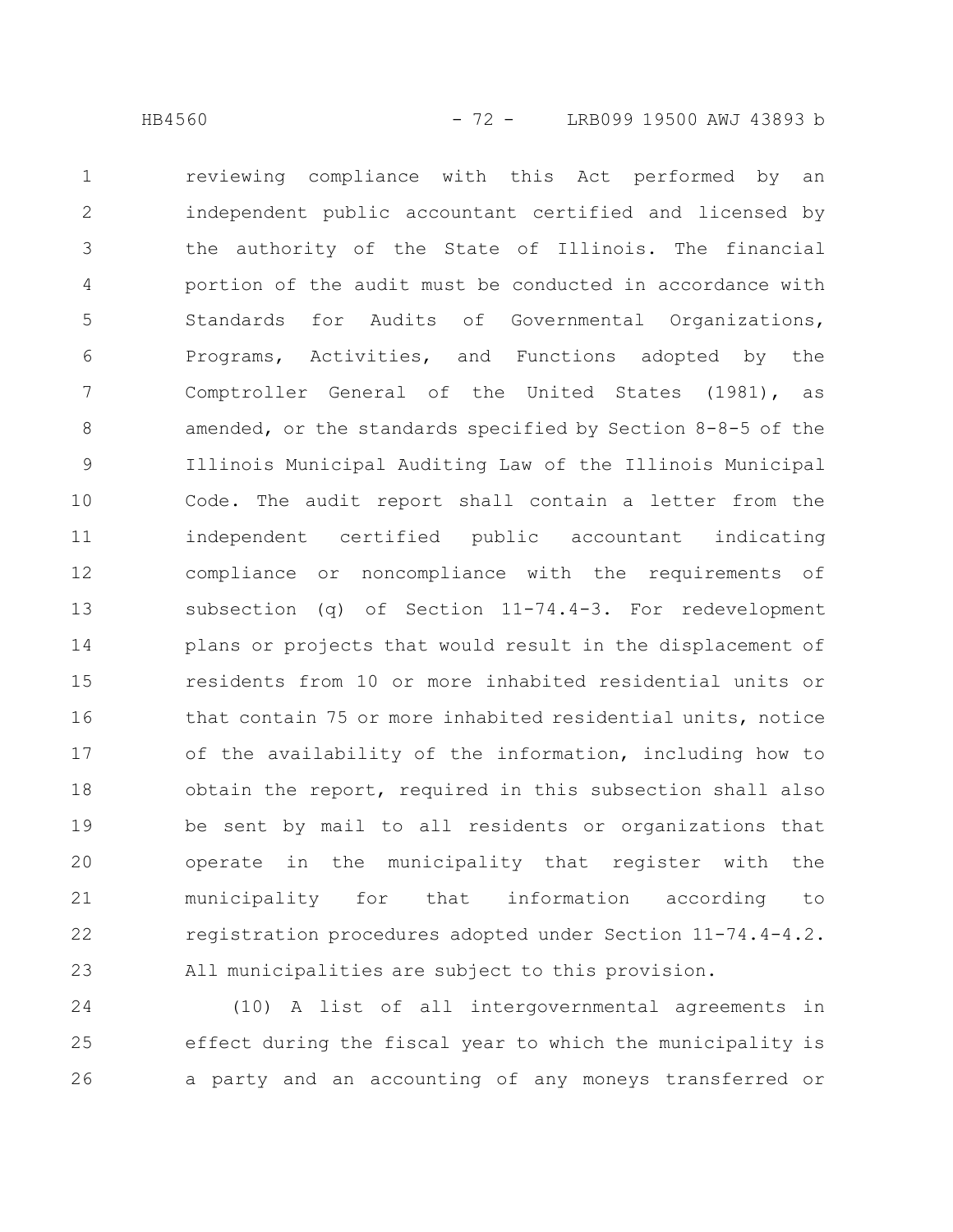- 
- 1 2

received by the municipality during that fiscal year pursuant to those intergovernmental agreements.

(d-1) Prior to the effective date of this amendatory Act of the 91st General Assembly, municipalities with populations of over 1,000,000 shall, after adoption of a redevelopment plan or project, make available upon request to any taxing district in which the redevelopment project area is located the following information: 3 4 5 6 7 8

(1) Any amendments to the redevelopment plan, the redevelopment project area, or the State Sales Tax Boundary; and 9 10 11

(2) In connection with any redevelopment project area for which the municipality has outstanding obligations issued to provide for redevelopment project costs pursuant to Section 11-74.4-7, audited financial statements of the special tax allocation fund. 12 13 14 15 16

(e) The joint review board shall meet annually 180 days after the close of the municipal fiscal year or as soon as the redevelopment project audit for that fiscal year becomes available to review the effectiveness and status of the redevelopment project area up to that date. 17 18 19 20 21

(f) (Blank). 22

(g) In the event that a municipality has held a public hearing under this Section prior to March 14, 1994 (the effective date of Public Act 88-537), the requirements imposed by Public Act 88-537 relating to the method of fixing the time 23 24 25 26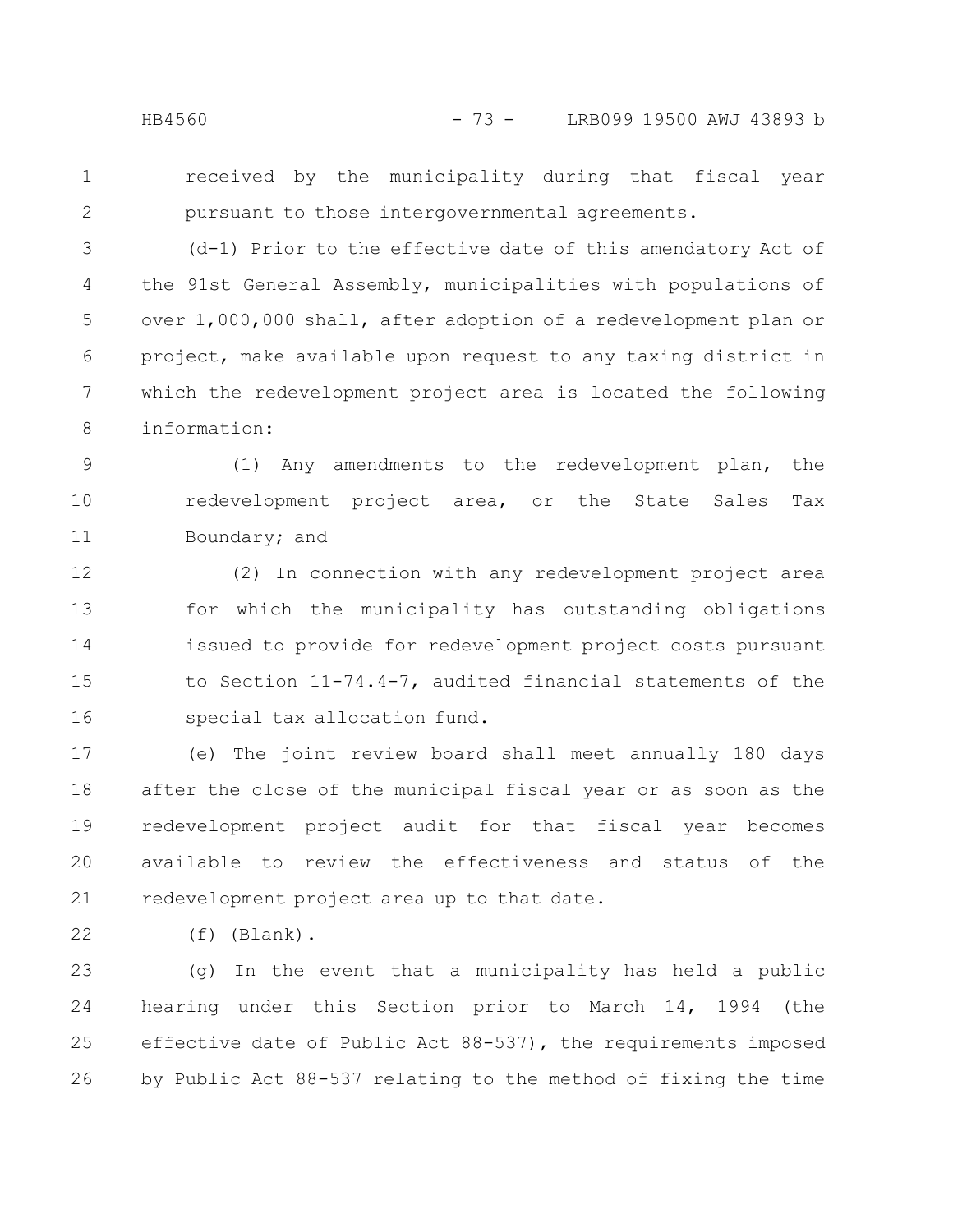and place for public hearing, the materials and information required to be made available for public inspection, and the information required to be sent after adoption of an ordinance or resolution fixing a time and place for public hearing shall not be applicable. 1 2 3 4 5

(h) On and after the effective date of this amendatory Act of the 96th General Assembly, the State Comptroller must post on the State Comptroller's official website the information submitted by a municipality pursuant to subsection (d) of this Section. The information must be posted no later than 45 days after the State Comptroller receives the information from the municipality. The State Comptroller must also post a list of the municipalities not in compliance with the reporting requirements set forth in subsection (d) of this Section. 6 7 8 9 10 11 12 13 14

(i) No later than 10 years after the corporate authorities of a municipality adopt an ordinance to establish a redevelopment project area, the municipality must compile a status report concerning the redevelopment project area. The status report must detail without limitation the following: (i) the amount of revenue generated within the redevelopment project area, (ii) any expenditures made by the municipality for the redevelopment project area including without limitation expenditures from the special tax allocation fund, (iii) the status of planned activities, goals, and objectives set forth in the redevelopment plan including details on new or planned construction within the redevelopment project area, 15 16 17 18 19 20 21 22 23 24 25 26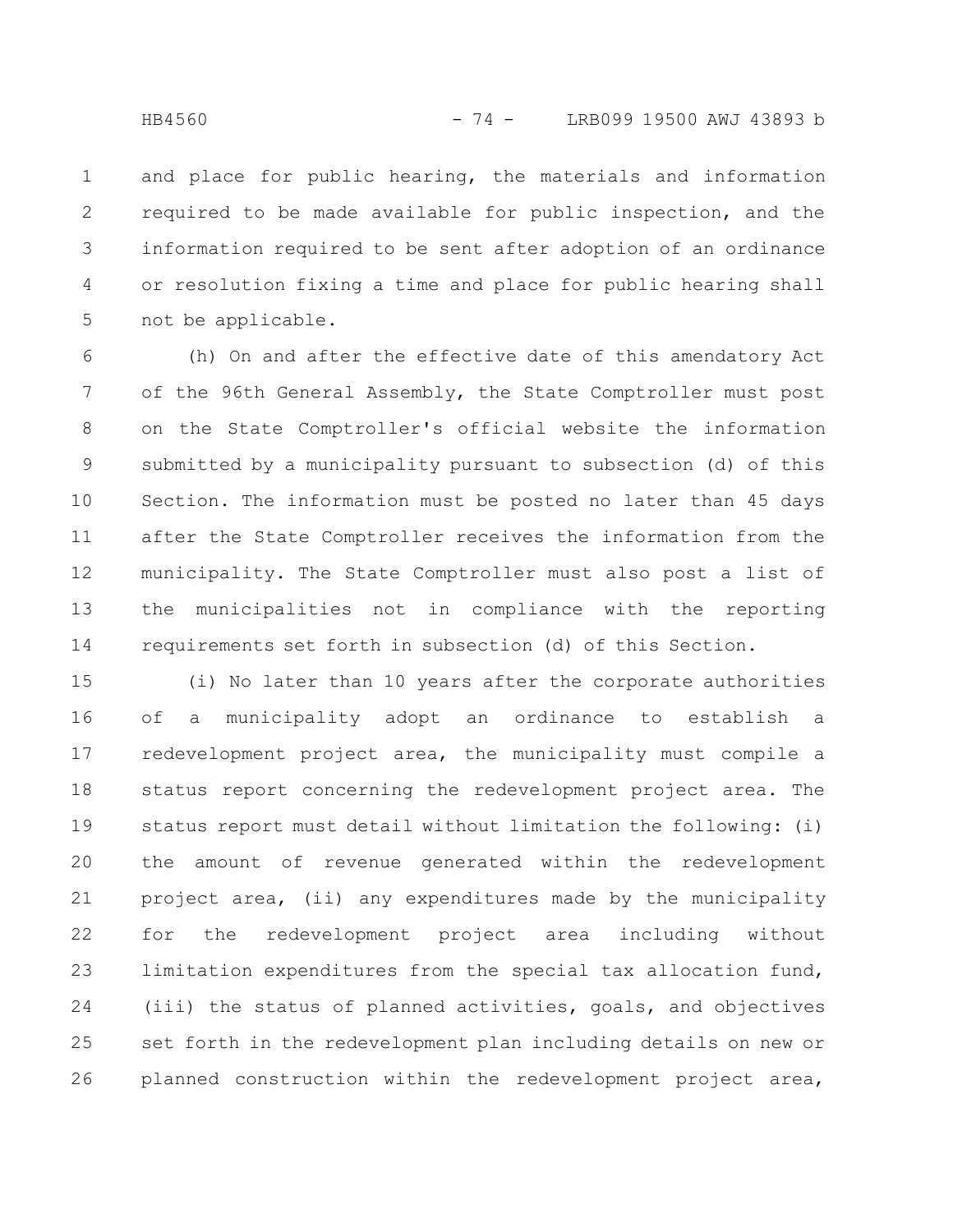(iv) the amount of private and public investment within the redevelopment project area, and (v) any other relevant evaluation or performance data. Within 30 days after the municipality compiles the status report, the municipality must hold at least one public hearing concerning the report. The municipality must provide 20 days' public notice of the hearing. 1 2 3 4 5 6 7

(j) Beginning in fiscal year 2011 and in each fiscal year thereafter, a municipality must detail in its annual budget (i) the revenues generated from redevelopment project areas by source and (ii) the expenditures made by the municipality for redevelopment project areas. 8 9 10 11 12

(Source: P.A. 98-922, eff. 8-15-14.) 13

(65 ILCS 5/11-74.4-7) (from Ch. 24, par. 11-74.4-7) 14

Sec. 11-74.4-7. Obligations secured by the special tax allocation fund set forth in Section 11-74.4-8 for the redevelopment project area may be issued to provide for redevelopment project costs. Such obligations, when so issued, shall be retired in the manner provided in the ordinance authorizing the issuance of such obligations by the receipts of taxes levied as specified in Section 11-74.4-9 against the taxable property included in the area, by revenues as specified by Section 11-74.4-8a and other revenue designated by the municipality. A municipality may in the ordinance pledge all or any part of the funds in and to be deposited in the special tax 15 16 17 18 19 20 21 22 23 24 25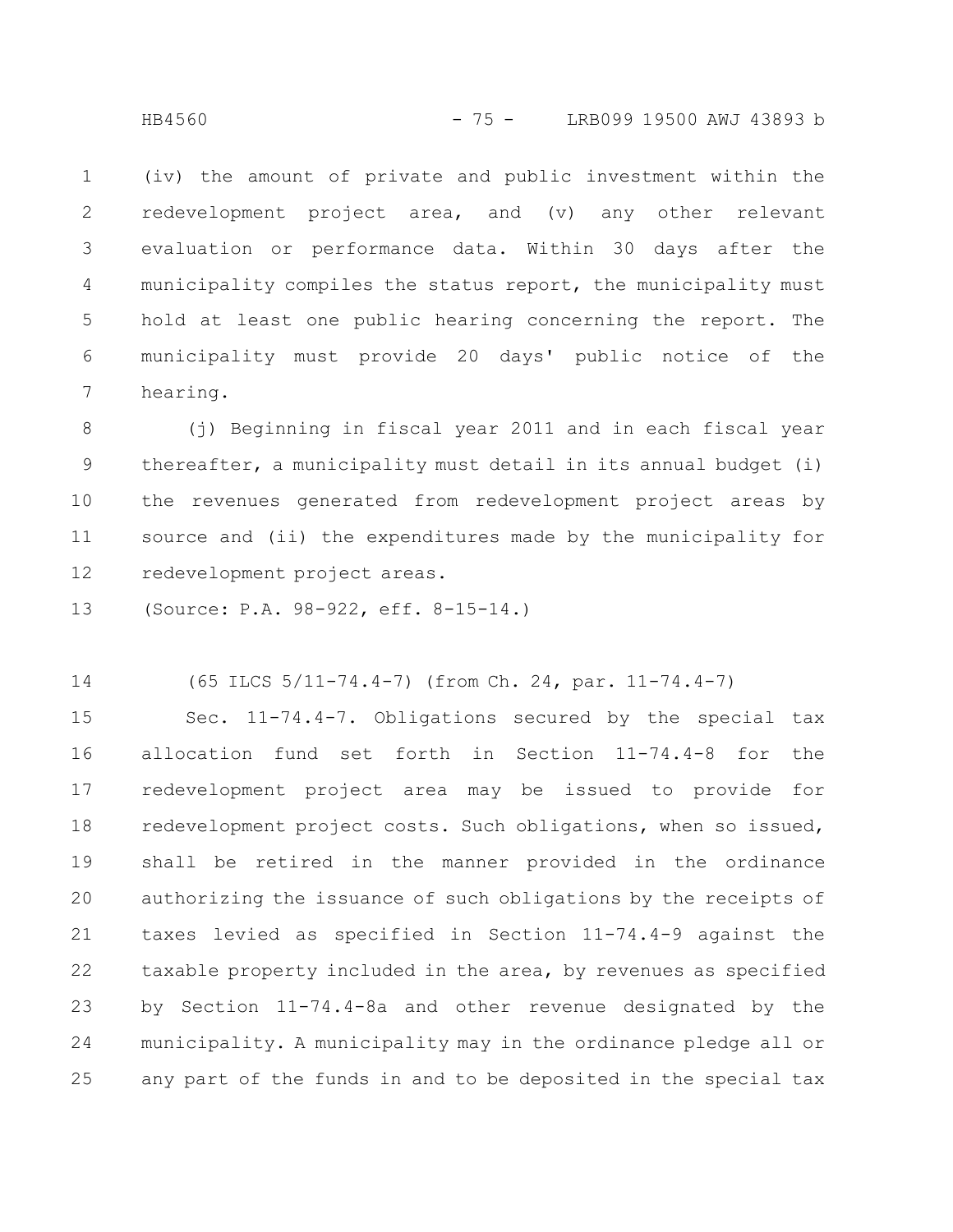allocation fund created pursuant to Section 11-74.4-8 to the payment of the redevelopment project costs and obligations. Any pledge of funds in the special tax allocation fund shall provide for distribution to the taxing districts and to the Illinois Department of Revenue of moneys not required, pledged, earmarked, or otherwise designated for payment and securing of the obligations and anticipated redevelopment project costs and such excess funds shall be calculated annually and deemed to be "surplus" funds. In the event a municipality only applies or pledges a portion of the funds in the special tax allocation fund for the payment or securing of anticipated redevelopment project costs or of obligations, any such funds remaining in the special tax allocation fund after complying with the requirements of the application or pledge, shall also be calculated annually and deemed "surplus" funds. However, municipalities whose boundaries contain all or a portion of a financially distressed school district must annually calculate their Distressed Surplus Funds. Within 180 days of the end of its fiscal year, the municipality will distribute all Distressed Surplus Funds to the financially distressed school district and this distribution is in place of any distribution of surplus funds to the taxing districts. Once the school district no longer qualifies as a financially distressed school district, the municipality will no longer calculate Distressed 1 2 3 4 5 6 7 8 9 10 11 12 13 14 15 16 17 18 19 20 21 22 23 24

this Section. All surplus funds in the special tax allocation 26

Surplus Funds and will calculate surplus funds as provided in

25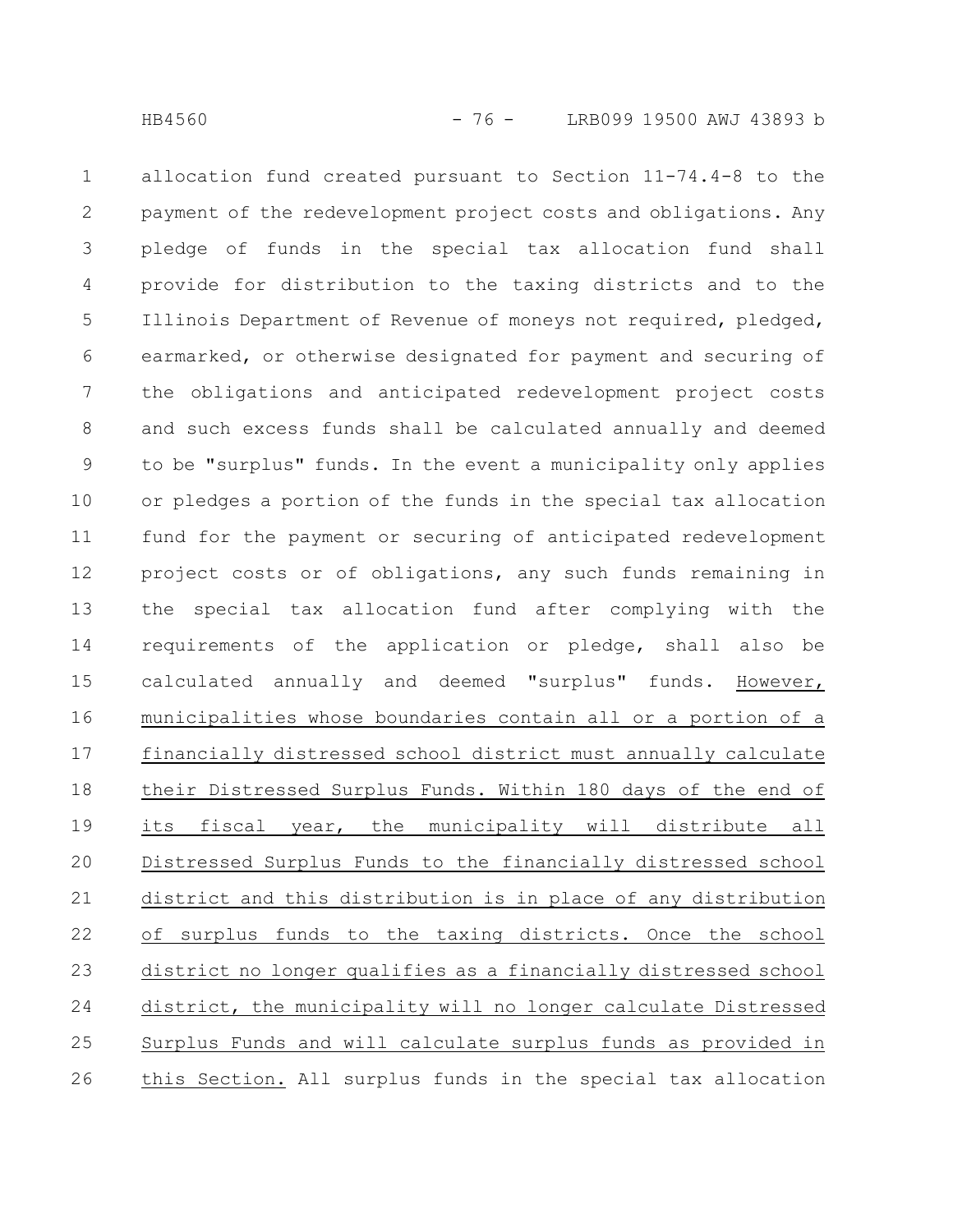fund shall be distributed annually within 180 days after the close of the municipality's fiscal year by being paid by the municipal treasurer to the County Collector, to the Department of Revenue and to the municipality in direct proportion to the tax incremental revenue received as a result of an increase in the equalized assessed value of property in the redevelopment project area, tax incremental revenue received from the State and tax incremental revenue received from the municipality, but not to exceed as to each such source the total incremental revenue received from that source. The County Collector shall thereafter make distribution to the respective taxing districts in the same manner and proportion as the most recent distribution by the county collector to the affected districts of real property taxes from real property in the redevelopment project area. 1 2 3 4 5 6 7 8 9 10 11 12 13 14 15

Without limiting the foregoing in this Section, the municipality may in addition to obligations secured by the special tax allocation fund pledge for a period not greater than the term of the obligations towards payment of such obligations any part or any combination of the following: (a) net revenues of all or part of any redevelopment project; (b) taxes levied and collected on any or all property in the municipality; (c) the full faith and credit of the municipality; (d) a mortgage on part or all of the redevelopment project; or (e) any other taxes or anticipated receipts that the municipality may lawfully pledge. 16 17 18 19 20 21 22 23 24 25 26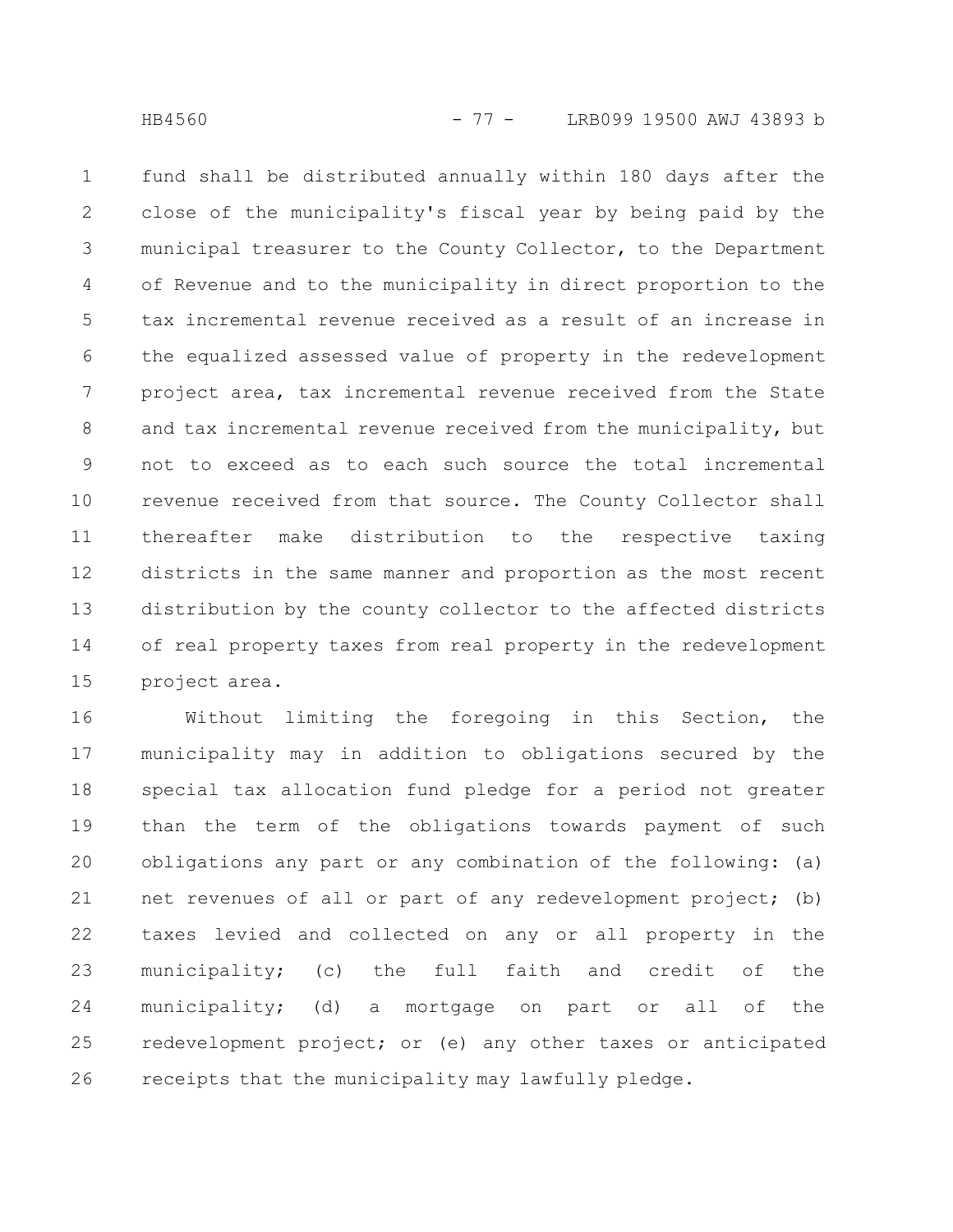Such obligations may be issued in one or more series bearing interest at such rate or rates as the corporate authorities of the municipality shall determine by ordinance. Such obligations shall bear such date or dates, mature at such time or times not exceeding 20 years from their respective dates, be in such denomination, carry such registration privileges, be executed in such manner, be payable in such medium of payment at such place or places, contain such covenants, terms and conditions, and be subject to redemption as such ordinance shall provide. Obligations issued pursuant to this Act may be sold at public or private sale at such price as shall be determined by the corporate authorities of the municipalities. No referendum approval of the electors shall be required as a condition to the issuance of obligations pursuant to this Division except as provided in this Section. 1 2 3 4 5 6 7 8 9 10 11 12 13 14 15

In the event the municipality authorizes issuance of obligations pursuant to the authority of this Division secured by the full faith and credit of the municipality, which obligations are other than obligations which may be issued under home rule powers provided by Article VII, Section 6 of the Illinois Constitution, or pledges taxes pursuant to (b) or (c) of the second paragraph of this section, the ordinance authorizing the issuance of such obligations or pledging such taxes shall be published within 10 days after such ordinance has been passed in one or more newspapers, with general circulation within such municipality. The publication of the 16 17 18 19 20 21 22 23 24 25 26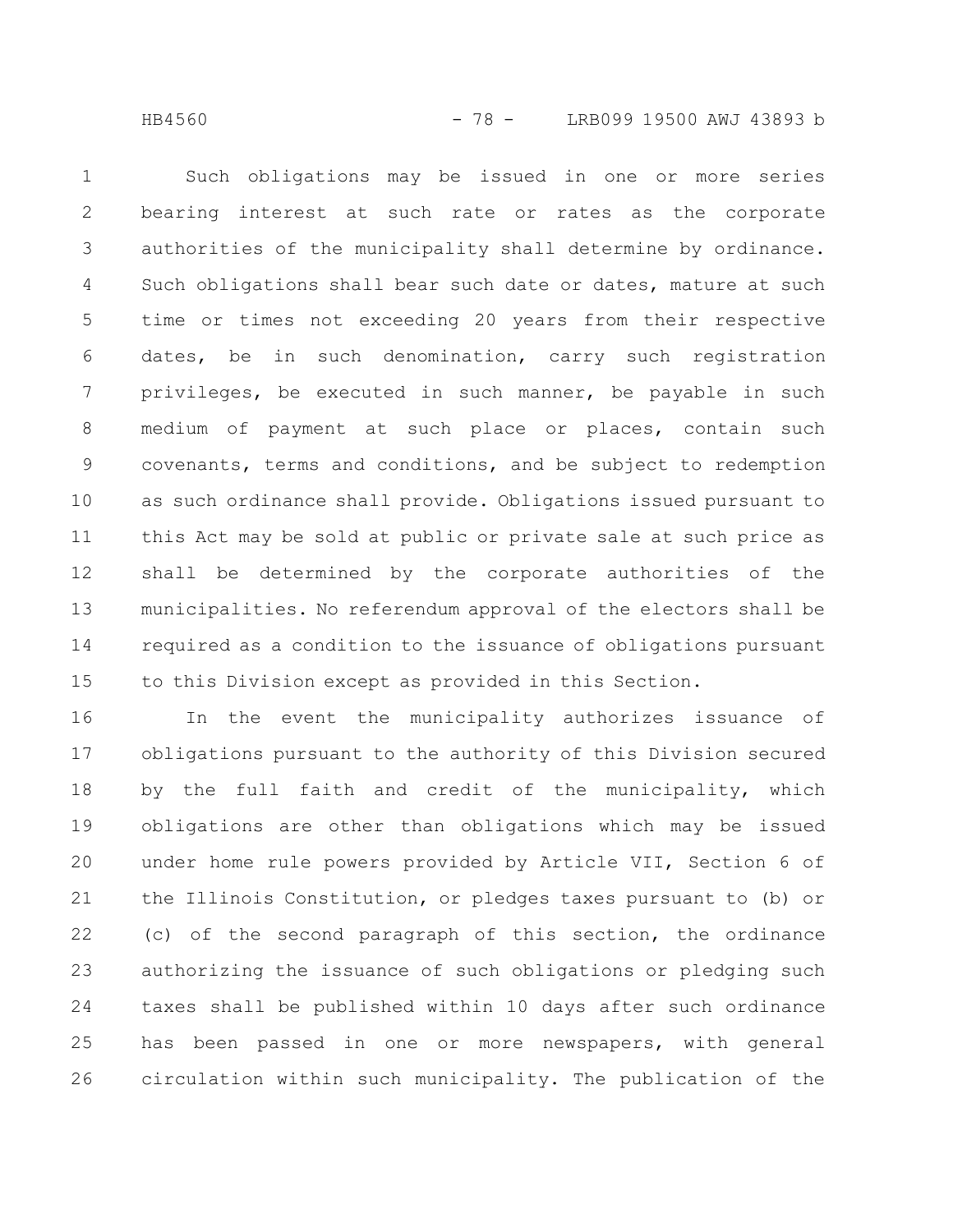ordinance shall be accompanied by a notice of (1) the specific number of voters required to sign a petition requesting the question of the issuance of such obligations or pledging taxes to be submitted to the electors; (2) the time in which such petition must be filed; and (3) the date of the prospective referendum. The municipal clerk shall provide a petition form to any individual requesting one. 1 2 3 4 5 6 7

If no petition is filed with the municipal clerk, as hereinafter provided in this Section, within 30 days after the publication of the ordinance, the ordinance shall be in effect. But, if within that 30 day period a petition is filed with the municipal clerk, signed by electors in the municipality numbering 10% or more of the number of registered voters in the municipality, asking that the question of issuing obligations using full faith and credit of the municipality as security for the cost of paying for redevelopment project costs, or of pledging taxes for the payment of such obligations, or both, be submitted to the electors of the municipality, the corporate authorities of the municipality shall call a special election in the manner provided by law to vote upon that question, or, if a general, State or municipal election is to be held within a period of not less than 30 or more than 90 days from the date such petition is filed, shall submit the question at the next general, State or municipal election. If it appears upon the canvass of the election by the corporate authorities that a majority of electors voting upon the question voted in favor 8 9 10 11 12 13 14 15 16 17 18 19 20 21 22 23 24 25 26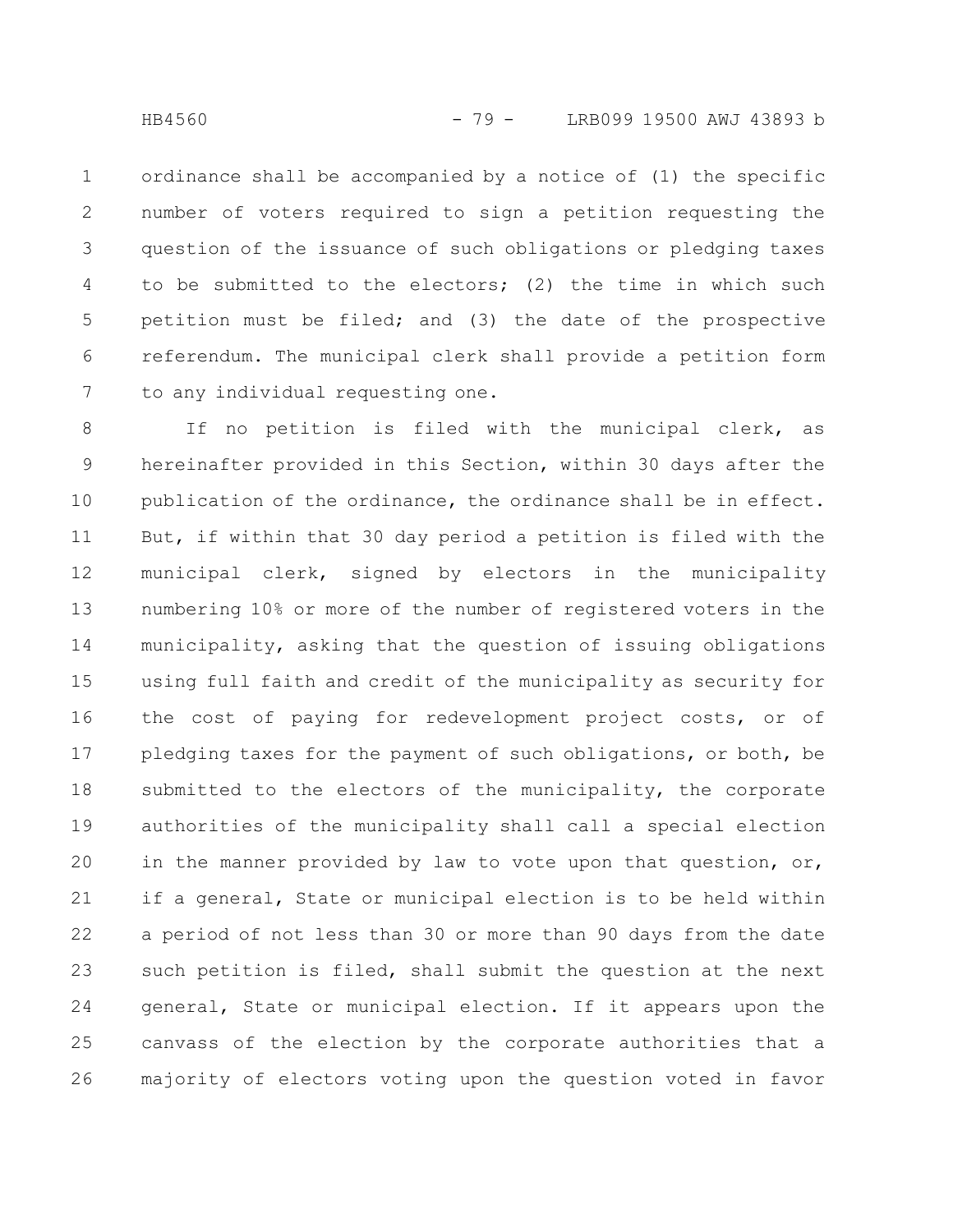thereof, the ordinance shall be in effect, but if a majority of the electors voting upon the question are not in favor thereof, the ordinance shall not take effect. 1 2 3

The ordinance authorizing the obligations may provide that the obligations shall contain a recital that they are issued pursuant to this Division, which recital shall be conclusive evidence of their validity and of the regularity of their issuance. 4 5 6 7 8

In the event the municipality authorizes issuance of obligations pursuant to this Section secured by the full faith and credit of the municipality, the ordinance authorizing the obligations may provide for the levy and collection of a direct annual tax upon all taxable property within the municipality sufficient to pay the principal thereof and interest thereon as it matures, which levy may be in addition to and exclusive of the maximum of all other taxes authorized to be levied by the municipality, which levy, however, shall be abated to the extent that monies from other sources are available for payment of the obligations and the municipality certifies the amount of said monies available to the county clerk. 9 10 11 12 13 14 15 16 17 18 19 20

A certified copy of such ordinance shall be filed with the county clerk of each county in which any portion of the municipality is situated, and shall constitute the authority for the extension and collection of the taxes to be deposited in the special tax allocation fund. 21 22 23 24 25

A municipality may also issue its obligations to refund in 26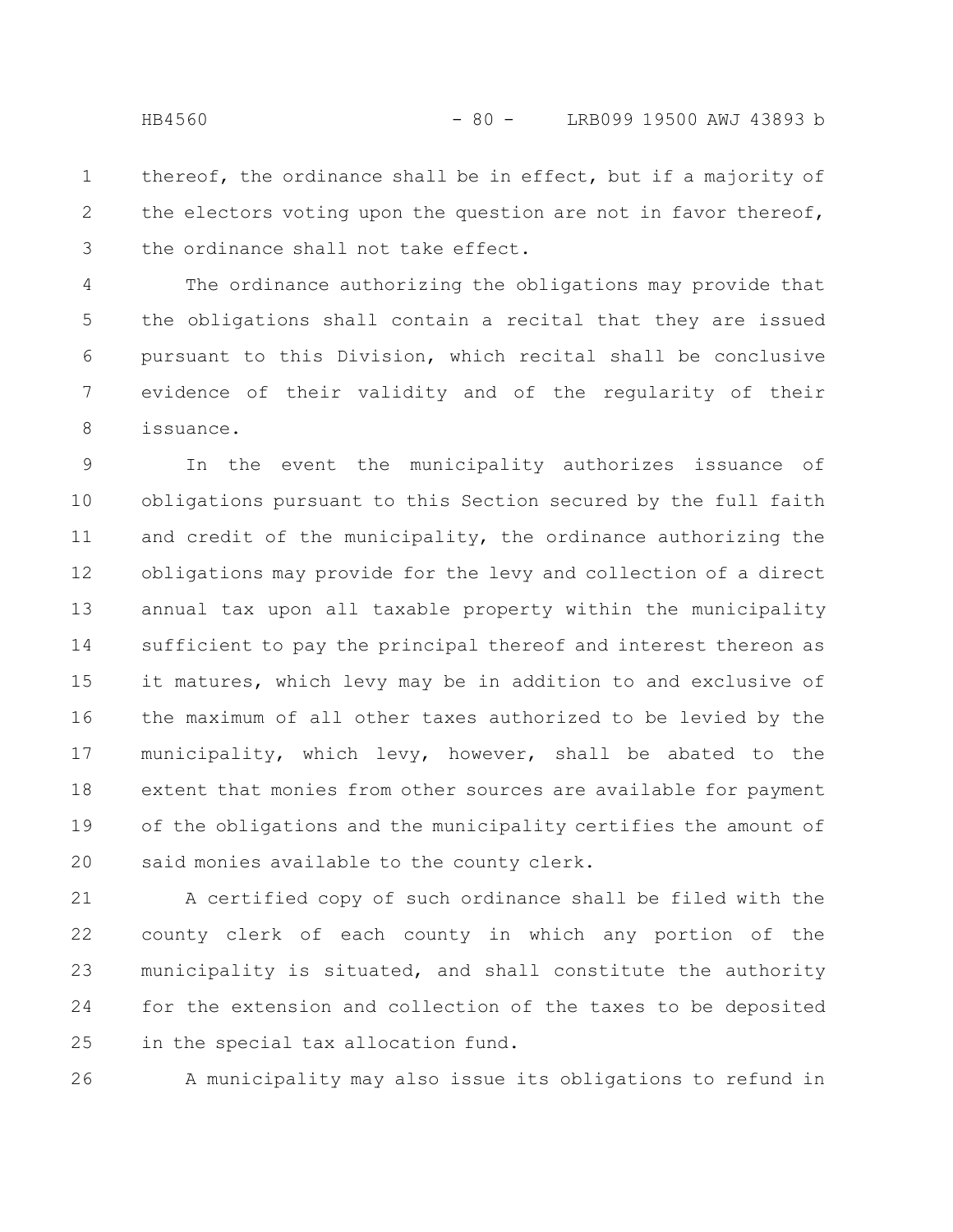whole or in part, obligations theretofore issued by such municipality under the authority of this Act, whether at or prior to maturity, provided however, that the last maturity of the refunding obligations may not be later than the dates set forth under Section 11-74.4-3.5. 1 2 3 4 5

In the event a municipality issues obligations under home rule powers or other legislative authority the proceeds of which are pledged to pay for redevelopment project costs, the municipality may, if it has followed the procedures in conformance with this division, retire said obligations from funds in the special tax allocation fund in amounts and in such manner as if such obligations had been issued pursuant to the provisions of this division. 6 7 8 9 10 11 12 13

All obligations heretofore or hereafter issued pursuant to this Act shall not be regarded as indebtedness of the municipality issuing such obligations or any other taxing district for the purpose of any limitation imposed by law. (Source: P.A. 95-15, eff. 7-16-07; 95-164, eff. 1-1-08; 95-331, eff. 8-21-07; 95-346, eff. 8-21-07; 95-459, eff. 8-27-07; 95-653, eff. 1-1-08; 95-662, eff. 10-11-07; 95-683, eff. 10-19-07; 95-709, eff. 1-29-08; 95-876, eff. 8-21-08; 95-932, eff. 8-26-08; 95-964, eff. 9-23-08; 95-977, eff. 9-22-08; 95-1028, eff. 8-25-09 (see Section 5 of P.A. 96-717 for the effective date of changes made by P.A. 95-1028); 96-328, eff. 8-11-09; 96-1000, eff. 7-2-10.) 14 15 16 17 18 19 20 21 22 23 24 25